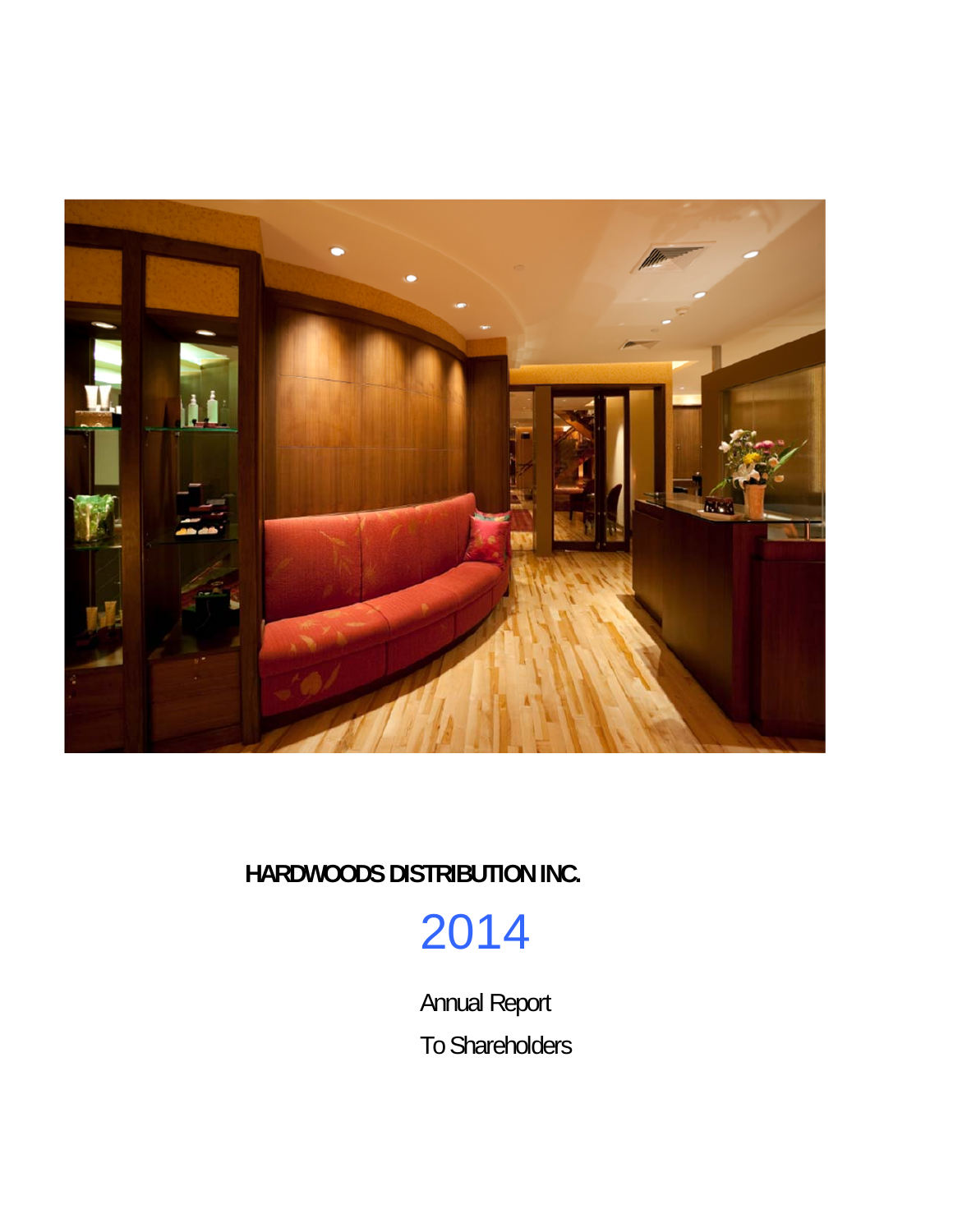

### **Profile**

Hardwoods Distribution Inc. ("Hardwoods" or "the Company") is listed on the Toronto Stock Exchange and trades under the symbol HWD. We are one of North America's largest wholesale distributors of hardwood lumber and related sheet good and specialty wood products. In addition to our core distribution business, we create custom moulding and millwork packages for customers and produce and export high-quality lumber products.

*Our Customers:* Our business serves over 10,000 customers in North America, primarily manufacturers of cabinets, mouldings, custom finishing, home furniture, home renovations, finishing millwork for office buildings, restaurant and bar interiors, hotel lobbies, retail point-of-purchase displays, schools, hospitals, custom motor coaches, yacht interiors and other specialty areas.

*Our End-Markets:* We estimate that approximately 60% of the products we sell to our manufacturing customers end up in new residential construction, 20% in the commercial/institutional construction sector, and 20% in renovation/remodeling and other markets.

*Our Products and Services:* In 2014 our sales mix was 51% sheet good products, 38% hardwood lumber products, and 11% other specialty goods. We provide custom milling services to our customers from five of our locations in Chicago, Cincinnati, Denver, Kansas City, and San Antonio. We also produce and export high-quality hardwood lumber to customers in North America, Europe and Asia.

*Our People:* We employ over 450 dedicated employees and maintain a pronounced professional and entrepreneurial sales and service culture.

*Our Strategy:* We are focused on capturing the benefit from a steadily recovering US residential housing market. In addition to capturing market growth, our strategy is to (i) continue to leverage our established expertise in import products, which account for approximately 25% of our sales mix measured by product source; and (ii) grow our sales into commercial markets, which represent a significant demand opportunity but comprises just 20% of our total revenue. We will also pursue acquisitions that complement our strategies. We have added seven new locations and over \$100 million in new annual sales from acquisitions made in the past three and a half years.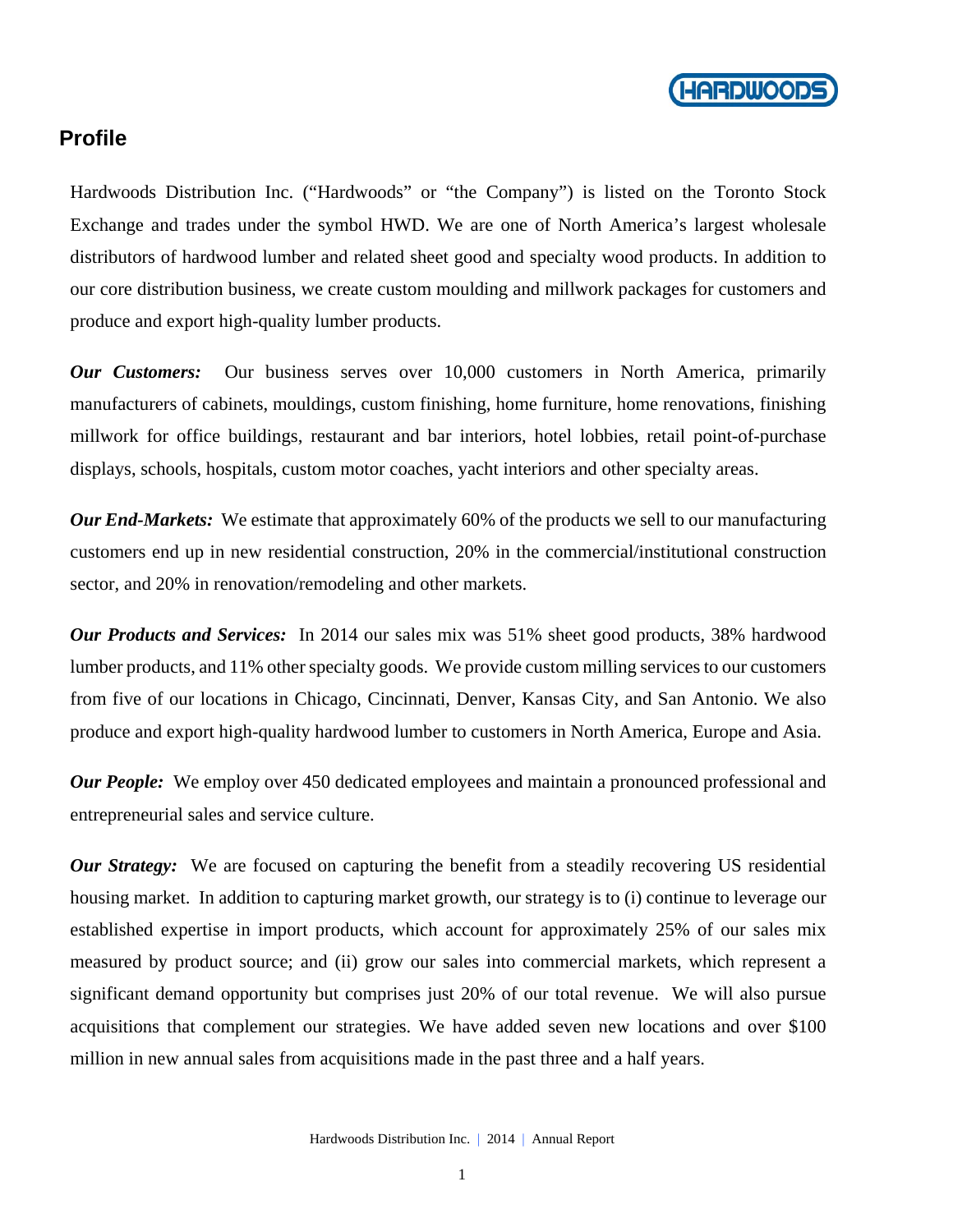*Our Network:* Approximately 75% of our sales are in the United States and 25% in Canada. We operate from 33 locations as follows:



## **Table of Contents**

|                                          | Page |  |
|------------------------------------------|------|--|
| Message to Shareholders                  |      |  |
| Management's Discussion and Analysis     |      |  |
| <b>Consolidated Financial Statements</b> | 35   |  |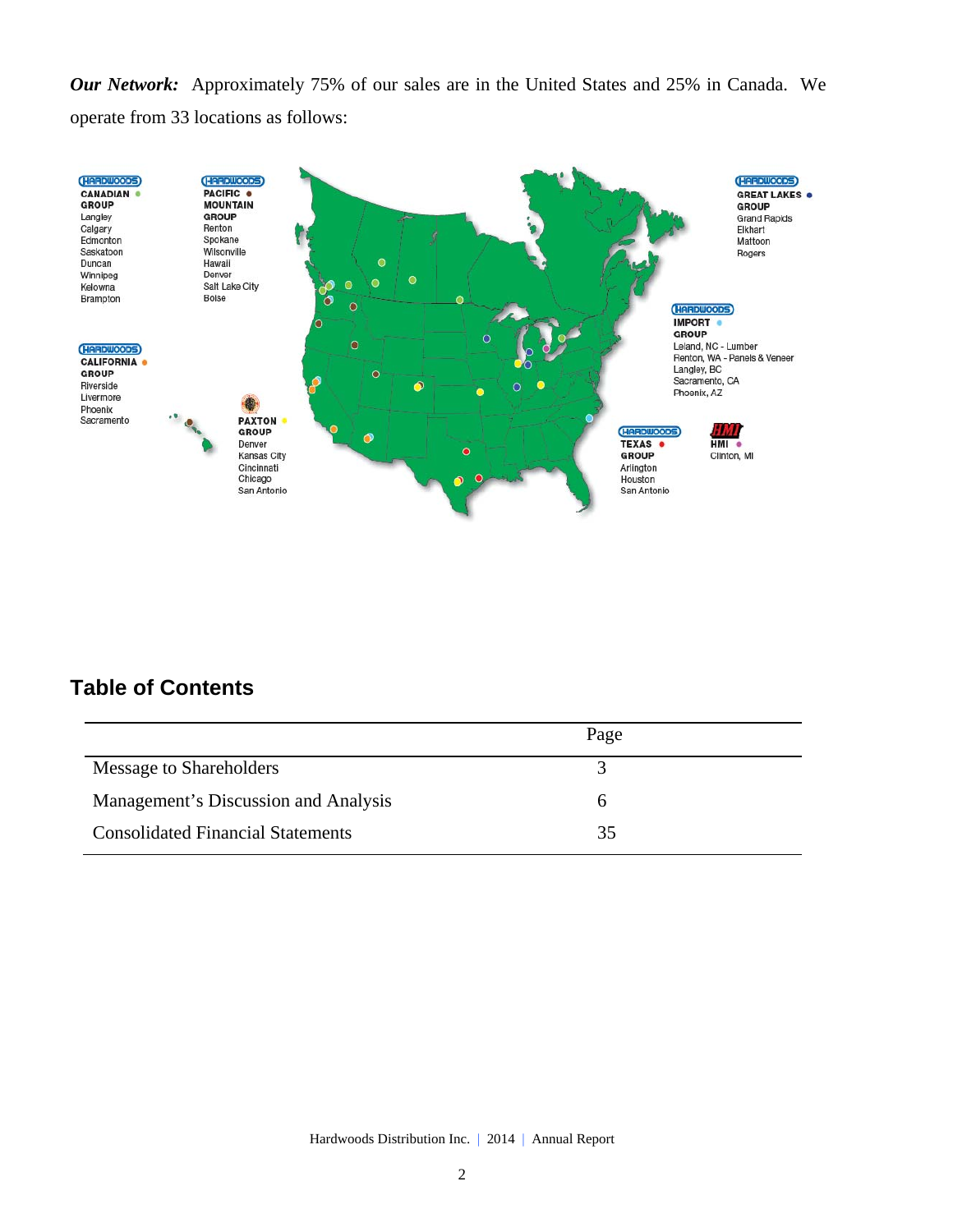

### **To Our Shareholders**

Hardwoods achieved record revenue and EBITDA results in 2014 as we capitalized on improving market conditions and implemented our business strategy. I would be remiss if I did not mention that these results were realized in a year when I was recovering from a serious accident and on medical leave for an extended period. Hardwoods did not skip a beat, a fact that speaks volumes about the talent and commitment of our people, and the strength and resiliency of our business model.

#### **Capitalizing on US Market Growth**

Our record results were supported by continued improvement in the US residential construction market. According to the US Census Bureau, housing starts rose by 8.2% to 1.0 million in 2014. With our growing US sales capability, established supply lines and a strong geographic network, we were well positioned to capitalize on this growth. Our US operations increased sales by 18.6% year-overyear. Product prices also increased on average, with higher prices for hardwood lumber offsetting a decline in panel product prices. The significant decline in the value of the Canadian dollar was also a benefit to the Company.

#### **HMI Acquisition**

One of the highlights of 2014 was our April acquisition of Hardwoods of Michigan Inc. ("HMI"), a fully integrated producer and exporter of high quality hardwood lumber. This is the third acquisition we have completed since late 2011, and consistent with the acquisitions of Olam Wood Products and Frank Paxton Lumber Company before it, HMI has integrated seamlessly and proved well timed to the recovery in the US housing market. During 2014, the HMI business contributed US\$21.8 million to our sales while also broadening our customer base and expanding our value-added manufacturing capabilities.

#### **Implementing our Strategy**

Our 2014 results were further bolstered by our "leverage imports" and "strengthen commercial" strategies, which have helped differentiate Hardwoods from its competitors, increase our market share and drive organic growth in our business.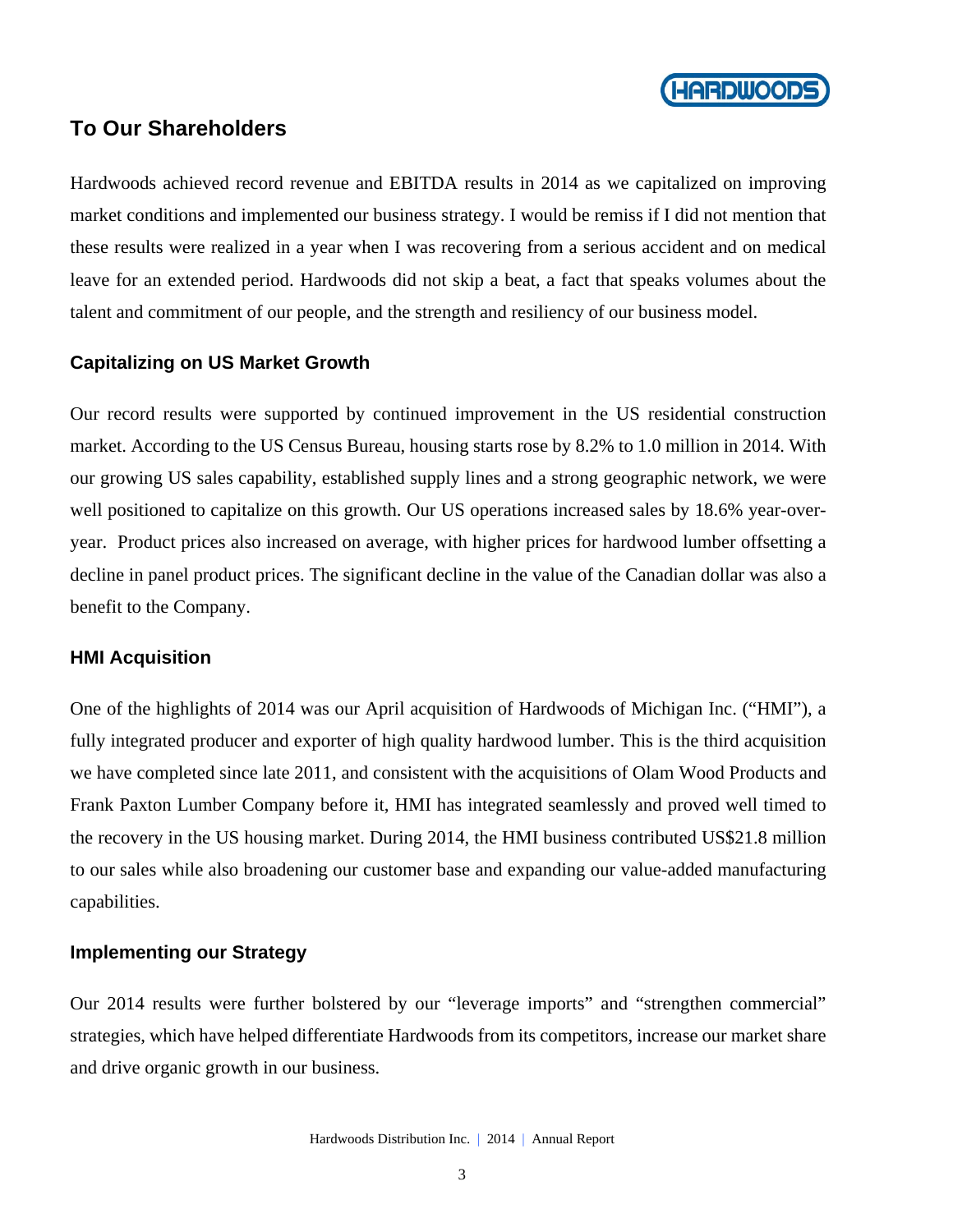During the year, we grew our line of high-quality, proprietary import products and expanded our supply lines in Africa, Southeast Asia, Russia and parts of Europe. Sales of import products represent approximately 25% of our total sales. We also strengthened our sales to the commercial and institutional market. Currently accounting for about 20% of our sales, this large North American market provides significant opportunities for growth and diversification. During 2014, we strengthened our supply of the core products typically used by commercial accounts and increased our sales capabilities with training and other initiatives. In 2015, we will continue to build on this foundation by actively pursuing key commercial accounts and continuing to leverage our import capabilities to bring proprietary products to market.

#### **Well Positioned for Growth**

Moving into 2015, our outlook remains positive. US housing starts remain well below the 1.5 million level that many in the industry consider to be a sustainable level. Accordingly, forecasters continue to predict a multi-year strengthening trend for the residential market providing a platform for continued organic growth. We also see significant growth potential in the large US commercial market and will continue to pursue that opportunity through our "leverage imports" and "strengthen commercial" strategies.

Given the fragmented market we operate in, our track record of successful acquisitions and our strong balance sheet, acquisition-based growth is also on our radar. The Company is in excellent shape financially. Thanks to strong cash generation in 2014, we were able to finance the US\$15.0 million HMI acquisition and support our internal growth while limiting our increase in debt. We also amended and increased our US bank line to US\$79.1 million at the time of the HMI acquisition. We are well positioned to pursue a wide range of growth avenues, including well-priced acquisition opportunities.

I am pleased to note that the market rewarded our 2014 successes with further share price appreciation during the year. Together with dividends of \$0.17 per share paid during the year, we delivered excellent value to shareholders with a total return of 20%.

In closing, I thank the Hardwoods team for a year of many successes. I also want to acknowledge the significant contribution of Rob Brown who so ably led the company as Acting CEO during my absence, while also maintaining full responsibility for his duties as CFO. On March 18, 2015, Rob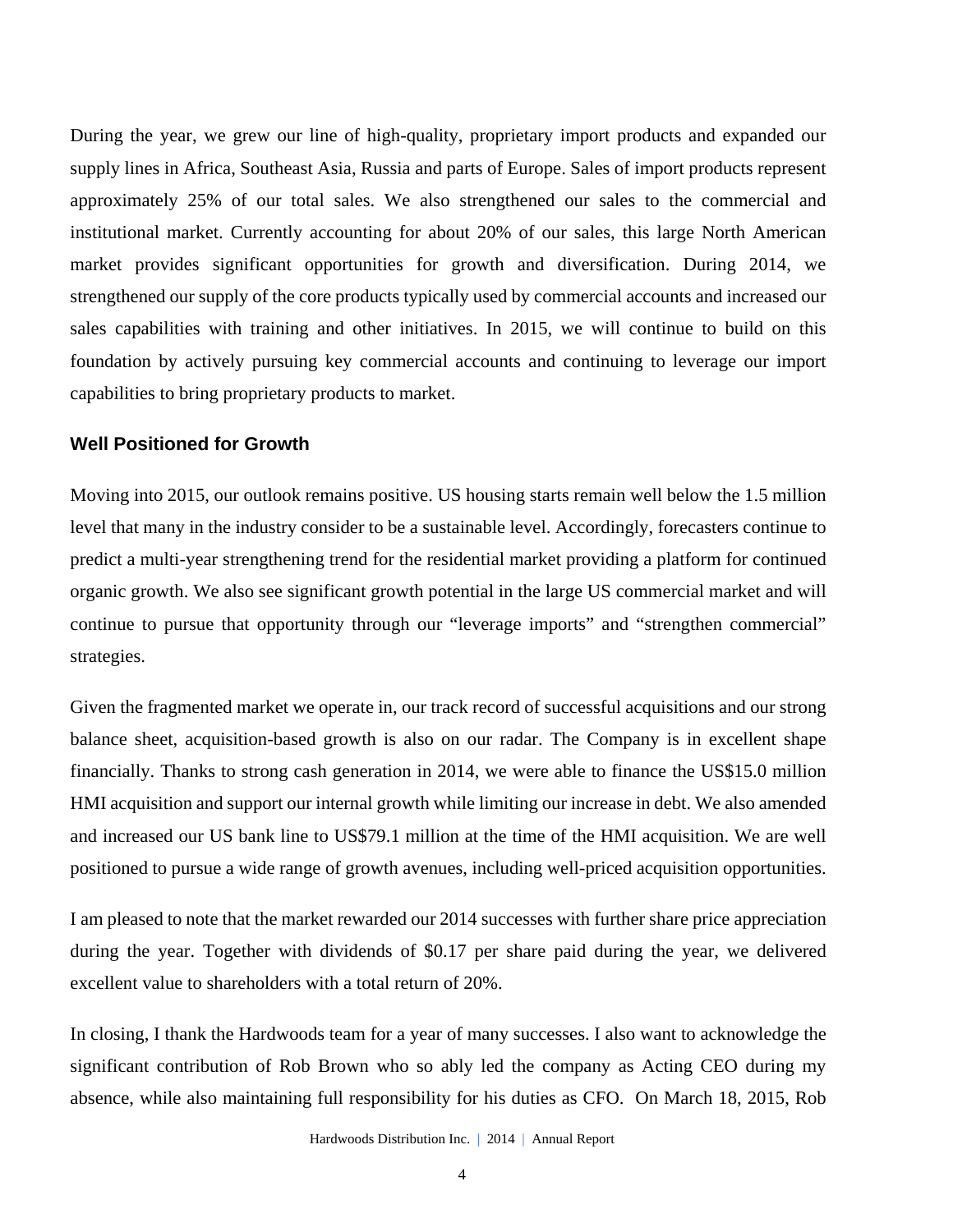was appointed to the newly created position of Chief Operating Officer, creating additional executive capacity as we solidify the more than doubling of sales we have achieved since 2010 and position Hardwoods for the next phase of market expansion. Faiz Karmally, formerly our Corporate Controller, has been appointed as Chief Financial Officer. It is a pleasure and a privilege to work with this team, and I am delighted to be back and doing just that.

 $f_{\ast}$  tere

Lance R. Blanco

President and Chief Executive Officer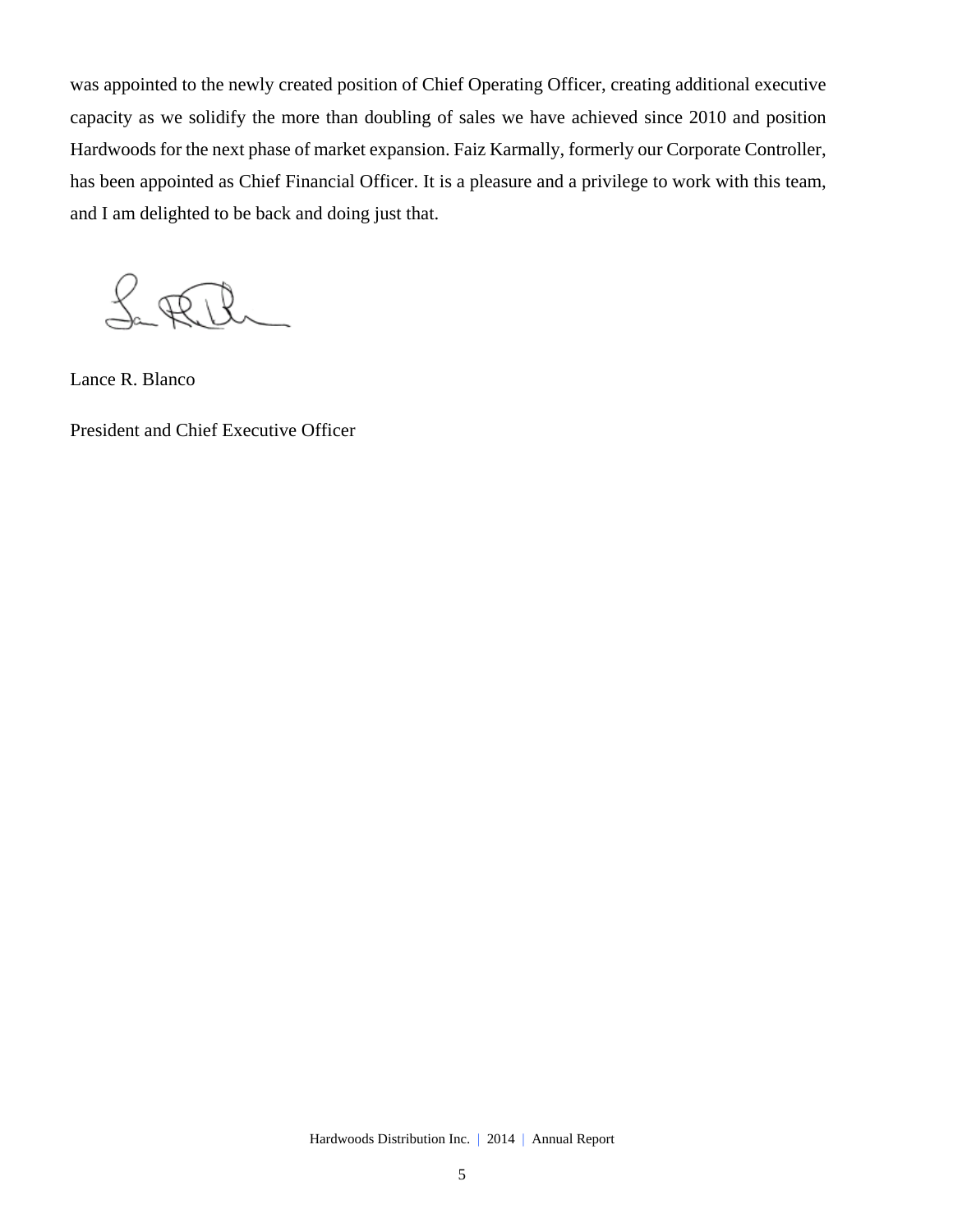### **Management's Discussion and Analysis** March 26, 2015

This management's discussion and analysis ("MD&A") has been prepared by Hardwoods Distribution Inc. ("HDI" or the "Company") as of March 26, 2015. This MD&A should be read in conjunction with the audited consolidated financial statements and accompanying notes ("Audited Financial Statements") of the Company for the years ended December 31, 2014 and 2013. Results are reported in Canadian dollars unless otherwise stated. For additional information, readers should also refer to our Annual Information Form and other information filed on www.sedar.com.

In this MD&A, references to "EBITDA" are to earnings before interest, income taxes, depreciation and amortization, where interest is defined as net finance costs as per the consolidated statement of comprehensive income. In addition to profit, we consider EBITDA and comparisons of EBITDA to other measures to be useful supplemental measures of the Company's ability to meet debt service and capital expenditure requirements, and we interpret trends in EBITDA as an indicator of relative operating performance.

EBITDA is not an earnings measure recognized by International Financial Reporting Standards ("IFRS") and does not have a standardized meaning prescribed by IFRS. Investors are cautioned that EBITDA should not replace profit or cash flows (as determined in accordance with IFRS) as an indicator of our performance. Our method of calculating EBITDA may differ from the methods used by other issuers. Therefore, our EBITDA may not be comparable to similar measures presented by other issuers. For reconciliation between EBITDA and profit as determined in accordance with IFRS, please refer to the discussion of Results of Operations described in section 3.0 of this report.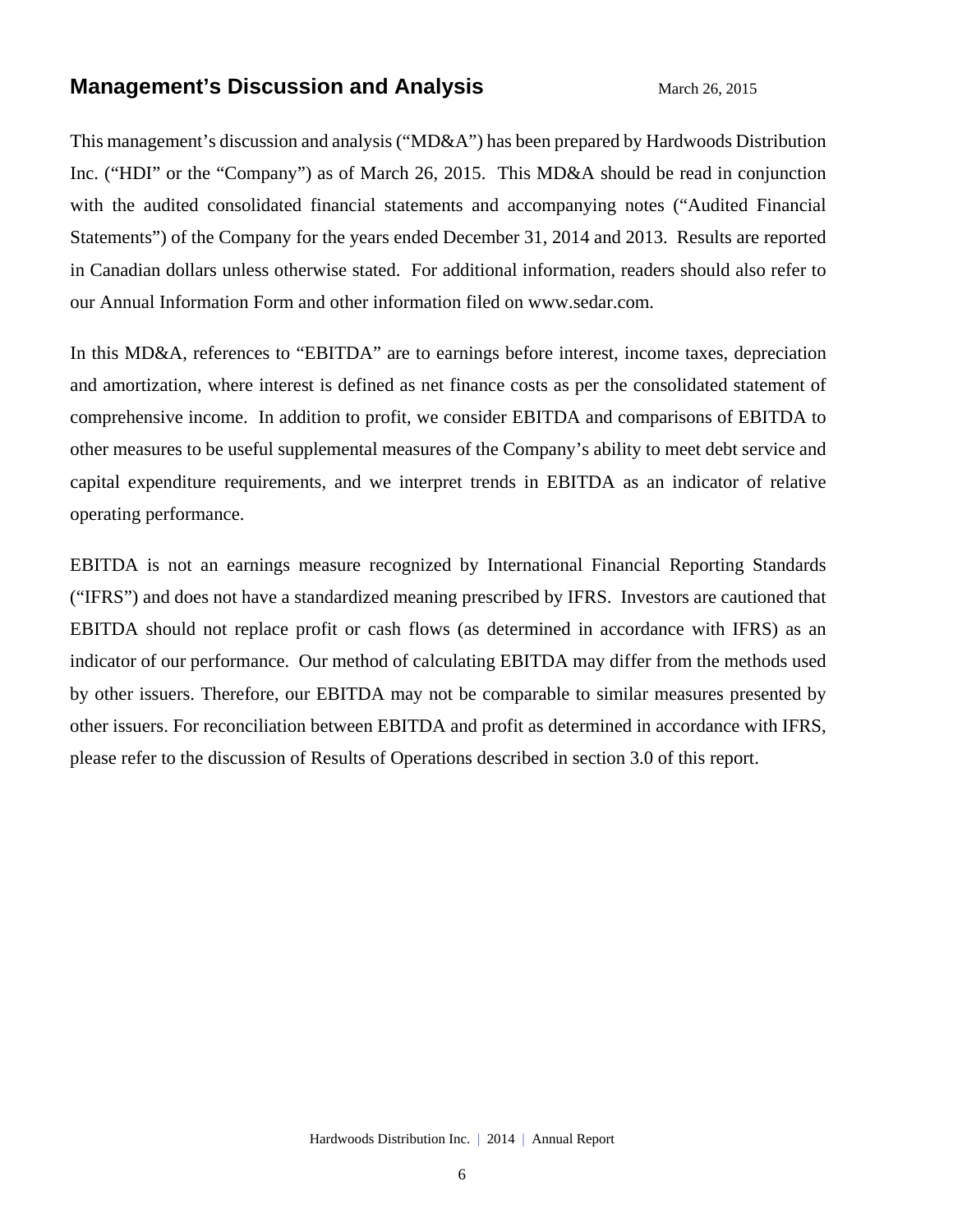

This MD&A includes the following sections:

- 1.0 Executive Summary
	- 1.1 Overview
	- 1.2 Strategy
	- 1.3 Outlook
- 2.0 Background
	- 2.1 Company Overview
	- 2.2 Business and Industry Overview
- 3.0 Results of Operations
	- 3.1 Years Ended December 31, 2014 and December 31, 2013
	- 3.2 Three Month Periods Ended December 31, 2014 and December 31, 2013
- 4.0 Selected Financial Information and Seasonality
	- 4.1 Quarterly Financial Information
	- 4.2 Annual Financial Information
- 5.0 Liquidity and Capital Resources
	- 5.1 Cash Flows from Operating, Investing and Financing Activities
	- 5.2 Working Capital
	- 5.3 Revolving Credit Facilities and Debt Management Strategy
	- 5.4 Contractual Obligations
	- 5.5 Off-Balance Sheet Arrangements
	- 5.6 Financial Instruments
	- 5.7 Share Data
	- 5.8 Dividends
- 6.0 Related Party Transactions
- 7.0 Critical Accounting Estimates and Adoption of Changes in Accounting Policies
	- 7.1 Critical Accounting Estimates
	- 7.2 Adoption of New Accounting Standards
- 8.0 Risks and Uncertainties
- 9.0 Disclosure Controls and Procedures and Internal Control over Financial Reporting
- 10.0 Note Regarding Forward Looking Information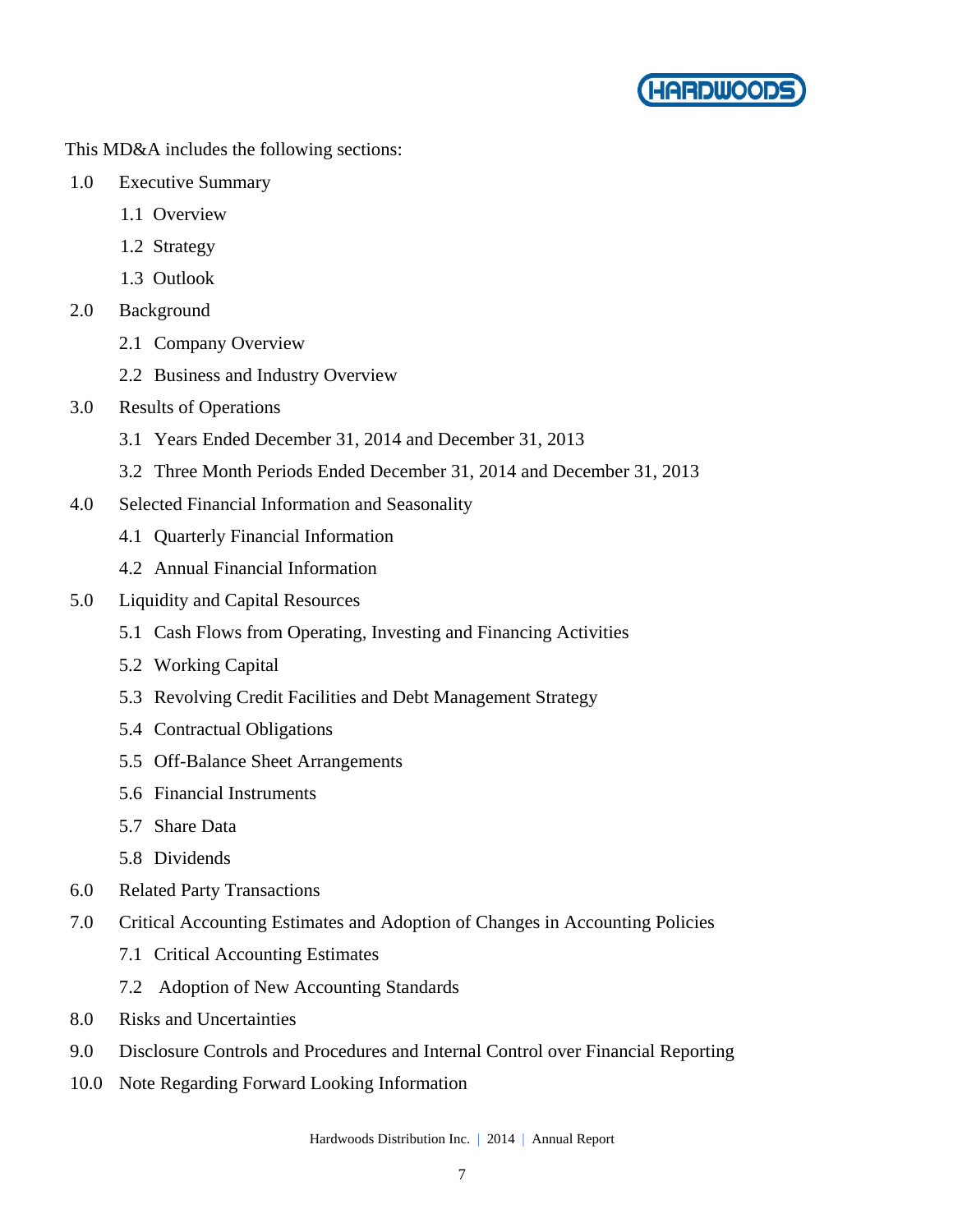### **1.0 Executive Summary**

### 1.1 Overview

We achieved record financial performance in 2014 as we successfully executed our business strategy and capitalized on improving US market demand. For the year ended December 31, 2014, sales increased 22.8% to \$455.7 million, EBITDA climbed 19.2% to \$25.5 million and profit increased 7.3% year-over-year to \$14.0 million.



#### **12 Months Ended December 31**

### **Organic and Acquisition-Based Growth**

Our sales performance reflects \$59.3 million of growth related to increased residential and commercial market sales, higher sales of import products, stronger product pricing and favourable foreign exchange influences. The HMI acquisition accounted for the balance of our sales growth, with HMI contributing US\$21.8 million of revenue during the eight months we operated this business in 2014.

#### **Market Conditions**

The US residential construction market continued to strengthen in 2014, supporting the 18.6% increase in our US sales. According to the US Census Bureau, US housing starts increased 8.2% to 1,003,000, after increasing 18.5% in 2013. Given that hardwood products are typically applied at the final stages of house construction (approximately nine-to-twelve months after house construction starts), we were in a strong demand growth phase through all of 2014 and expect to remain in an expanding market through 2015.

According to the Canada Mortgage and Housing Corporation, Canadian housing starts declined to 180,000 in 2014, from 188,000 in 2013. Despite this decline, our Canadian operations increased sales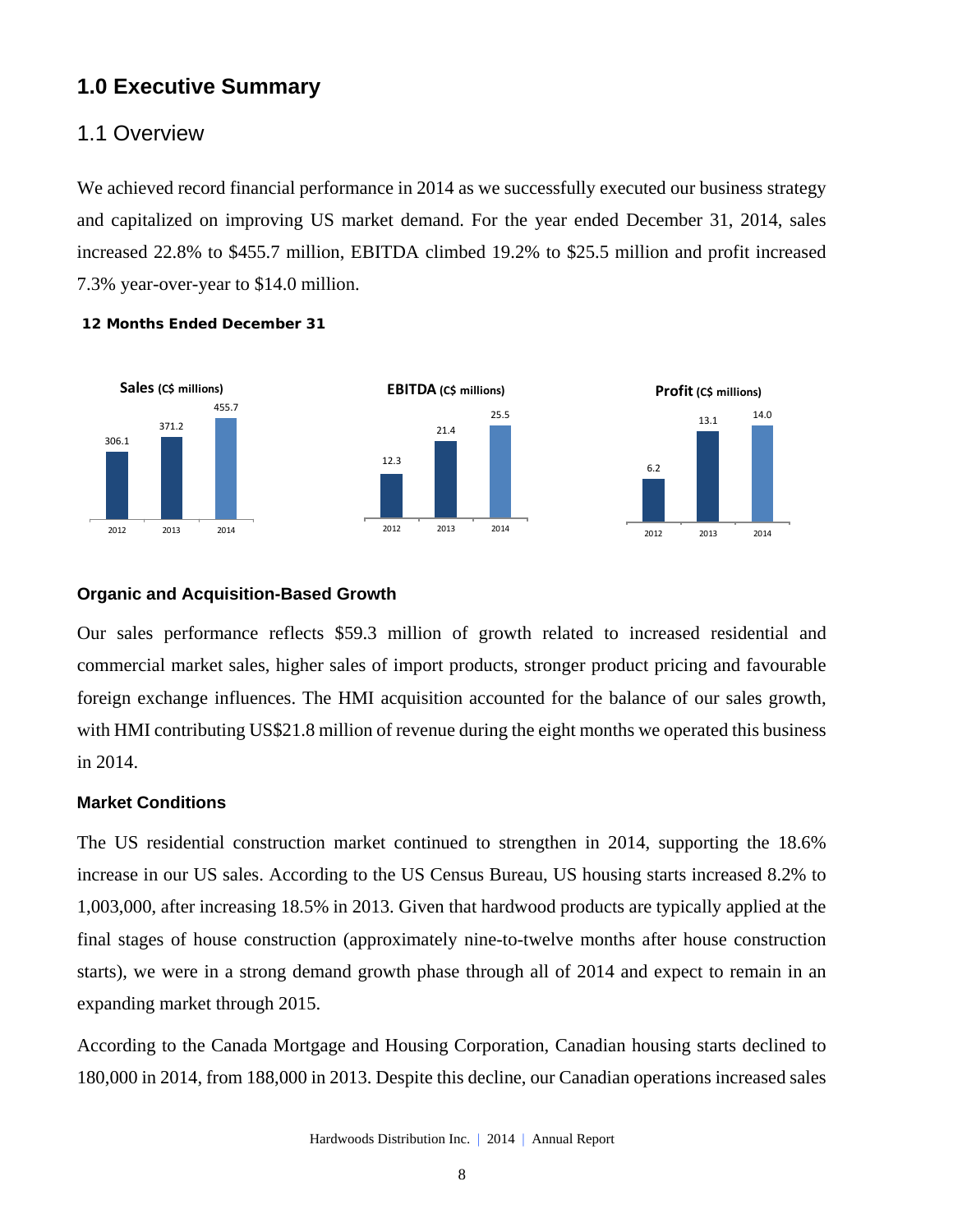by 9.9% in 2014, primarily due to higher product prices as well as the benefit from a weakening Canadian dollar relative to the US dollar.

Product pricing was generally stronger in 2014 than in 2013. Average hardwood lumber prices, as measured by the Hardwood Review Kiln Dried Lumber Price Index, increased approximately 5.8%, largely reflecting demand-driven price escalation in the first half of the year. Domestic panel prices remained stable during the year, and import panel prices decreased year over year, reflecting the discontinuation of 22% preliminary duties on Chinese plywood imports in late 2013.

Our business continued to benefit from a stronger US dollar relative to the Canadian dollar as the US dollar strengthened from \$1.06 at the start of the year to \$1.16 at year end. A stronger US dollar benefits us by: i) increasing the value of sales and profits earned in our US operations when translated into Canadian dollars for financial reporting purposes; ii) increasing the selling price of US dollardenominated products sold to our Canadian customers; and iii) improving the export competitiveness of our Canadian industrial customers, many of whom have the capability to sell their manufactured products in the US.

#### **Profitability and Efficient Operations**

As anticipated, 2014 gross profit margin did not match the unusually high results achieved in 2013 during a period of rapid product price escalation. At 17.3%, our gross margin reflects more stable product pricing, increased competition, and our strategic efforts to increase market share. In addition, revenue from our new HMI business carries lower gross profit margins than other parts of our business.

Operating expenses increased year-over-year as we supported growth in our business, but as a percentage of sales, declined to 12.2% from 12.8% in 2013, reflecting the efficiency of our business model. EBITDA as a percentage of sales was 5.6% in 2014, compared to 5.8% in the prior year.

#### **Balance Sheet**

Cash from operating activities increased by \$7.9 million year over year, primarily due to higher EBITDA and more efficient management of working capital. The increased cash flow enabled us to internally finance much of our 2014 growth, including a portion of the HMI acquisition, while maintaining a strong balance sheet to support future growth initiatives. As at December 31, 2014, Hardwoods' net debt-to-EBITDA ratio was a conservative 1.5 times, our debt-to-capital ratio was just 26.3% and we had \$36.9 million of unused borrowing capacity.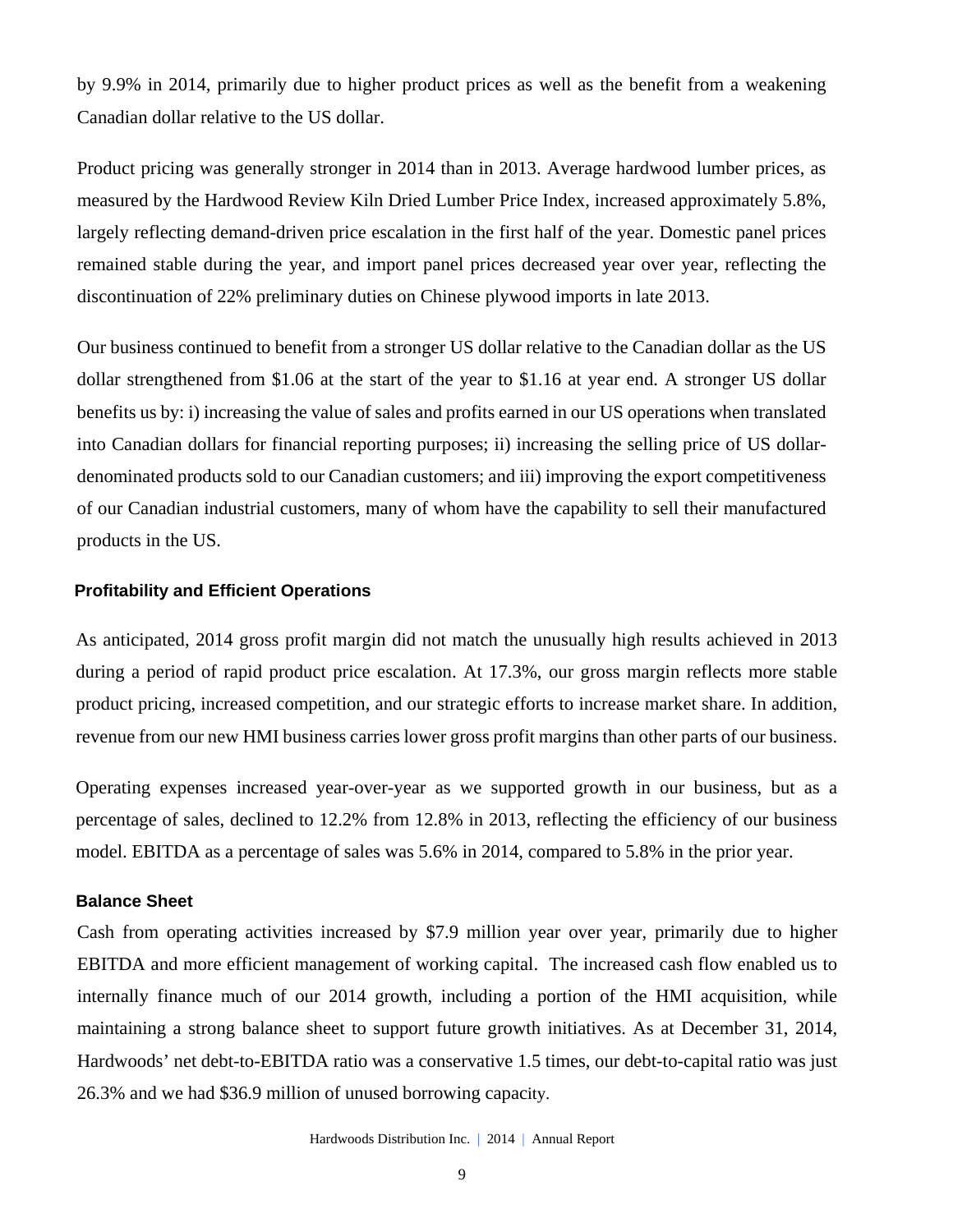### 1.2 Strategy

Our strategy continues to be focused in two areas.

### **Leverage Imports**

Import products have been a major growth engine for Hardwoods. We have built a strong competitive advantage by working directly with overseas manufacturers to create high-quality, proprietary products that provide a strong value offering to our customers.

During 2014, we continued to leverage this program, increasing our product offering and expanding our supply lines in Africa, Southeast Asia, Russia and parts of Europe. Sales of import products represent approximately 25% of our total sales.

### **Strengthen Commercial**

Our "strengthen commercial" strategy focuses on expanding our base of customers in the commercial and institutional sectors as we work to balance our exposure to residential construction. Currently comprising about 20% of our sales, we view the commercial and institutional market as a significant growth opportunity for Hardwoods and we intend to become a more significant participant. During 2014 we continued to grow our supply of first-tier quality product supply for commercial customers and capitalized on our import capabilities to offer both domestic and off-shore product solutions to the commercial sector. We also continued to expand our sales capabilities with training and other initiatives focused on the commercial market.

### 1.3 Outlook

Economic forecasters continue to predict a multi-year strengthening of the US residential construction market. With approximately 75% of our business in the US, and approximately 60% of our products going into the residential construction market, we are well positioned to capitalize on the market recovery underway.

The outlook for the US repair and remodeling market, as provided by Harvard's Joint Center for Housing Studies, anticipates modest growth in 2015. The US commercial market, meanwhile, is expected to achieve steady mid-single digit growth.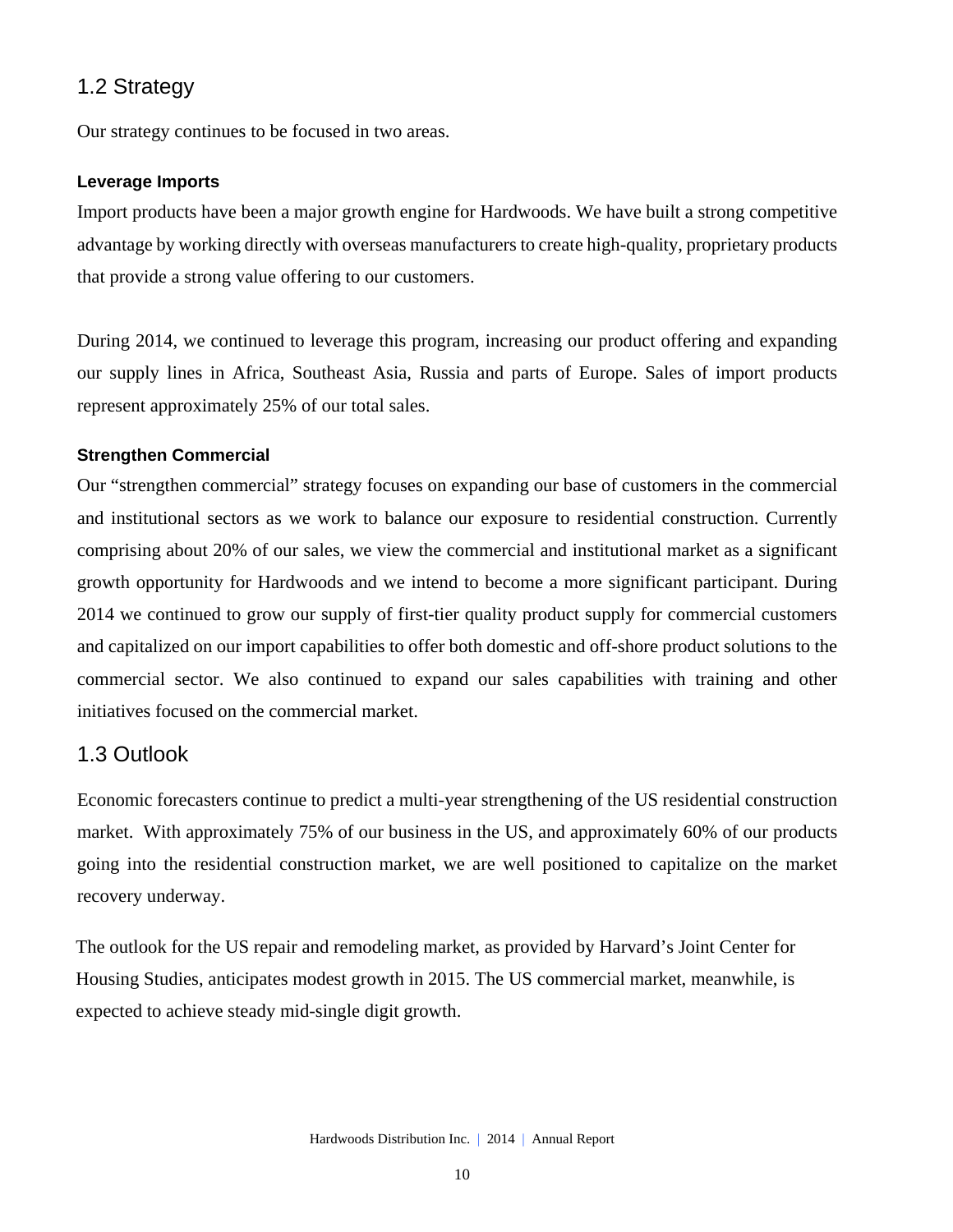The outlook for the Canadian market remains neutral, with 2015 housing starts expected to remain unchanged from 2014 levels. Growth in the Canadian renovation and commercial construction markets is expected to be in line with inflation.

Our focus in 2015 will be on continuing to expand our US market share. Our priorities will be to implement our "leverage imports" and "strengthen commercial" strategies, while pursuing wellpriced, acquisition opportunities that support our objectives.

The Board will continue to review our financial performance and assess distribution levels on a regular basis. However in terms of cash utilization our primary focus in 2015 will remain on retaining the financial flexibility to finance the market growth opportunity in the US and to keep our balance sheet strong to support strategic acquisitions.

### **2.0 Background**

### 2.1 Company Overview

Hardwoods Distribution Inc. is a publicly traded company that holds, indirectly, a 100% ownership interest in Hardwoods Specialty Products LP and Hardwoods Specialty Products US LP (collectively, "Hardwoods" or the "Business"). Hardwoods Distribution Inc. is listed on the Toronto Stock Exchange and trades under the symbol HWD.

### 2.2 Business and Industry Overview

Serving customers for over 50 years, Hardwoods is one of North America's largest distributors of high-grade hardwood lumber and specialty sheet goods to the cabinet, moulding, millwork, furniture and specialty wood products industries. At December 31, 2014 we operated 33 facilities located in 17 states and 5 provinces throughout North America. Five of these facilities include light manufacturing capabilities to create customer moulding and millwork packages for our customers, and one facility (HMI) is a fully integrated producer and exporter of high-quality, value-added hardwood lumber. To maximize inventory management, we utilize a hub and spoke distribution system, with major hub distribution centres holding the bulk of our inventory and making regular truck transfers to replenish stock in satellite distribution centres that are located in smaller markets.

Approximately 51% of our product mix is made up of hardwood plywood and non-structural sheet goods such as medium-density fiberboard, particleboard and melamine-coated stock. Approximately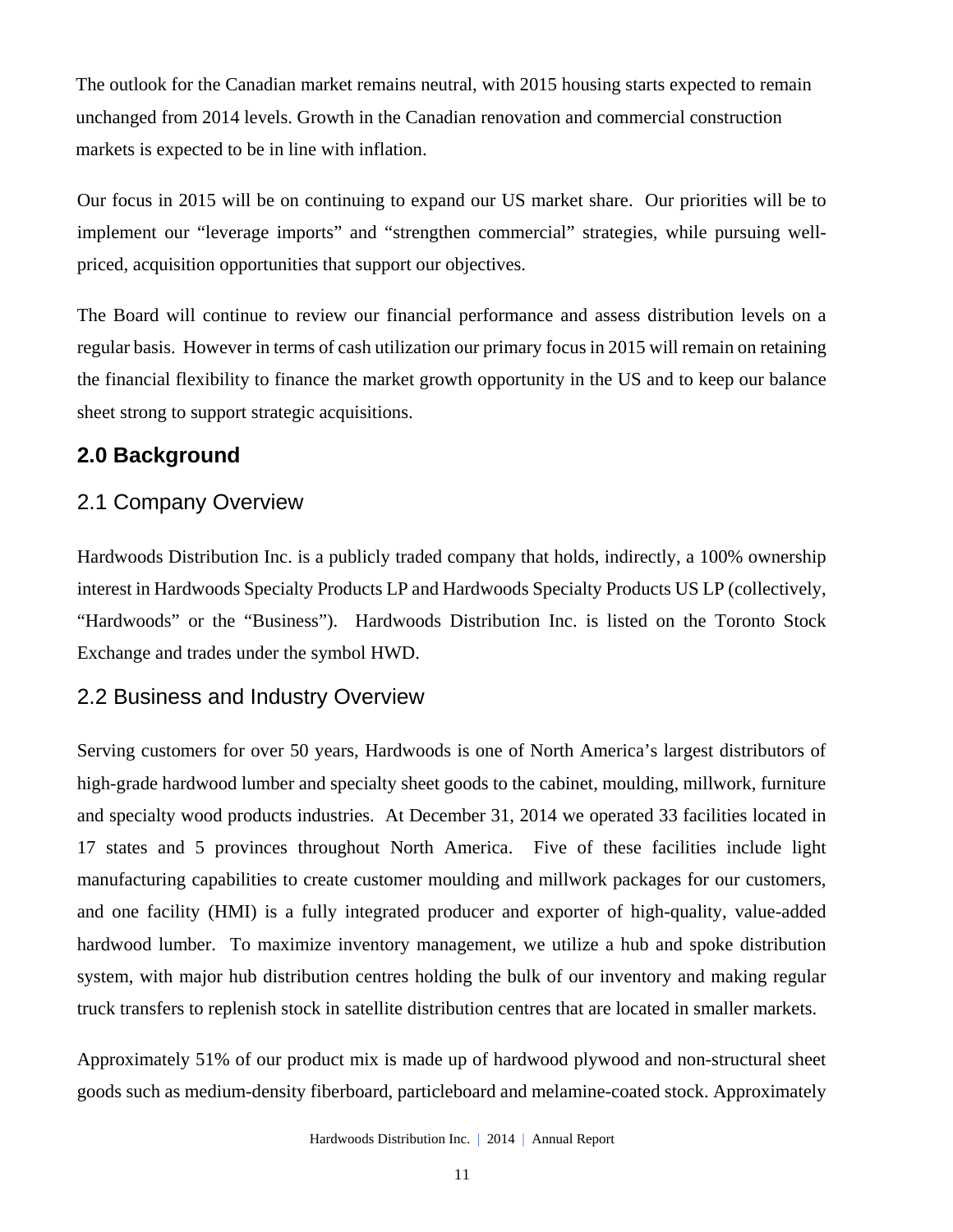38% of our sales are of high-grade hardwood lumber. Our sheet goods and lumber are complementary product lines that are key products used by our customers in the manufacture of their end-use products. The balance of our product sales, about 11%, is made up of other specialty products.

Our role in the industry is to provide the critical link between mills that manufacture large volumes of hardwood lumber and sheet goods, and industrial customers that require smaller quantities of many different hardwood products for their own manufacturing processes. We provide a means for hundreds of hardwood mills to get their product to thousands of small-to-mid-sized industrial manufacturers. We add value to our suppliers by buying their product in volume and paying them promptly, effectively acting as their third-party sales force. We add value for our customers by providing them with the materials they need on a just-in-time basis, remanufacturing materials to customer specifications when required, selling in smaller quantities and offering a wider range of product selection than the customer would be able to purchase directly from an individual mill. We also provide an important source of financing for our customers by allowing them to buy material from us on approved credit.

Our customer base manufactures a range of end-use products, such as cabinetry, furniture and custom millwork. These products in turn are sold into multiple sectors of the economy, including new home construction, renovation, non-residential construction and institutional markets. As a result of this diversity, it is difficult to determine with certainty what proportion of our products end up in each sector of the economy. We estimate about 60% of our products are used in new residential construction, in the form of cabinets, mouldings, custom finishing, and home furniture. We believe the balance of our products end up in other sectors of the economy not associated with new residential construction, such as home renovations, finishing millwork for office buildings, restaurant and bar interiors, hotel lobbies, retail point-of-purchase displays, schools, hospitals, custom motor coaches, yacht interiors and other specialty areas.

The majority of the hardwood lumber distributed in North America is harvested from North American hardwood forests, located principally in the Eastern United States, and is milled by hundreds of small mills. Imported hardwood lumber is largely limited to specialty species that generally do not compete with domestic hardwood lumber. Sheet goods are generally produced in North America by large manufacturers using domestic hardwoods and other materials, although imported hardwood plywood volumes have been increasing.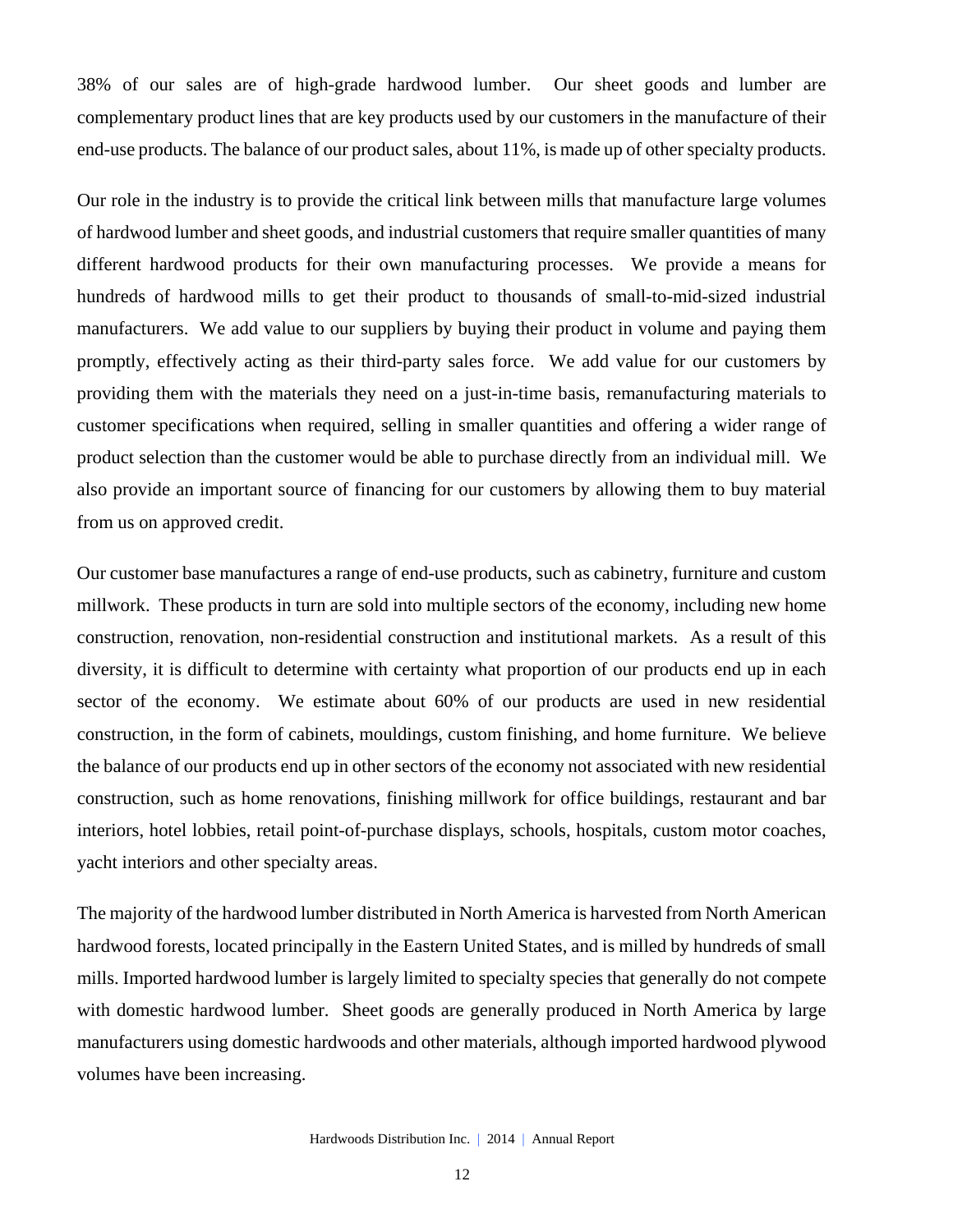Both domestic and imported hardwood lumber and plywood are distributed principally by third parties such as us.

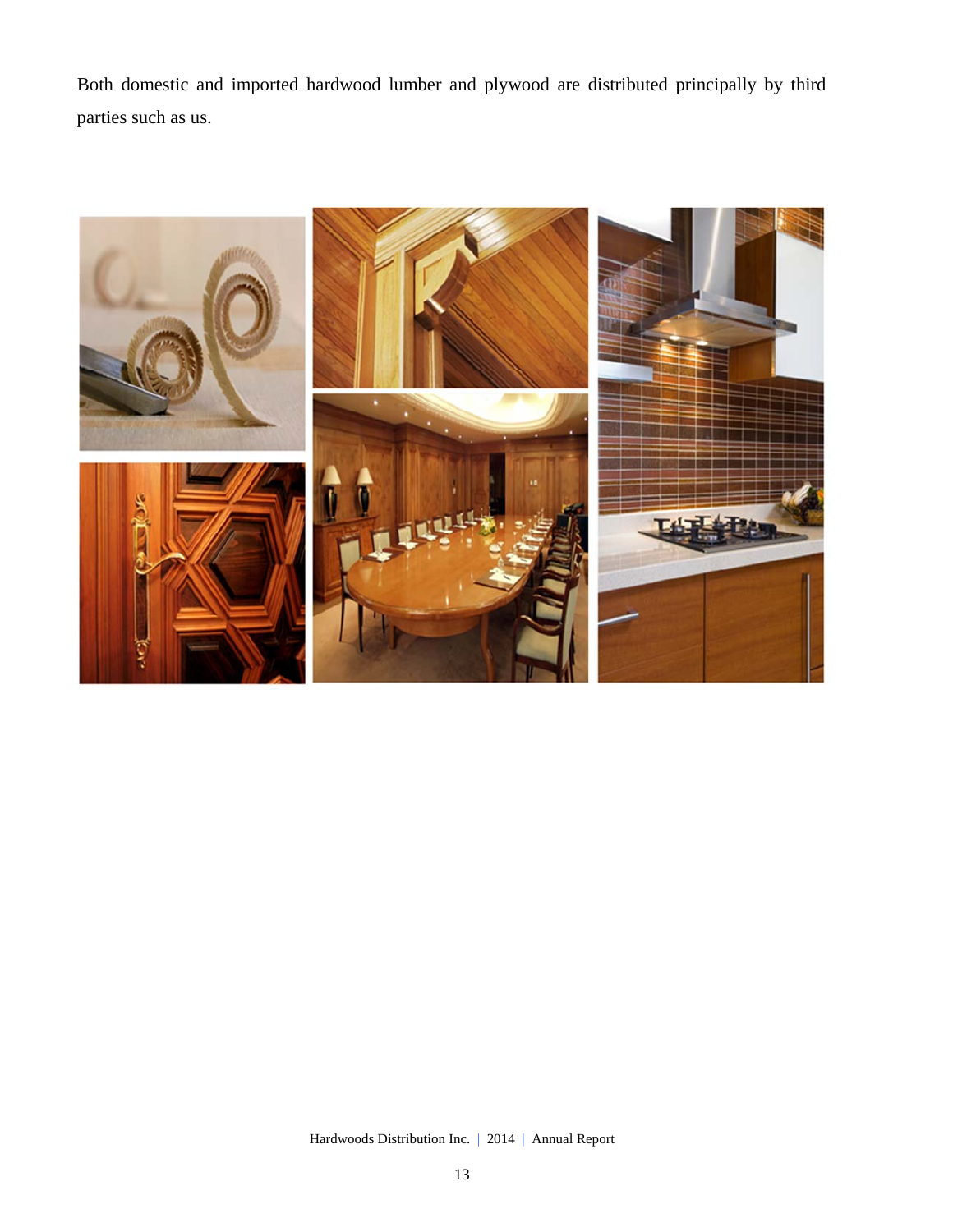## **3.0 Results of Operations**

## 3.1 Years Ended December 31, 2014 and December 31, 2013

| Selected Unaudited Consolidated Financial Information (in thousands of Canadian dollars) |     |                                   |               |                                   |     |             |            |
|------------------------------------------------------------------------------------------|-----|-----------------------------------|---------------|-----------------------------------|-----|-------------|------------|
|                                                                                          |     | For the year<br>ended December 31 |               | For the year<br>ended December 31 |     | \$ Increase | % Increase |
|                                                                                          |     | 2014                              |               | 2013                              |     | (Decrease)  | (Decrease) |
| Total sales                                                                              | \$  | 455,694                           | \$            | 371,215                           | \$. | 84,479      | 22.8%      |
| Sales in the US (US\$)                                                                   |     | 318,089                           |               | 268,307                           |     | 49.782      | 18.6%      |
| Sales in Canada                                                                          |     | 104,334                           |               | 94,912                            |     | 9,422       | 9.9%       |
| Gross profit                                                                             |     | 78,767                            |               | 67.616                            |     | 11.151      | 16.5%      |
| Gross profit %                                                                           |     | 17.3%                             |               | 18.2%                             |     |             |            |
| Operating expenses                                                                       |     | (55, 427)                         |               | (47,690)                          |     | 7,737       | 16.2%      |
| Profit from operating activities                                                         |     | 23,340                            |               | 19.926                            |     | 3.414       | 17.1%      |
| Add: Depreciation and amortization                                                       |     | 2,138                             |               | 1.442                             |     | 696         | 48.3%      |
| Earnings before interest, taxes, depreciation and<br>amortization ("EBITDA")             | \$  | 25,478                            | S             | 21,368                            | \$  | 4,110       | 19.2%      |
| Add (deduct):                                                                            |     |                                   |               |                                   |     |             |            |
| Depreciation and amortization                                                            |     | (2,138)                           |               | (1,442)                           |     | 696         | 48.3%      |
| Net finance cost                                                                         |     | (381)                             |               | (178)                             |     | 203         | 114.0%     |
| Income tax expense                                                                       |     | (8,944)                           |               | (6,681)                           |     | 2,263       | 33.9%      |
| Profit for the period                                                                    | \$. | 14,015                            | S             | 13,067                            | \$  | 948         | 7.3%       |
| Basic profit per share                                                                   | \$  | 0.85                              | $\mathcal{S}$ | 0.80                              |     |             |            |
| Fully diluted profit per share                                                           |     | 0.84                              |               | 0.79                              |     |             |            |
| Average Canadian dollar exchange rate for one US dollar                                  |     | 1.10                              |               | 1.03                              |     |             |            |

### **Sales**

For the year ended December 31, 2014, we increased total sales to \$455.7 million, up \$84.5 million, or 22.8%, from \$371.2 million in 2013. Of the \$84.5 million year-over-year increase, \$62.2 million was due to stronger underlying sales activity and product prices and \$22.3 million reflects the positive impact of a stronger US dollar.

Sales from our US operations, which comprise approximately three quarters of our revenues, increased by US\$49.8 million, or 18.6%, to US\$318.1 million, from US\$268.3 million in 2013. Organic growth accounted for US\$28.0 million, or 10.4% of the percentage increase as we increased sales volumes in response to higher demand and yielded sales gains from our efforts to leverage import products and strengthen our sales into commercial construction accounts. Product prices were also higher for some product lines. HMI, acquired on April 28, 2014, contributed US\$21.8 million or 8.1% to the percentage increase in US sales.

Sales in Canada increased by \$9.4 million, or 9.9%, in 2014 compared to 2013. This improvement reflects higher product pricing, partially offset by weaker volume demand in Canada. As the majority of the products we sell originate in the United States, conditions that cause hardwood prices to increase in the US generally also result in higher selling prices in Canada.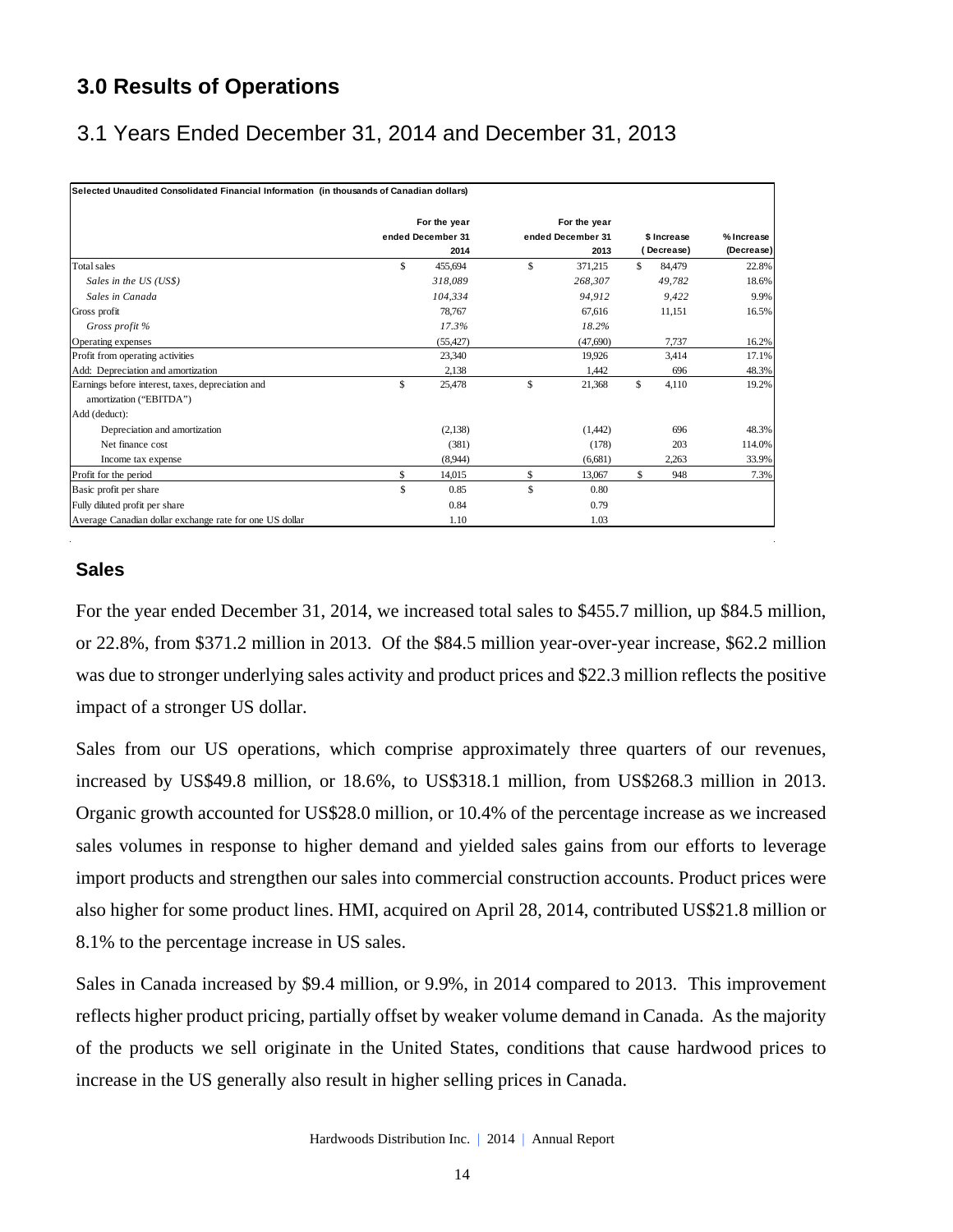### **Gross Profit**

Gross profit for the year ended December 31, 2014 increased 16.5% to \$78.8 million, from \$67.6 million in 2013. This \$11.2 million improvement reflects the higher sales for the period, partially offset by a lower gross profit margin. As a percentage of sales, gross profit margin was 17.3%, compared to 18.2% in 2013. Gross profit margin in 2013 was unusually strong, aided by a rapid increase in Chinese import panel prices as the result of a trade action against the product in the US at that time. The trade action was later dismissed resulting in decreased panel pricing in 2014. Gross profit margin in 2014 was lower than in 2013, reflecting competitive conditions, the acquisition of HMI (which has lower margins than our traditional distribution business), and lower margins on newly won commercial account business.

#### **Operating Expenses**

Operating expenses increased to \$55.4 million in 2014, compared to \$47.7 million in 2013. The \$7.7 million increase primarily reflects \$1.9 million in incremental costs from the acquired HMI business, \$2.7 million of higher expense due to the impact of a stronger US dollar on translation of US operating expenses, and higher costs to support growth of \$3.1 million. As a percentage of sales, operating expenses decreased to 12.2% of sales in 2014, from 12.8% in 2013.

#### **EBITDA**

For the year ended December 31, 2014, we increased EBITDA to \$25.5 million, an increase of \$4.1 million, or 19.2%, from \$21.4 million in 2013. The increase primarily reflects the \$11.2 million increase in gross profit, partially offset by the \$7.1 million increase in operating expenses before depreciation and amortization.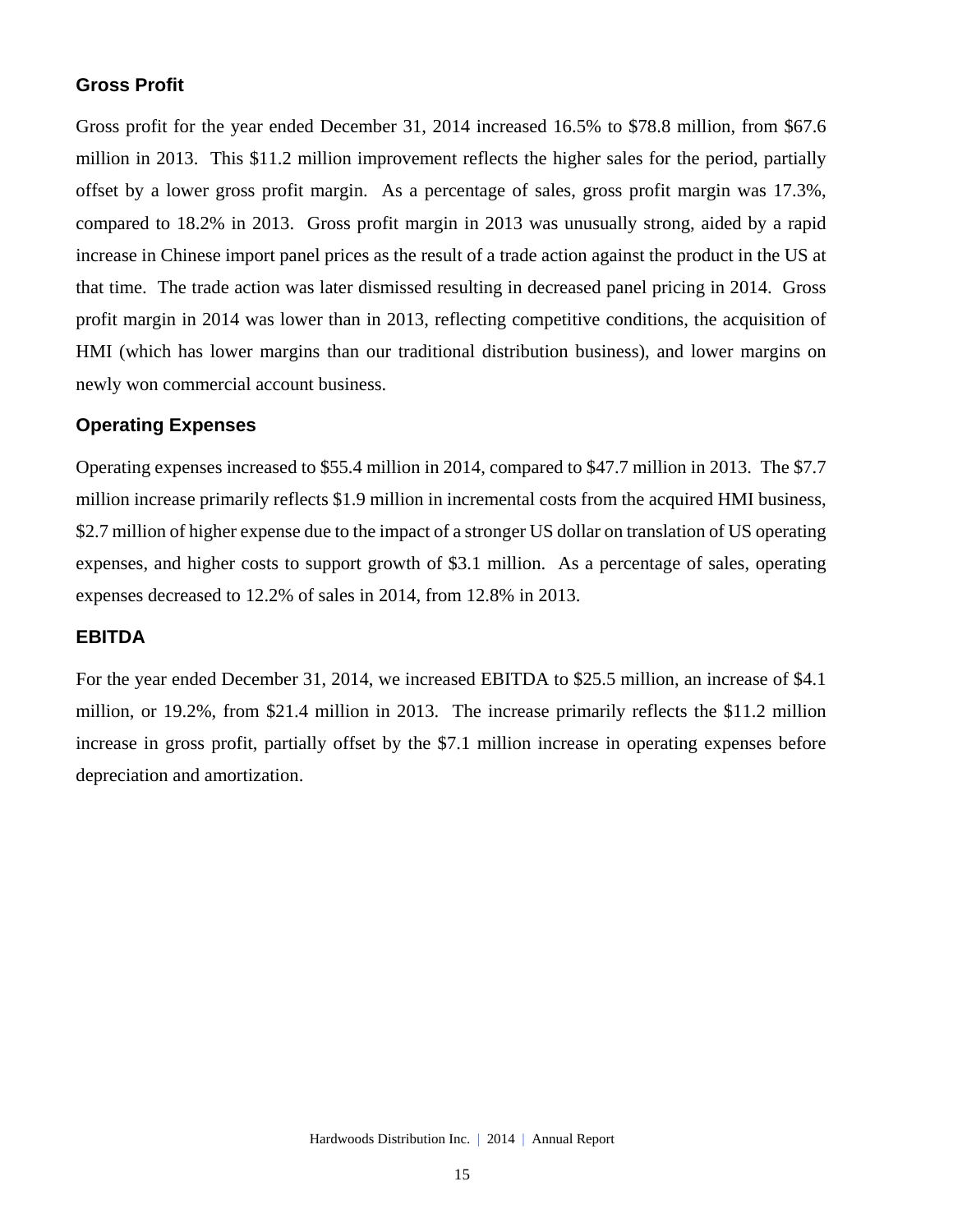### **Net Finance Cost**

| (in thousands of Canadian dollars)    | Year<br>ended | Year<br>ended |             |
|---------------------------------------|---------------|---------------|-------------|
|                                       | December 31   | December 31   | \$ Increase |
|                                       | 2014          | 2013          | Decrease)   |
| Finance expense:                      |               |               |             |
| Interest on bank indebtedness         | \$<br>(1,189) | \$<br>(1,016) | \$<br>173   |
| Accretion of finance lease obligation | (110)         | (96)          | 14          |
| Total finance expense                 | (1,299)       | (1,112)       | 187         |
| Finance income:                       |               |               |             |
| Interest on trade receivables         |               |               |             |
| customer notes, and employee loans    | 389           | 375           | 14          |
| Foreign exchange gain                 | 529           | 559           | (30)        |
| Total finance income                  | 918           | 934           | (16)        |
| Net finance cost                      | \$<br>(381)   | \$<br>(178)   | \$<br>203   |

Net finance cost increased to \$0.4 million in 2014, from \$0.2 million in 2013, primarily reflecting higher interest on bank indebtedness. Interest costs increased by \$0.2 million in 2014 reflecting higher average borrowings on our credit facilities as we supported higher sales with increases in working capital, primarily accounts receivable and inventory.

### **Income Tax Expense**

Income tax expense increased to \$8.9 million in 2014, from \$6.7 million in 2013. This increase primarily reflects higher taxable income.

### **Profit for the Year**

Full-year profit increased to \$14.0 million in 2014, from \$13.1 million in 2013. The \$0.9 million increase reflects the \$4.1 million increase in EBITDA, partially offset by the \$2.3 million increase in income tax expense, \$0.7 million increase in depreciation and amortization and \$0.2 million increase in net finance cost.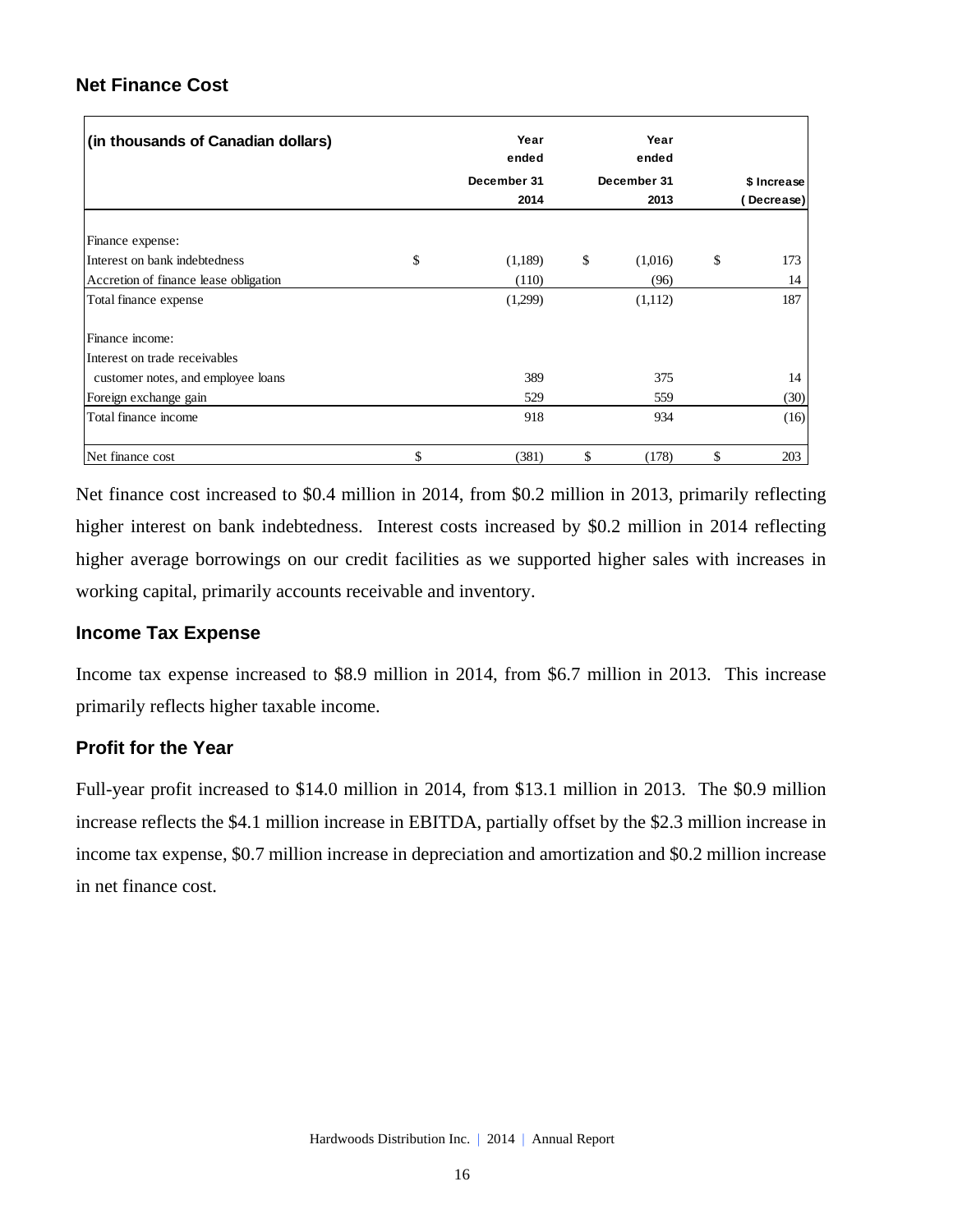## 3.2 Three Months Ended December 31, 2014 and December 31, 2013

| Selected Unaudited Consolidated Financial Information (in thousands of Canadian dollars) |                                                   |                                                   |    |                          |                          |
|------------------------------------------------------------------------------------------|---------------------------------------------------|---------------------------------------------------|----|--------------------------|--------------------------|
|                                                                                          | For the three months<br>ended December 31<br>2014 | For the three months<br>ended December 31<br>2013 |    | \$ Increase<br>Decrease) | % Increase<br>(Decrease) |
| Total sales                                                                              | \$<br>114,324                                     | \$<br>91,069                                      | \$ | 23,255                   | 25.5%                    |
| Sales in the US (US\$)                                                                   | 78,872                                            | 64,779                                            |    | 14,093                   | 21.8%                    |
| Sales in Canada                                                                          | 24,716                                            | 23,056                                            |    | 1.660                    | 7.2%                     |
| Gross profit                                                                             | 19,087                                            | 15,988                                            |    | 3,099                    | 19.4%                    |
| Gross profit %                                                                           | 16.7%                                             | 17.6%                                             |    |                          |                          |
| Operating expenses                                                                       | (14, 452)                                         | (12, 168)                                         |    | 2,284                    | 18.8%                    |
| Profit from operating activities                                                         | 4,635                                             | 3,820                                             |    | 815                      | 21.3%                    |
| Add: Depreciation and amortization                                                       | 603                                               | 396                                               |    | 207                      | 52.3%                    |
| Earnings before interest, taxes, depreciation and                                        |                                                   |                                                   |    |                          |                          |
| amortization ("EBITDA")                                                                  | \$<br>5,238                                       | \$<br>4,216                                       | \$ | 1,022                    | 24.2%                    |
| Add (deduct):                                                                            |                                                   |                                                   |    |                          |                          |
| Depreciation and amortization                                                            | (603)                                             | (396)                                             |    | 207                      | 52.3%                    |
| Net finance cost                                                                         | (39)                                              | (75)                                              |    | (36)                     | 48.0%                    |
| Income tax expense                                                                       | (1,788)                                           | (1,370)                                           |    | 418                      | 30.5%                    |
| Profit for the period                                                                    | \$<br>2,808                                       | \$<br>2,375                                       | \$ | 433                      | 18.2%                    |
| Basic and fully diluted profit per share                                                 | \$<br>0.17                                        | \$<br>0.14                                        |    |                          |                          |
| Average Canadian dollar exchange rate for one US dollar                                  | 1.14                                              | 1.05                                              |    |                          |                          |

### **Sales**

Sales for the three months ended December 31, 2014 increased 25.5% to \$114.3 million, from \$91.1 million during the same period in 2013. Of this \$23.3 million year-over-year increase, \$16.2 million was due to stronger underlying sales and \$7.1 million reflects the positive impact of a stronger US dollar when translating our US sales to Canadian dollars for reporting purposes.

Sales from our US operations, which comprise approximately three quarters of our revenues, increased by US\$14.1 million, or 21.8%, to US\$78.9 million, from US\$64.8 million in the same period in 2013. Organic growth accounted for US\$6.6 million, or 10.2% of the percentage increase as a result of stronger underlying sales activity and higher pricing on some product lines. HMI, acquired on April 28, 2014, contributed US\$7.5 million or 11.6% to the percentage increase in US sales.

Sales in Canada, which comprise approximately one quarter of our revenues, increased by \$1.7 million, or 7.2%, year-over-year. The increase reflects successes in winning new business, as well as overall stronger product prices and the positive impact of a stronger US dollar as described in Section 1.1.

#### **Gross Profit**

Hardwoods Distribution Inc. | 2014 | Annual Report Gross profit for the three months ended December 31, 2014 increased 19.4% to \$19.1 million, from \$16.0 million during the same period in 2013. This \$3.1 million improvement reflects the higher sales for the period, partially offset by a lower gross profit margin. As a percentage of sales, fourth quarter gross profit margin was 16.7%, compared to 17.6% in the comparative period. The reduction in gross profit margin reflects competitive conditions and the impact of the acquired HMI manufacturing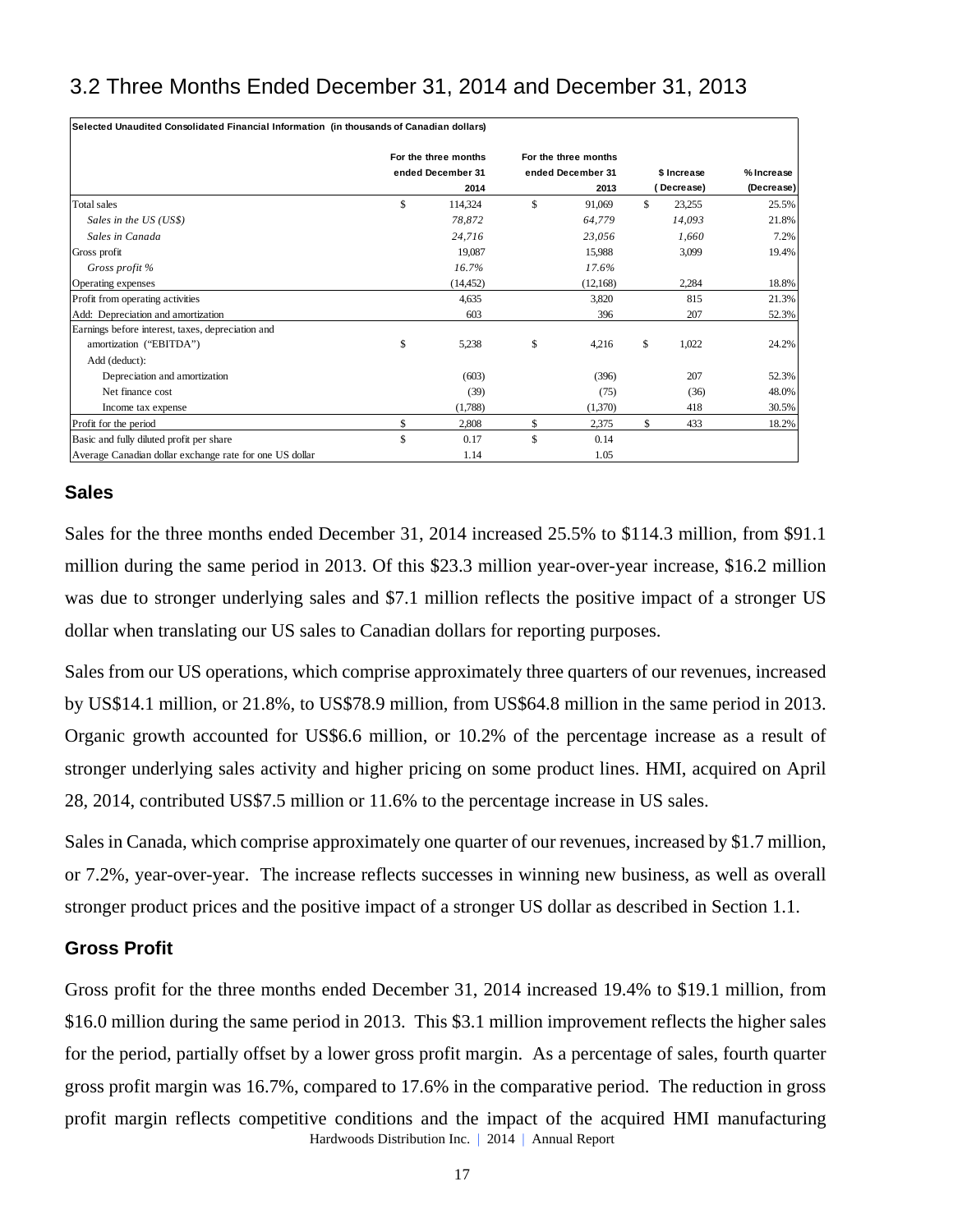business, which generates a slightly lower gross profit percentage than does Hardwoods' traditional distribution business. The lower margin also reflects initial entry at lower margins into some commercial construction market accounts as we work to increase our presence in this market.

### **Operating Expenses**

Operating expenses increased to \$14.5 million in the fourth quarter of 2014, from \$12.2 million during the same period last year. The \$2.3 million increase primarily reflects \$0.9 million in incremental costs from the acquired HMI business, \$0.8 million of higher expense due to the impact of a stronger US dollar on translation of US operating expenses and higher costs to support growth of \$0.6 million. As a percentage of sales, operating expenses were 12.6% of sales in the three months ended December 31, 2014, compared to 13.4% during the same period in 2013.

#### **EBITDA**

For the three months ended December 31, 2014, EBITDA increased to \$5.2 million, from \$4.2 million during the same period in 2013. The \$1.0 million increase reflects the \$3.1 million increase in gross profit, partially offset by the \$2.1 million increase in operating expenses before depreciation and amortization.

#### **Profit for the Period**

Profit for the three months ended December 31, 2014 increased to \$2.8 million, from \$2.4 million in 2013. The \$0.4 million increase primarily reflects the \$1.0 million increase in EBITDA, partially offset by a \$0.4 million increase in income tax expense and a \$0.2 million increase in depreciation and amortization.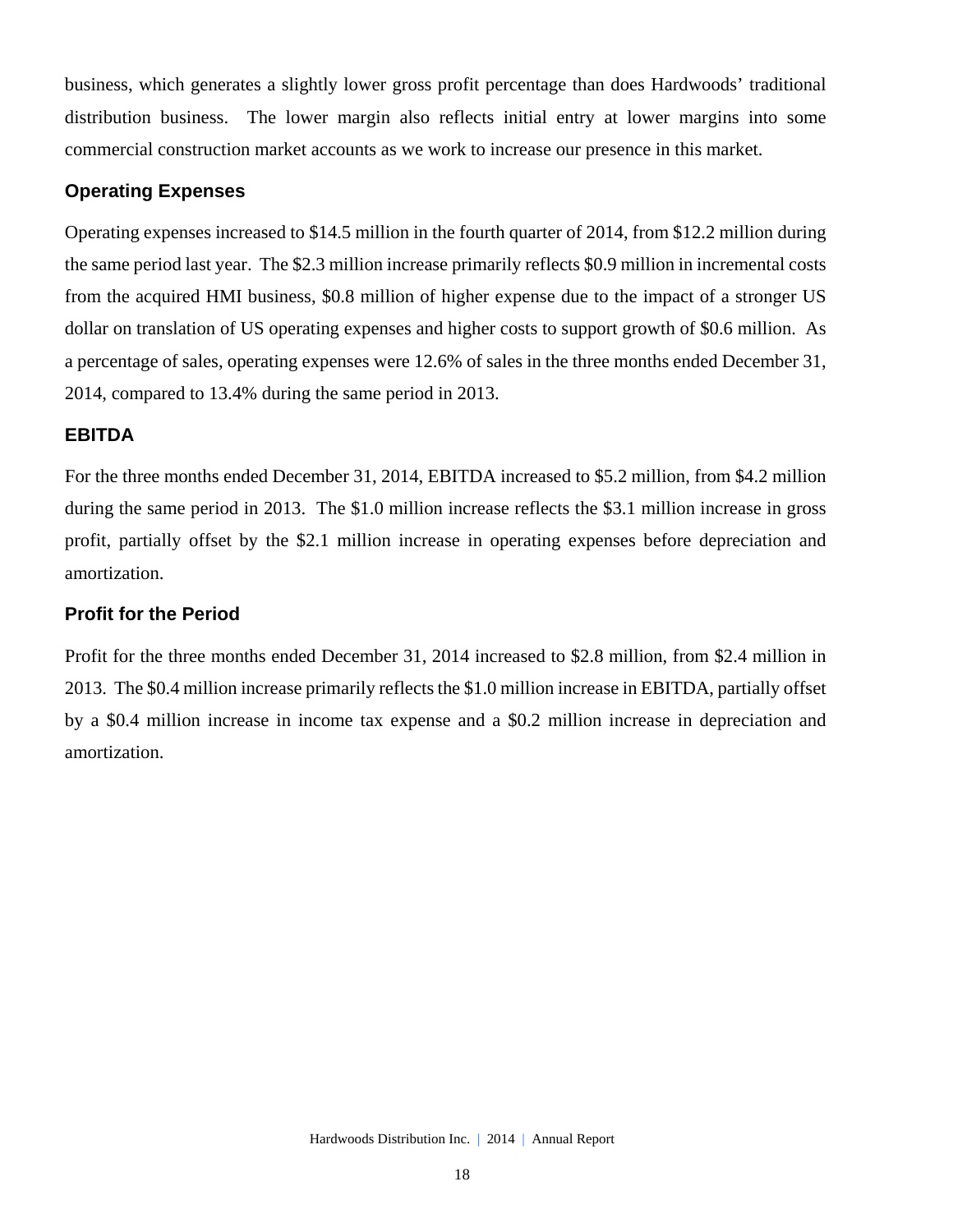## **4.0 Selected Financial Information and Seasonality**

| (in thousands of dollars)              | Q <sub>4</sub><br>2014 | Q3<br>2014 |   | Q2<br>2014 |   | Q1<br>2014 | Q4<br>2013   |    | Q3<br>2013 | Q <sub>2</sub><br>2013 | Q1<br>2013   |
|----------------------------------------|------------------------|------------|---|------------|---|------------|--------------|----|------------|------------------------|--------------|
| Total sales                            | \$<br>114,324          | 121,398    | S | 119,038    | S | 100,934    | \$<br>91,069 | S. | 97,546     | \$<br>95,617           | \$<br>86,983 |
| Profit                                 | 2,808                  | 4,246      |   | 3,996      |   | 2,965      | 2,375        |    | 3,109      | 4,403                  | 3,180        |
| Basic profit per share or unit         | 0.17                   | 0.26       |   | 0.24       |   | 0.18       | 0.14         |    | 0.19       | 0.27                   | 0.19         |
| Fully diluted profit per share or unit | 0.17                   | 0.25       |   | 0.24       |   | 0.18       | 0.14         |    | 0.19       | 0.27                   | 0.19         |
| <b>EBITDA</b>                          | 5,238                  | 7,594      |   | 7,543      |   | 5,103      | 4,216        |    | 5,269      | 6,740                  | 5,143        |

## 4.1 Quarterly Financial Information

The preceding table provides selected quarterly financial information for our eight most recently completed fiscal quarters. This information is unaudited, but reflects all adjustments of a normal, recurring nature which are, in our opinion, necessary to present a fair statement of the results of operations for the periods presented. Quarter-to-quarter comparisons of our financial results are not necessarily meaningful and should not be relied upon as an indication of future performance. Historically, the first and fourth quarters have been seasonally slower periods for our business. Net earnings reported in each quarter may be impacted by changes to the foreign exchange rate of the Canadian and US dollar (including changes in foreign exchange gains/losses arising on translation of intercompany debt), as well as by acquisitions, such as our second quarter 2014 acquisition of HMI.

### 4.2 Annual Financial Information

| (in thousands of dollars except per unit amounts)              |    |              |     |              |     |              |
|----------------------------------------------------------------|----|--------------|-----|--------------|-----|--------------|
|                                                                |    | Year ended   |     | Year ended   |     | Year ended   |
|                                                                |    | December 31. |     | December 31, |     | December 31, |
|                                                                |    | 2014         |     | 2013         |     | 2012         |
|                                                                |    |              |     |              |     |              |
| Total sales                                                    | \$ | 455,694      | \$. | 371,215      | \$. | 306,087      |
| Profit                                                         |    | 14,015       |     | 13,067       |     | 6,179        |
| Basic profit per share/unit                                    |    | 0.85         |     | 0.80         |     | 0.38         |
| Fully diluted profit per share/unit                            |    | 0.84         |     | 0.79         |     | 0.38         |
| Total assets                                                   |    | 160,813      |     | 128,264      |     | 109,335      |
| Total long-term financial liabilities                          |    | 4.120        |     | 828          |     | 567          |
| <b>EBITDA</b>                                                  |    | 25,478       |     | 21,368       |     | 12,347       |
| Dividends/distributions per share/unit relating to the period: | S  | 0.18         | -S  | 0.14         | -S  | 0.11         |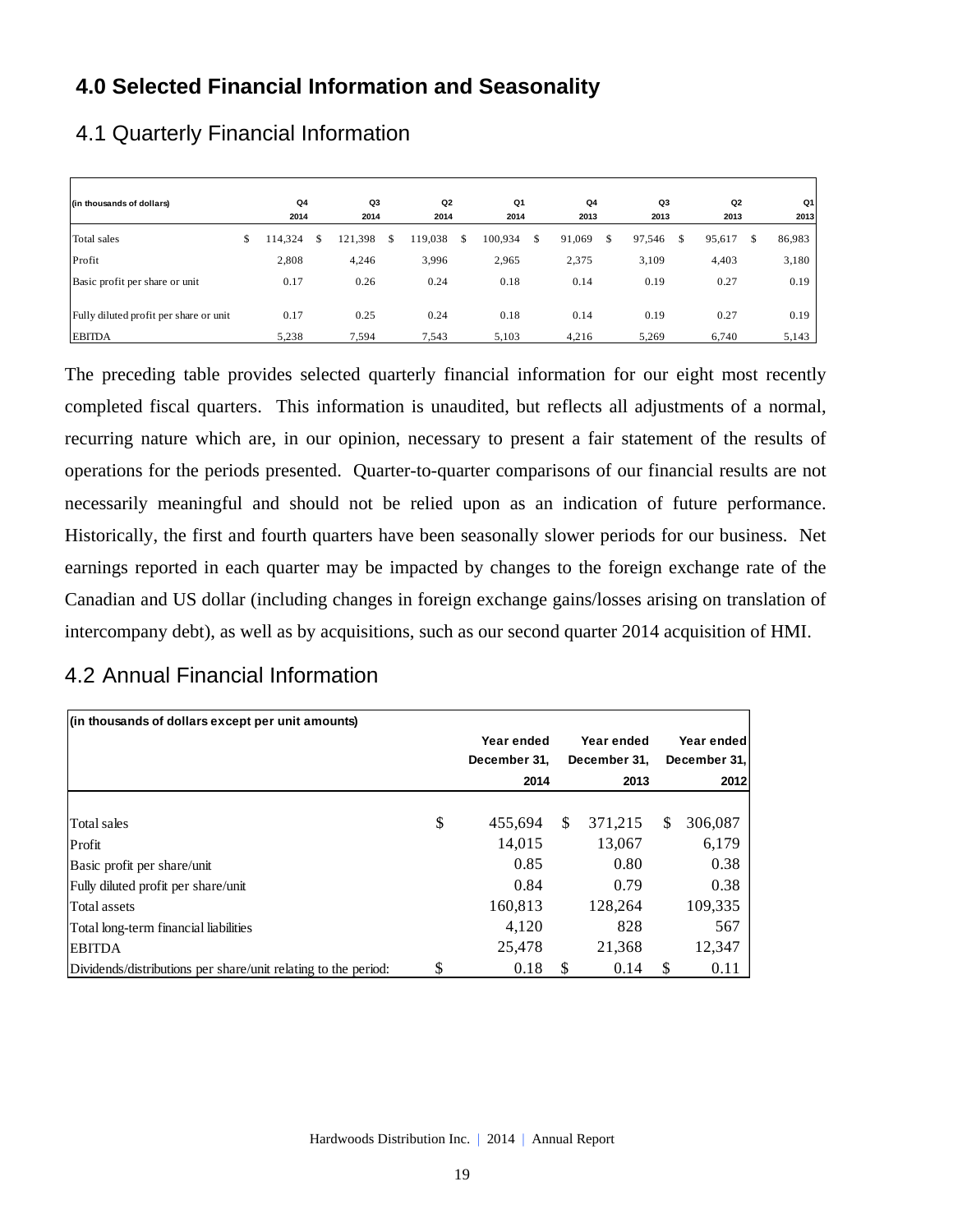## **5.0 Liquidity and Capital Resources**

| Selected Unaudited Consolidated Financial            |              |                               |     |           |                                |   |              |           |
|------------------------------------------------------|--------------|-------------------------------|-----|-----------|--------------------------------|---|--------------|-----------|
| Information (in thousands of Canadian dollars)       |              |                               |     |           |                                |   |              |           |
|                                                      |              | <b>Year ended December 31</b> |     |           | Three months ended December 31 |   |              |           |
|                                                      | 2014         | 2013                          |     | \$ Change | 2014                           |   | 2013         | \$ Change |
| Cash provided by operating activities before changes |              |                               |     |           |                                |   |              |           |
| in non-cash working capital                          | \$<br>19.687 | 15.767                        | S   | 3,920     | 3,624                          |   | 2,697        | 927       |
| Changes in non-cash working capital                  | (7.232)      | (11,254)                      |     | 4,022     | 5,460                          |   | 13,671       | (8,211)   |
| Net cash provided by operating activities            | 12.455       | 4,513                         |     | 7.942     | 9,084                          |   | 16,368       | (7, 284)  |
| Net cash provided by (used in) investing activities  | (17, 175)    | (3,311)                       |     | (13,864)  | (264)                          |   | <sub>6</sub> | (270)     |
| Net cash provided by (used in) financing activities  | 4,655        | (1,218)                       |     | 5,873     | (8,823)                        |   | (16,312)     | 7,489     |
| Increase (decrease) in cash                          | (65)         | (16)                          |     | (49)      | (3)                            |   | 62           | (65)      |
| Cash, beginning of period                            | 78           | 94                            |     | (16)      | 16                             |   | 16           |           |
| Cash, end of period                                  | 13           | 78                            | \$. | (65)      | 13                             | S | 78           | (65)      |

## 5.1 Cash Flows from Operating, Investing and Financing Activities

For the year ended December 31, 2014, cash provided by operating activities increased by \$7.9 million, from \$4.5 million in 2013 to \$12.5 million in 2014. Cash provided by operating activities, before changes in non-cash working capital, increased by \$3.9 million. This primarily reflects the \$4.1 million increase in 2014 EBITDA. Investment in non-cash working capital was \$4.0 million lower in 2014 than in 2013. An analysis of changes in working capital is provided in section 5.2 of this report.

For the three months ended December 31, 2014, cash provided by operating activities was \$9.1 million, compared to \$16.4 million during the same period in 2013. Cash provided by operating activities, before changes in non-cash working capital, increased by \$0.9 million. This primarily reflects the \$1.0 million increase in EBITDA for the three months ended December 31, 2014. Cash provided by investment in non-cash working capital for the three months ended December 31, 2014 decreased by \$8.2 million compared to the same period in 2013. An analysis of changes in working capital is provided in section 5.2 of this report.

#### *Net cash provided by (used in) investing activities*

Net cash used in investing activities increased by \$13.9 million to \$17.2 million in 2014, from \$3.3 million in 2013. The increase primarily relates to the \$16.5 million paid in the acquisition of HMI, partially offset by the \$3.0 million incurred for the Olam acquisition in 2013, and an additional investment in property, plant and equipment of \$0.6 million. Net cash provided by (used in) investing activities comprises cash collections on long-term receivables and proceeds from disposal of property, plant and equipment, less expenditures made on business acquisitions and the acquisition of additional property, plant and equipment.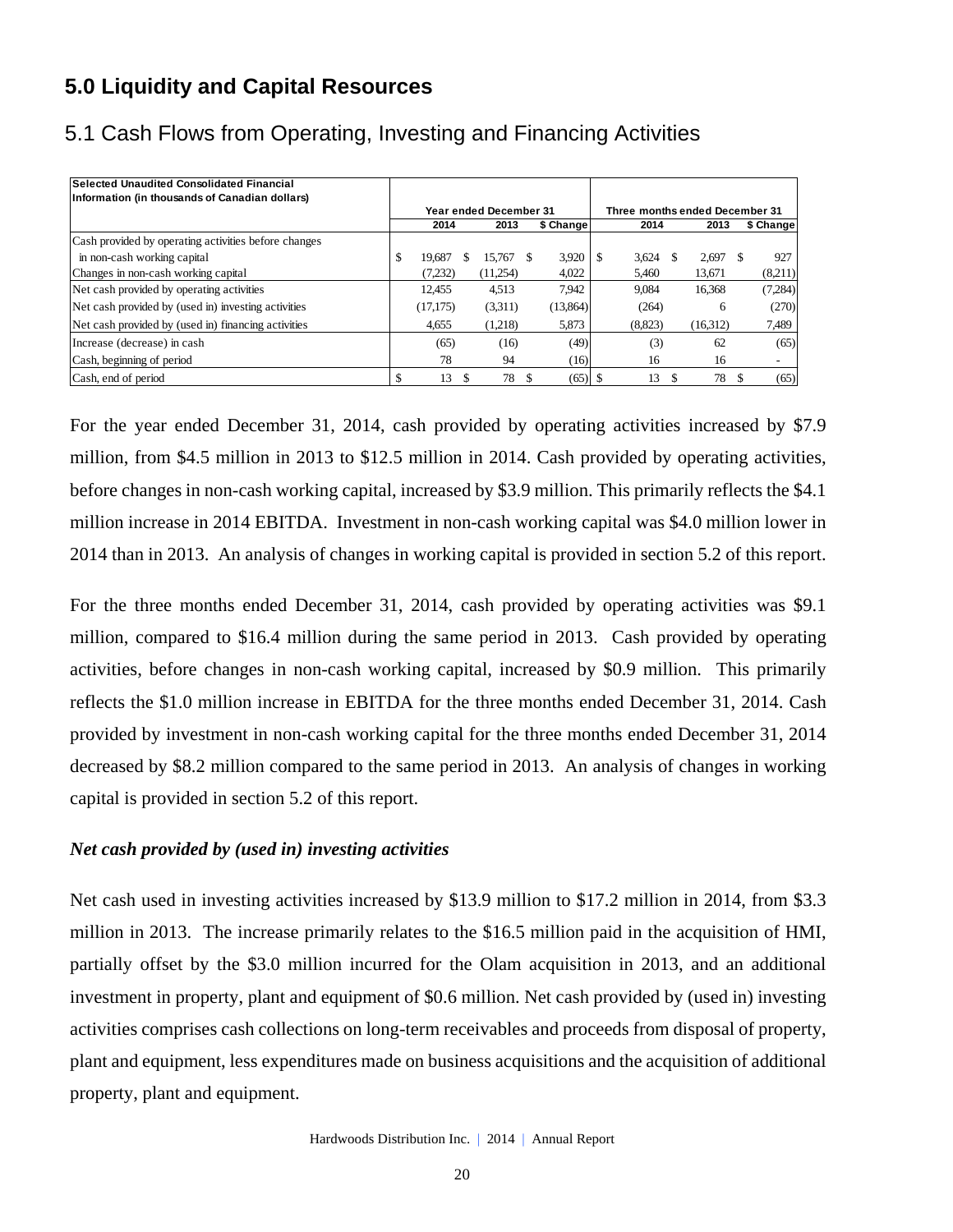Capital expenditures in our traditional distribution business have historically been low as we lease our buildings and contract out all freight delivery services. Capital expenditures in this part of our business are principally for the replacement of forklifts, furniture and fixtures, leasehold improvements and computer equipment.

Our Paxton business, which includes five branches, requires some additional ongoing investment in moulders and other light remanufacturing equipment. Paxton also buys trailers and leases tractor units for use in delivery of product to customers, whereas other Hardwoods operations contract out this freight delivery service to third-party carriers.

We believe we have made sufficient expenditures to sustain productive capacity of our business as it relates to our needs for property, plant and equipment.

The addition of HMI has increased our future capital expenditure needs, with the business requiring ongoing investment in machinery and equipment. We anticipate that additional annual capital expenditure requirements of approximately \$0.6 million will be required to maintain the productive capacity of the HMI business.

For the three months ended December 31, 2014 cash used in investing activities increased by \$0.3 million. The increase primarily relates to additional capital expenditures made in fourth quarter of 2014.

#### *Net cash provided by financing activities*

Although our utilization of cash to make acquisitions increased by \$13.5 million in 2014, this was substantially offset by an increase in the amount of net cash we generated from operating activities. As a result, net cash provided by financing activities increased by just \$5.9 million in 2014 despite completing the HMI acquisition and continuing to invest in organic sales growth during the year.

The \$5.9 million increase in cash provided by financing activities in 2014 reflects a \$6.6 million increase in bank indebtedness, partially offset by a \$0.6 million increase in dividends paid and a \$0.1 million increase in automobile leasing costs.

For the three months ended December 31, 2014 reductions in bank indebtedness of \$7.8 million and dividend payments of \$0.7 million comprised the majority of the cash used in financing activities.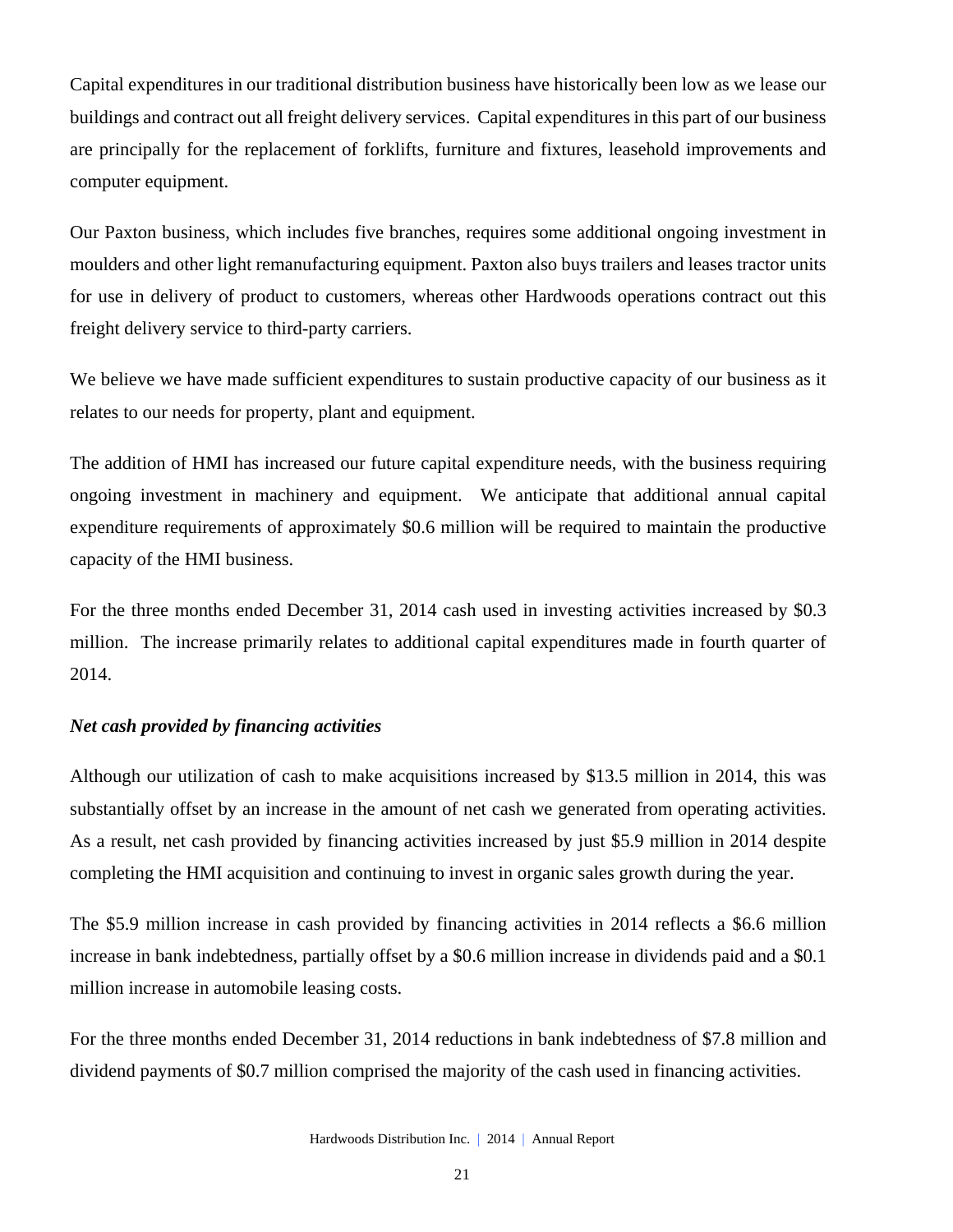### 5.2 Working Capital

Our business requires an ongoing investment in working capital, which we consider to be comprised of accounts receivable, inventory, and prepaid expenses, partially offset by provisions and short-term credit provided by suppliers in the form of accounts payable and accrued liabilities. Working capital is not a measure prescribed by IFRS and our definition may differ from what other companies may consider to be their working capital. We had working capital of \$123.8 million at December 31, 2014, compared to \$98.4 million of working capital at December 31, 2013. Most of the increase in working capital is attributable to increased investment in accounts receivable (\$3.8 million) to support our growth in sales, and inventory (\$23.1 million). The increase in inventory is comprised of inventory related to the HMI business (\$8.0 million) which we did not have in the previous year, increase in foreign exchange (\$5.4 million), and increase in inventory to support our organic growth.

Our investment in working capital fluctuates from quarter-to-quarter based on factors such as seasonal sales demand, strategic purchasing decisions made by management, and the timing of collections from customers and payments made to our suppliers. Historically the first and fourth quarters are seasonally slower periods for construction activity and therefore demand for hardwood products decreases. As a result, sales and working capital requirements are typically lower in these quarters. The fourth quarter of 2014 was an exception as we increased working capital investment in inventory to meet anticipated increases in product demand. A summary of changes in our non-cash operating working capital during the twelve months and three months ended December 31, 2014 and 2013 is provided in the following table.

| (in thousands of Canadian dollars)                        |                            |    |                                       |                                            |                                            |
|-----------------------------------------------------------|----------------------------|----|---------------------------------------|--------------------------------------------|--------------------------------------------|
| Source (use) of funds                                     | Year ended<br>December 31. |    | Year ended!<br>2014 December 31, 2013 | Three months<br>ended December<br>31, 2014 | Three months<br>ended December<br>31, 2013 |
|                                                           |                            |    |                                       |                                            |                                            |
| Accounts receivable                                       | \$<br>3,257                | -8 | (6,198)                               | 7,784 \$                                   | 4,874                                      |
| Inventory                                                 | (11,783)                   |    | (5,366)                               | (1,780)                                    | 9,292                                      |
| Prepaid expenses                                          | (255)                      |    | (134)                                 | 332                                        | 322                                        |
| Accounts payable and accrued liabilities                  | 1.549                      |    | 444                                   | (873)                                      | (817)                                      |
| (Decrease) increase in non-cash operating working capital | (7,232)                    |    |                                       | 5,463                                      | 13,671                                     |

Continued compliance with financial covenants under our credit facilities is important to ensure that we have adequate financing available to meet our working capital requirements. The terms of our revolving credit facilities are addressed in section 5.3 of this report.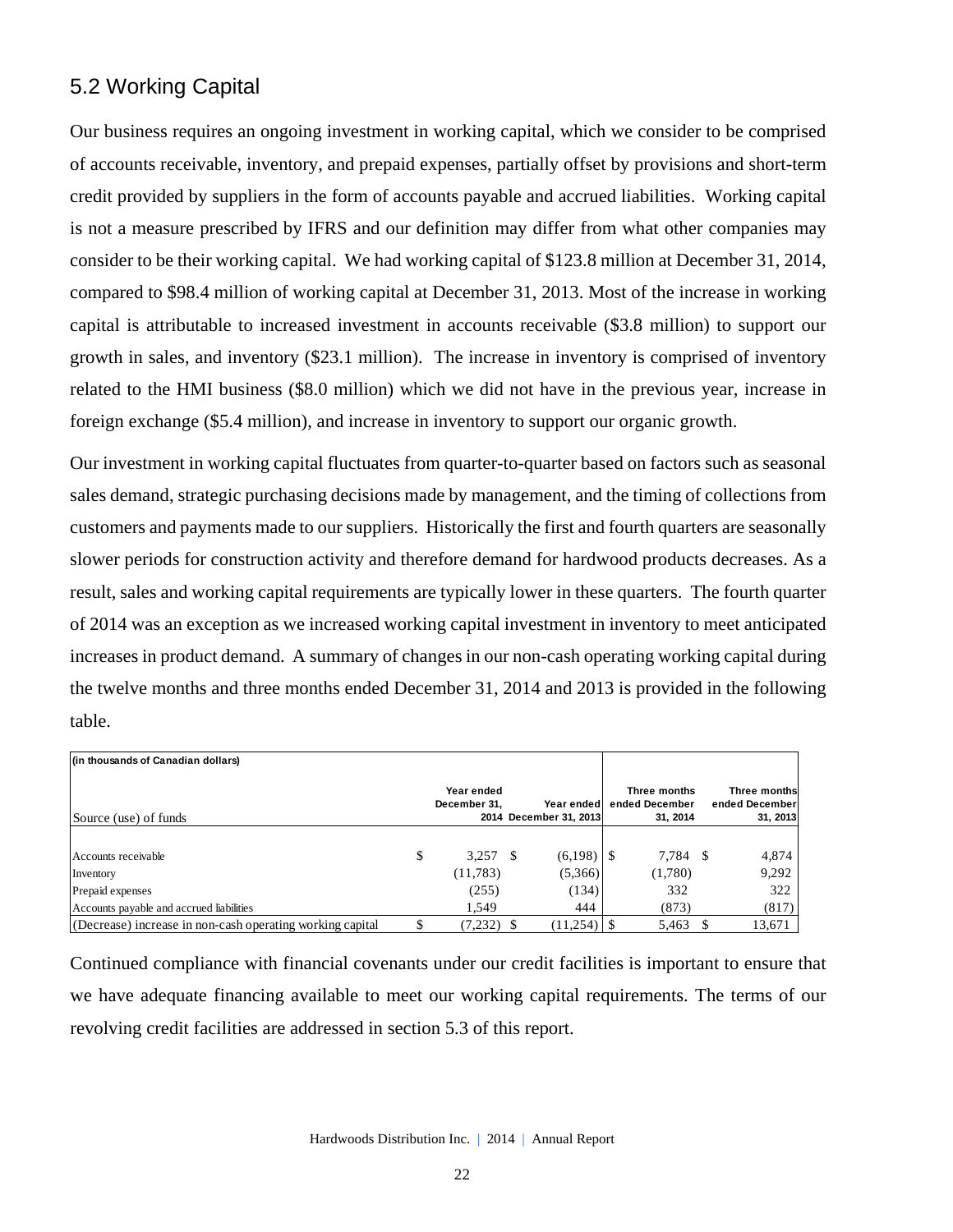## 5.3 Revolving Credit Facilities and Debt Management Strategy

| Selected Unaudited Consolidated Financial Information (in thousands of dollars) |                   |                   |
|---------------------------------------------------------------------------------|-------------------|-------------------|
|                                                                                 | As at             | As atl            |
|                                                                                 | December 31, 2014 | December 31, 2013 |
| Cash                                                                            | \$<br>(13)        | \$<br>(78)        |
| <b>Bank</b> indebtedness                                                        | 38,742            | 27,881            |
| Net Debt                                                                        | 38,729            | 27,803            |
| Shareholders' equity                                                            | 108,489           | 90,683            |
| <b>Total Capitalization</b>                                                     | \$<br>147,218     | \$<br>118,486     |
| Net debt to total capitalization                                                | 26.3%             | 23.5%             |
| Previous 12 months EBITDA                                                       | \$<br>25,478      | \$<br>21,368      |
| Net debt to previous 12 months EBITDA                                           | 1.5               | 1.3               |

The Company considers its capital to be bank indebtedness (net of cash) and shareholders' equity. As shown above, our net debt balance increased by \$10.9 million to \$38.7 million at December 31, 2014, from \$27.8 million at December 31, 2013. This increase in net debt primarily reflects the use of our bank lines, together with retained cash generated by operations, to increase investment in working capital and to finance the acquisition of HMI in 2014.

Overall net debt compared to total capitalization stood at 26.3% as of December 31, 2014, compared to 23.5% at December 31, 2013. At December 31, 2014 our ratio of net debt-to-EBITDA for the previous 12 months was 1.5 times, compared to 1.3 times at December 31, 2013. Net debt-to-EBITDA and net debt-to-total capitalization serve as indicators of our financial leverage, however they are not measures prescribed by IFRS and our method of calculating these measures may differ from methods used by other issuers.

We have independent credit facilities in both Canada and the U.S. These facilities may be drawn down to meet short-term financing requirements such as fluctuations in non-cash working capital, and in the case of the Canadian credit facility, to also make capital contributions to our US operating subsidiary. The amount made available under our Canadian and US revolving credit facilities is, from time-totime, limited to the extent of the value of certain accounts receivable and inventories held by subsidiaries of the Company. Credit facilities also require ongoing compliance with certain credit ratios. A summary of our credit facilities at December 31, 2014 is provided in the following table. In the second quarter of 2014 we amended our US credit facility to extend its term to April 27, 2017 and to increase the maximum borrowings available under the credit facility from US\$50.0 million to US\$79.1 million. The revised credit facility is comprised of US\$75.0 million available under revolving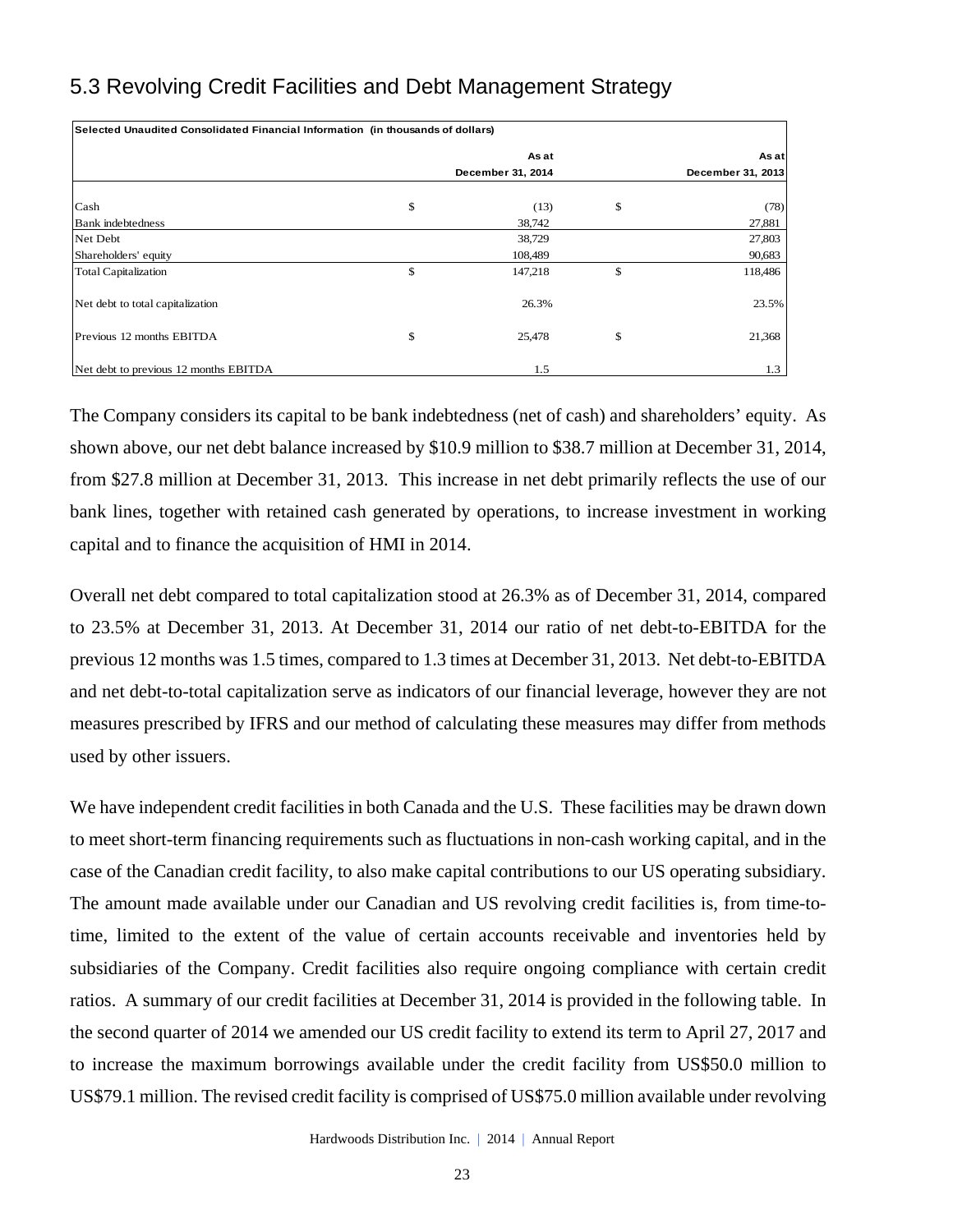credit facilities and US\$4.1 million under a term loan that matures April 27, 2017, with monthly payments based on a five-year amortization. The US credit facility was increased to provide us with additional flexibility to borrow against the value of collateral arising from the HMI acquisition. At December 31, 2014 we had total borrowing capacity of \$36.9 million available for future use and to cover checks issued in excess of funds on deposit of \$1.4 million at December 31, 2014.

| Selected Unaudited Consolidated Financial Information (in thousands of dollars) |                                      |                                      |
|---------------------------------------------------------------------------------|--------------------------------------|--------------------------------------|
|                                                                                 | <b>Canadian Credit</b><br>Facility   | <b>US Credit</b><br><b>Facility</b>  |
| Maximum borrowings under credit facility                                        | $$15.0$ million                      | \$91.2 million (US\$78.6 million)    |
| Credit facility expiry date                                                     | August 7, 2016                       | April 27, 2017                       |
| Available to borrow                                                             | $$13.5$ million                      | \$ 60.7 million (US\$ 52.4 million)  |
| Credit facility borrowings                                                      | \$5.3 million                        | \$32.0 million (US\$ 27.6 million)   |
| Unused credit facility available                                                | \$8.2 million                        | \$28.7 million (US\$24.8 million)    |
| Financial covenants:                                                            |                                      |                                      |
|                                                                                 | Covenant does not apply when         | Covenant does not apply when         |
|                                                                                 | the unused credit facility available | the unused credit facility available |
|                                                                                 | exceeds \$2.0 million, which it      | exceeds US\$9.4 million, which it    |
|                                                                                 | did at December 31, 2014             | did at December 31, 2014             |

The terms of the agreements with our lenders provide that dividends cannot be paid to our shareholders in the event that our subsidiaries are not compliant with their financial covenants. Our operating subsidiaries were compliant with all required credit ratios as at December 31, 2014. Accordingly there were no restrictions on dividends arising from non-compliance with financial covenants.

Our debt management strategy is to roll and renew (as opposed to repay and retire) our revolving credit facilities in Canada and the US when they expire in August 2016 and April 2017, respectively. We do not intend to restrict future dividends in order to fully extinguish our bank debt obligations upon their maturity. The amount of bank debt that will actually be drawn on our available revolving credit facilities will depend upon the seasonal and cyclical needs of the business and on our cash generating capacity going forward. When making future dividend decisions, we will consider the amount of financial leverage, and therefore bank debt, we believe is appropriate given existing and expected market conditions and available business opportunities. We do not target a specific financial leverage amount. We believe our current credit facilities are sufficient to finance our working capital needs and market expansion strategy.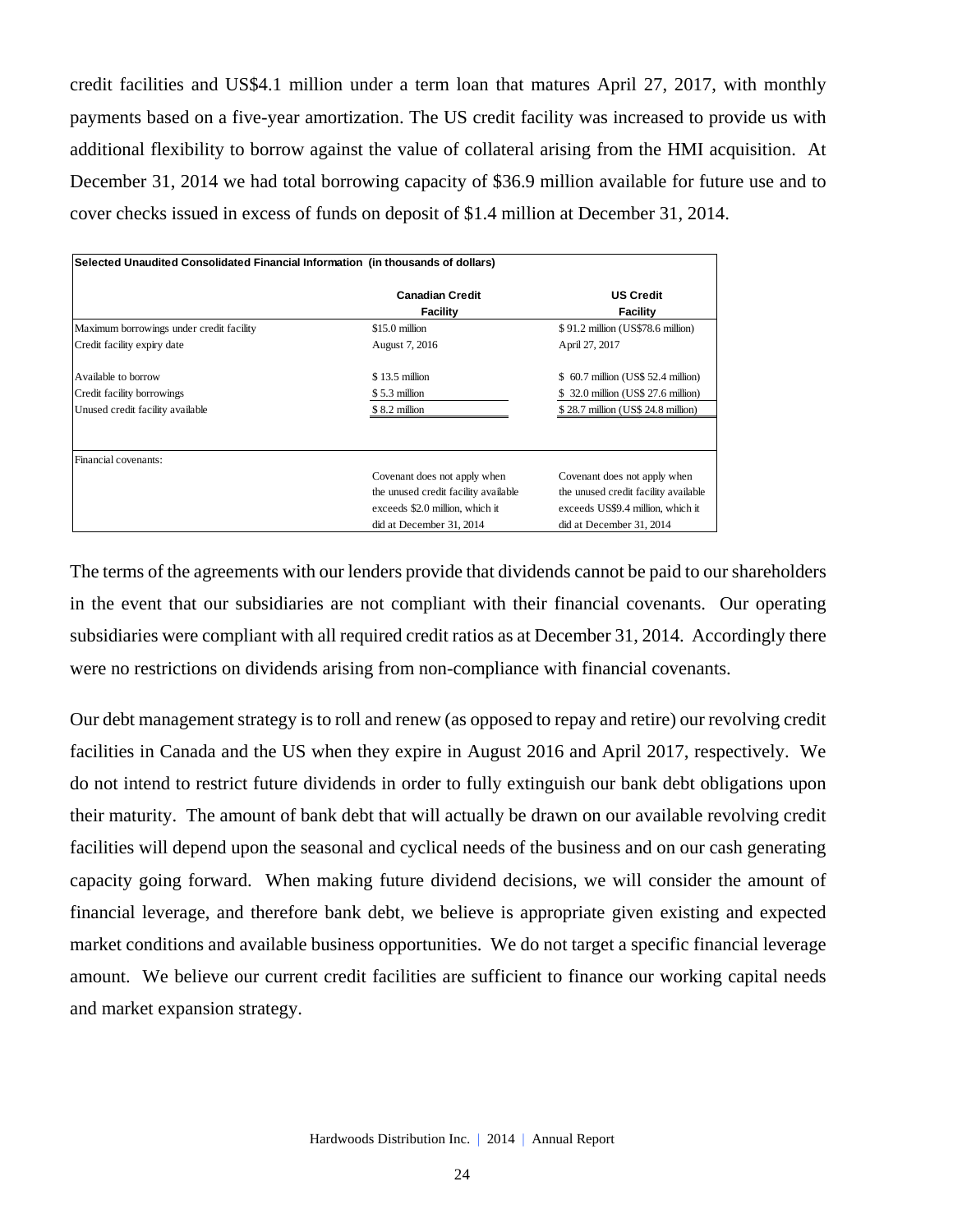### 5.4 Contractual Obligations

The table below sets forth our contractual obligations as at December 31, 2014. These obligations relate to leases on various premises and automobiles and become due in the fiscal years indicated.

|   | Total  | 2015        | 2016        | 2017        | 2018       | 2019  | 2020        | thereafter |
|---|--------|-------------|-------------|-------------|------------|-------|-------------|------------|
|   |        |             |             |             |            |       |             |            |
| S | 30,700 | 7,329<br>\$ | \$<br>5,534 | 3,821<br>\$ | 3,262<br>S | 2,537 | 1,862<br>\$ | 6,355      |

### 5.5 Off-Balance Sheet Arrangements

The Company has no off-balance sheet arrangements.

### 5.6 Financial Instruments

Financial assets include cash and current and long-term receivables, which are measured at amortized cost. Financial liabilities include bank indebtedness, accounts payable and accrued liabilities, income taxes payable and finance lease obligations which are measured at amortized cost. The carrying values of our cash, accounts receivable, income taxes payable, accounts payable and accrued liabilities approximate their fair values due to the relatively short period to maturity of the instruments. The fair value of long-term receivables and finance lease obligations are not expected to differ materially from carrying value given the interest rates being charged and term to maturity. The carrying values of the credit facilities approximate their fair values due to the existence of floating market based interest rates.

### 5.7 Share Data

As at March 26, 2015 we had 16,651,414 common shares issued and outstanding. In addition at March 26, 2015 we had 20,952 performance share grants and 98,913 restricted share grants outstanding under the terms of our long-term incentive plan. The performance and restricted shares can be settled in common shares of the Company issued from treasury, shares purchased by us in the market, or in an amount of cash equal to the fair value of our common shares, or any combination of the foregoing. The restricted and performance shares vest over periods of up to three years and we intend to issue common shares from treasury to settle these obligations as they vest. The number of common shares to be issued to settle the performance share grants will be dependent upon our financial performance over the vesting period.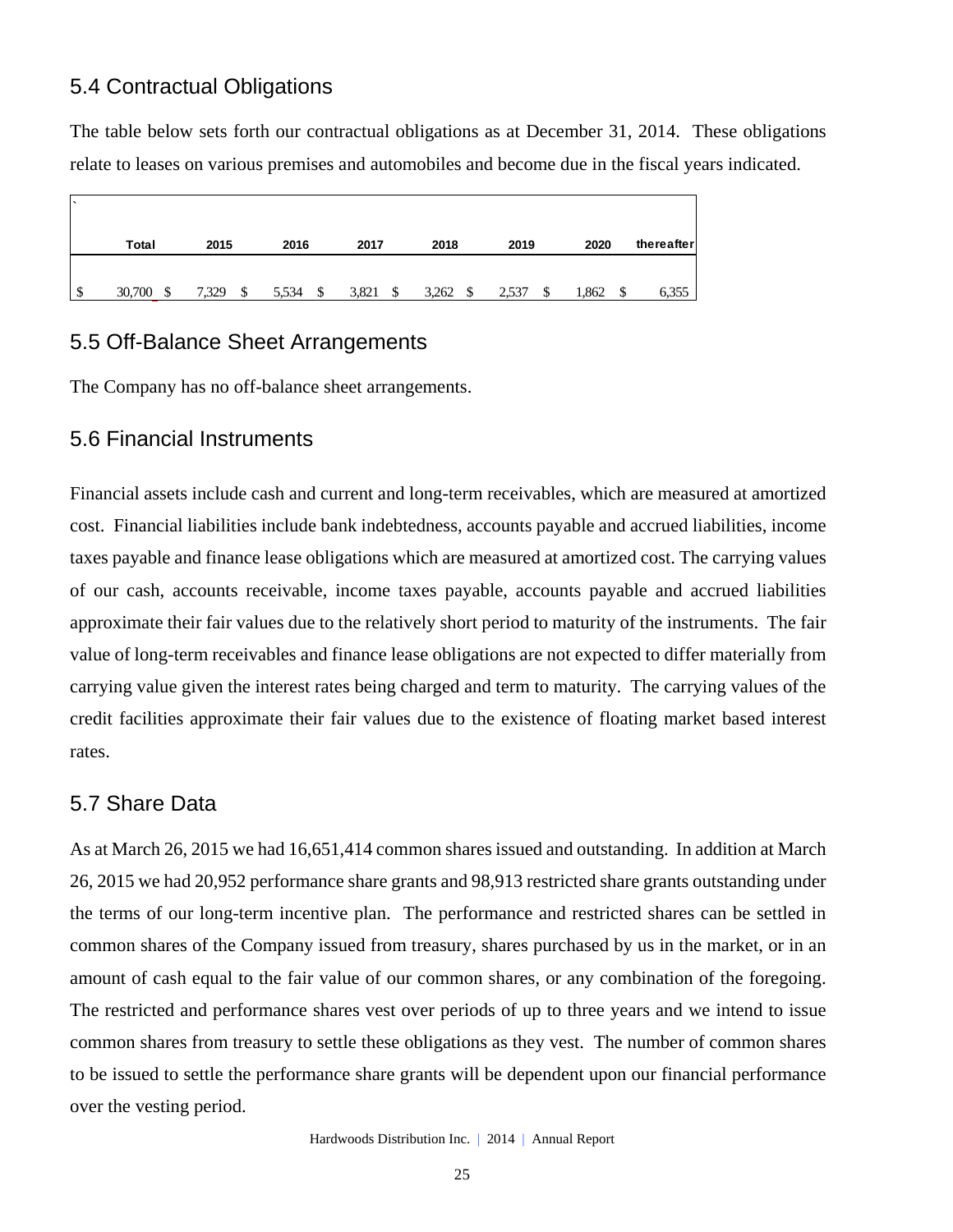### 5.8 Dividends

We declared a quarterly dividend of \$0.045 per share in the fourth quarter of 2014, which was paid on January 30, 2015 to shareholders of record as at January 20, 2015. On March 26, 2015 we declared a quarterly dividend of \$0.045 per share, payable on April 30, 2015 to shareholders of record as at April 20, 2015.

## **6.0 Related Party Transactions**

There were no material related party transactions in the three and twelve months ended December 31, 2014 and 2013.

## **7.0 Critical Accounting Estimates & Adoption of Changes in Accounting Policies**

### 7.1 Critical Accounting Estimates

The preparation of financial statements in accordance with IFRS requires that we make estimates and assumptions that can have a material impact on our results of operations as reported on a periodic basis. We base our estimates and assumptions on past experience and other factors that are deemed reasonable under the circumstances. Actual results could differ from these estimates. The critical estimates used in preparing our financial statements are:

*Accounts Receivable Provision*: Due to the nature of our business and the credit terms we provide to our customers, we anticipate that a certain portion of required customer payments will not be made, and we maintain an allowance for these doubtful accounts. The allowance is based on our estimate of the potential of recovering our accounts receivable, and incorporates current and expected collection trends.

*Deferred income Taxes:* We are required to make estimates and assumptions regarding future business results, as well as the amount and timing of certain future discretionary tax deductions available to us. These estimates and assumptions can have a material impact upon the amount of deferred income tax assets and liabilities that we recognize.

*Fair values associated with business acquisitions:* Business combinations require us to make estimates and assumptions regarding the fair value of assets acquired and liabilities assumed. The estimates and assumptions have a material impact on the values at which we recognize assets acquired and liabilities assumed in a business combination.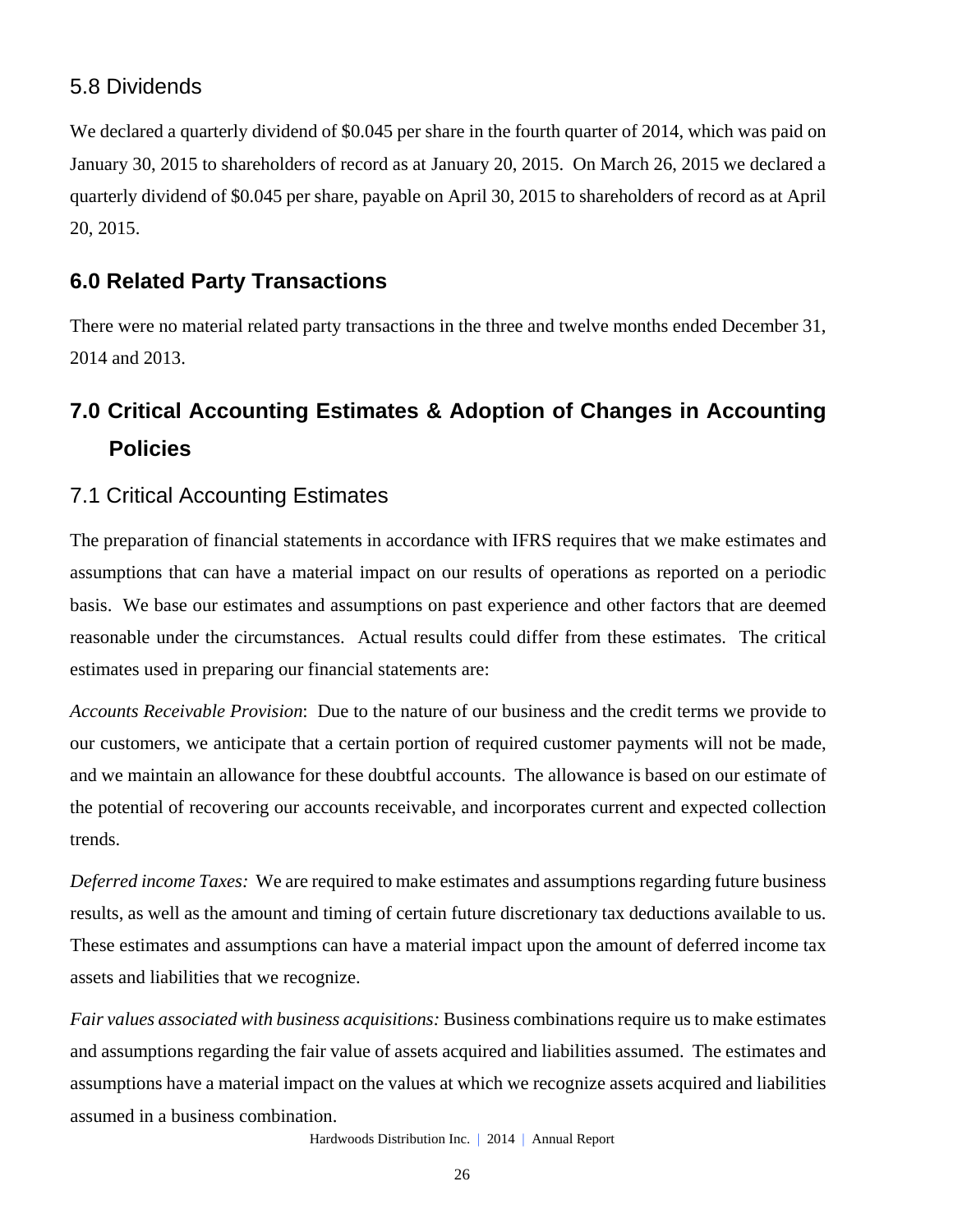*Valuation of inventory:* We are required to make estimates and assumptions regarding the net realizable value of our inventory. The estimates and assumptions have a material impact on the values at which we recognize inventory.

### 7.2 Adoption of New Accounting Policies

There were no new standards effective January 1, 2014 that had an impact on the Company's consolidated financial statements.

A number of new standards, amendments to standards and interpretations, are not yet effective for the year ended December 31, 2014, and have not been applied in preparing these consolidated financial statements. The following pronouncements are considered by the Company to be the most significant of several pronouncements that may affect the consolidated financial statements in future periods.

#### IFRS 9, *Financial Instruments ("IFRS 9")*

IFRS 9 will replace IAS 39, *Financial Instruments: Recognition and Measurement* ("IAS 39"). IFRS 9 will replace the multiple classification and measurement models in IAS 39 with a single model that has only two classification categories: amortized cost and fair value. The new standard also requires a single impairment method to be used, provides additional guidance on the classification and measurement of financial liabilities, and provides a new general hedge accounting standard.

The mandatory effective date has been set for January 1, 2018, however early adoption of the new standard is permitted. The Company does not intend to early adopt IFRS 9 in its consolidated financial statements for the annual period beginning on January 1, 2015. The adoption of IFRS 9 is currently not expected to have a material impact on the consolidated financial statements given the nature of the Company's operations and the types of financial instruments that it currently holds; however, the Company will continue to assess the extent of impact as the mandatory adoption date approaches.

### IFRS 15, *Revenue from Contracts with Customers* ("IFRS 15")

IFRS 15 is effective for fiscal years commencing on or after January 1, 2017 and will replace IAS 18, Revenue and a number of revenue related standards and interpretations. IFRS 15 contains a single model that applies to contracts with customers and two approaches to recognizing revenue: at a point in time or over time. The model features a contract-based five-step analysis of transactions to determine whether, how much and when revenue is recognized. New estimates and judgmental thresholds have also been introduced, which may affect the amount and/or timing of revenue recognized.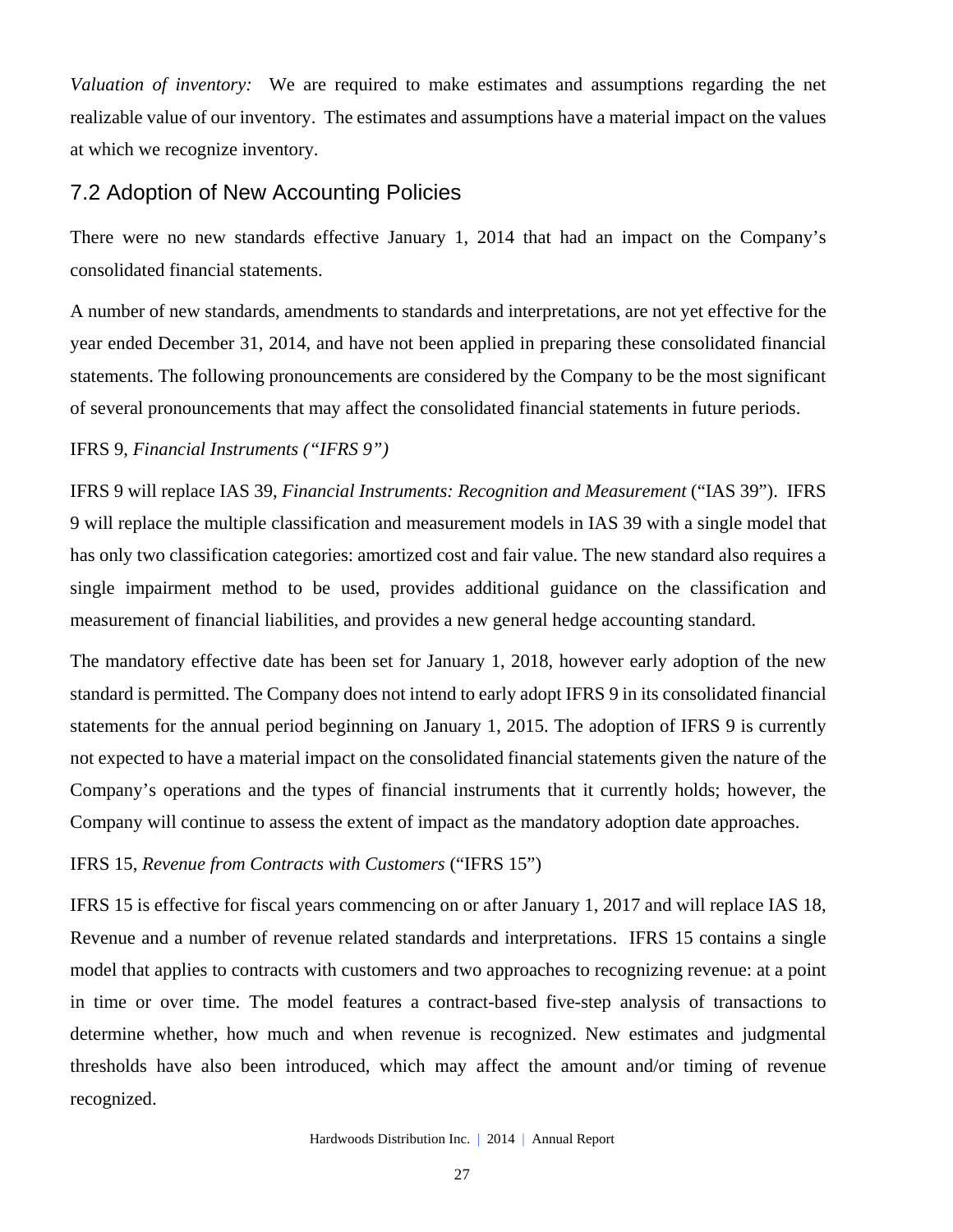The Company intends to adopt IFRS 15 in its consolidated financial statements for the annual period beginning on January 1, 2017. The Company is assessing the impact of this new standard, but does not expect the amendments to have a material impact on the consolidated financial statements

Amendments to IAS 1, *Presentation of Financial Statements* ("IAS 1")

On December 18, 2014, the IASB issued amendments to IAS 1 as part of its major initiative to improve presentation and disclosure in financial reports. The amendments are effective for annual periods beginning on or after January 1, 2016 with early adoption permitted. The Company intends to adopt these amendments in its consolidated financial statements for the annual period beginning on January 1, 2016. The extent of the impact of adoption of the amendments has not yet been determined.

### **8.0 Risks and Uncertainties**

We are exposed to a number of risks and uncertainties in the normal course of business that could have a negative effect on our financial condition or results of operations. We identify significant risks that we were aware of in our Annual Information Form which is available to readers along with other disclosure information at www.sedar.com.

## **9.0 Disclosure Controls and Procedures and Internal Control over Financial Reporting**

Our management, under the supervision of our Chief Executive Officer ("CEO") and Chief Financial Officer ("CFO"), is responsible for establishing and maintaining adequate disclosure controls and procedures ("DC&P") and internal control over financial reporting ("ICFR"). Any systems of DC&P and ICFR, no matter how well designed, have inherent limitations. Therefore, even those systems determined to be effective can provide only reasonable assurance with respect to information required to be disclosed and financial statement preparation and presentation.

As required by Multilateral Instrument 52-109 issued by the Canadian Securities Administrators, we carried out an evaluation of the effectiveness of our DC&P as of December 31, 2014. The evaluation was carried out under the supervision of, and with the participation of, the CEO and CFO. Based on this evaluation, our CEO and CFO concluded that our DC&P were effective as of December 31, 2014.

Hardwoods Distribution Inc. | 2014 | Annual Report As required by Multilateral Instrument 52-109 issued by the Canadian Securities Administrators, we carried out an evaluation of the effectiveness of our ICFR as of December 31, 2014. The evaluation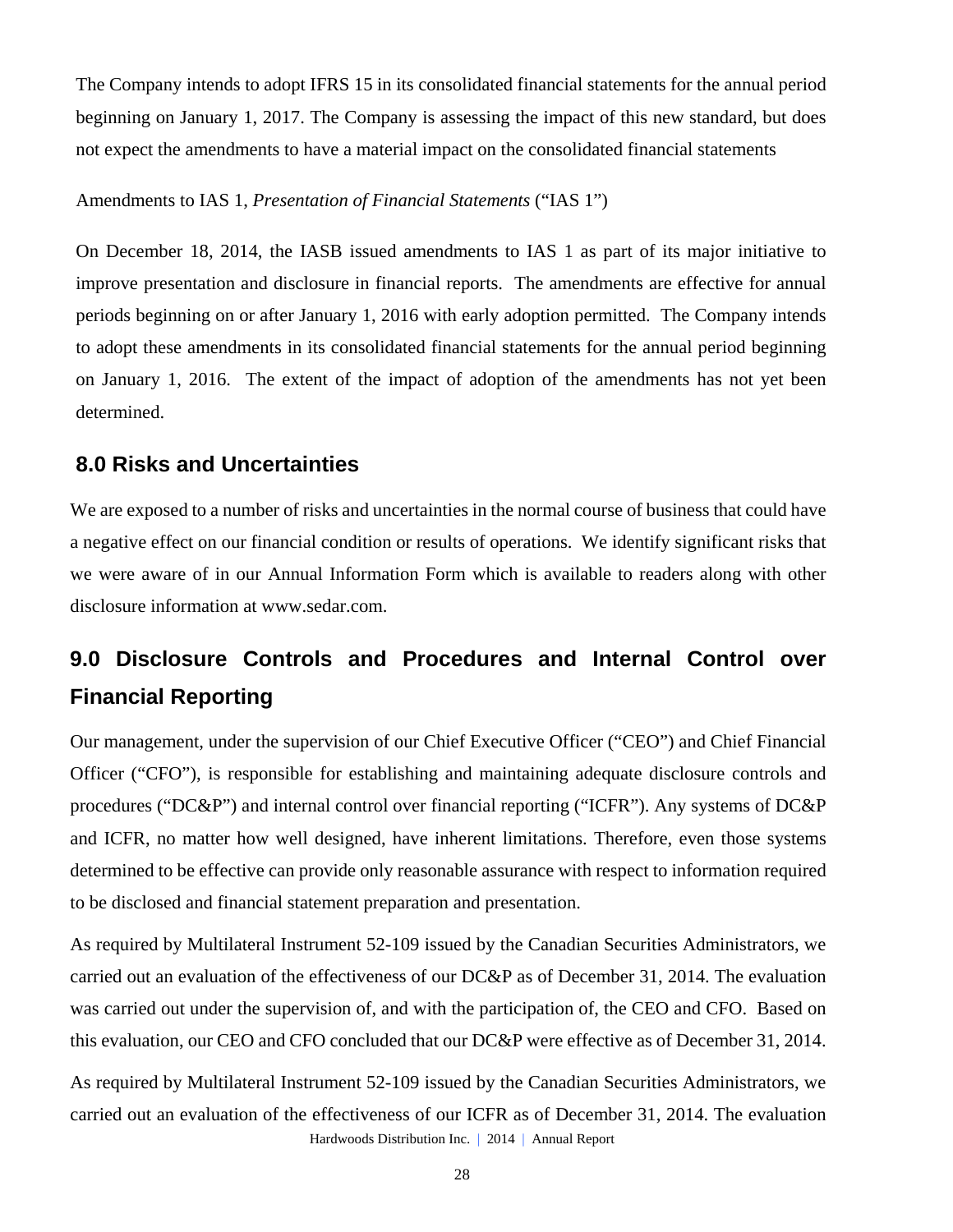was carried out within the 1992 COSO framework and under the supervision of, and with the participation of, the CEO and the CFO. Based on this evaluation, the CEO and CFO concluded that our ICFR were effective as of December 31, 2014.

There have not been any changes in our ICFR during the quarter ended December 31, 2014 that have materially affected, or are reasonably likely to materially affect, our ICFR.

### **10.0 Note Regarding Forward Looking Information**

Certain statements in this MD&A contain forward-looking information within the meaning of applicable securities laws in Canada ("forward-looking information"). The words "anticipates", "believes", "budgets", "could", "estimates", "expects", "forecasts", "intends", "may", "might", "plans", "projects", "schedule", "should", "will", "would" and similar expressions are often intended to identify forward-looking information, although not all forward-looking information contains these identifying words.

Hardwoods Distribution Inc. | 2014 | Annual Report The forward-looking information in this MD&A includes, but is not limited to: we were in a strong demand growth phase through all of 2014 and expect to remain in an expanding market through 2015; a stronger US dollar benefits us by: i) increasing the value of sales and profits earned in our US operations when translated into Canadian dollars for financial reporting purposes; ii) increasing the selling price of US dollar-denominated products sold to our Canadian customers; and iii) improving the export competitiveness of our Canadian industrial customers, many of whom have the capability to sell their manufactured products in the US; our strategy continues to be focused in two areas, being leverage imports and strengthen commercial; our "strengthen commercial" strategy focuses on expanding our base of customers in the commercial and institutional sectors as we work to balance our exposure to residential construction; we view the commercial and institutional market as a significant growth opportunity for Hardwoods and we intend to become a more significant participant; economic forecasters continue to predict a multi-year strengthening of the US residential construction market; approximately 75% of our business in the US, and approximately 60% of our products going into the residential construction market, we are well positioned to capitalize on the market recovery underway; the outlook for the US repair and remodeling market anticipates modest growth in 2015; the US commercial market is expected to achieve steady mid-single digit growth; the outlook for the Canadian market remains neutral, with 2015 housing starts expected to remain unchanged from 2014 levels; growth in the Canadian renovation and commercial construction markets is expected to be in line with inflation; our focus in 2015 will be on continuing to expand our US market share; our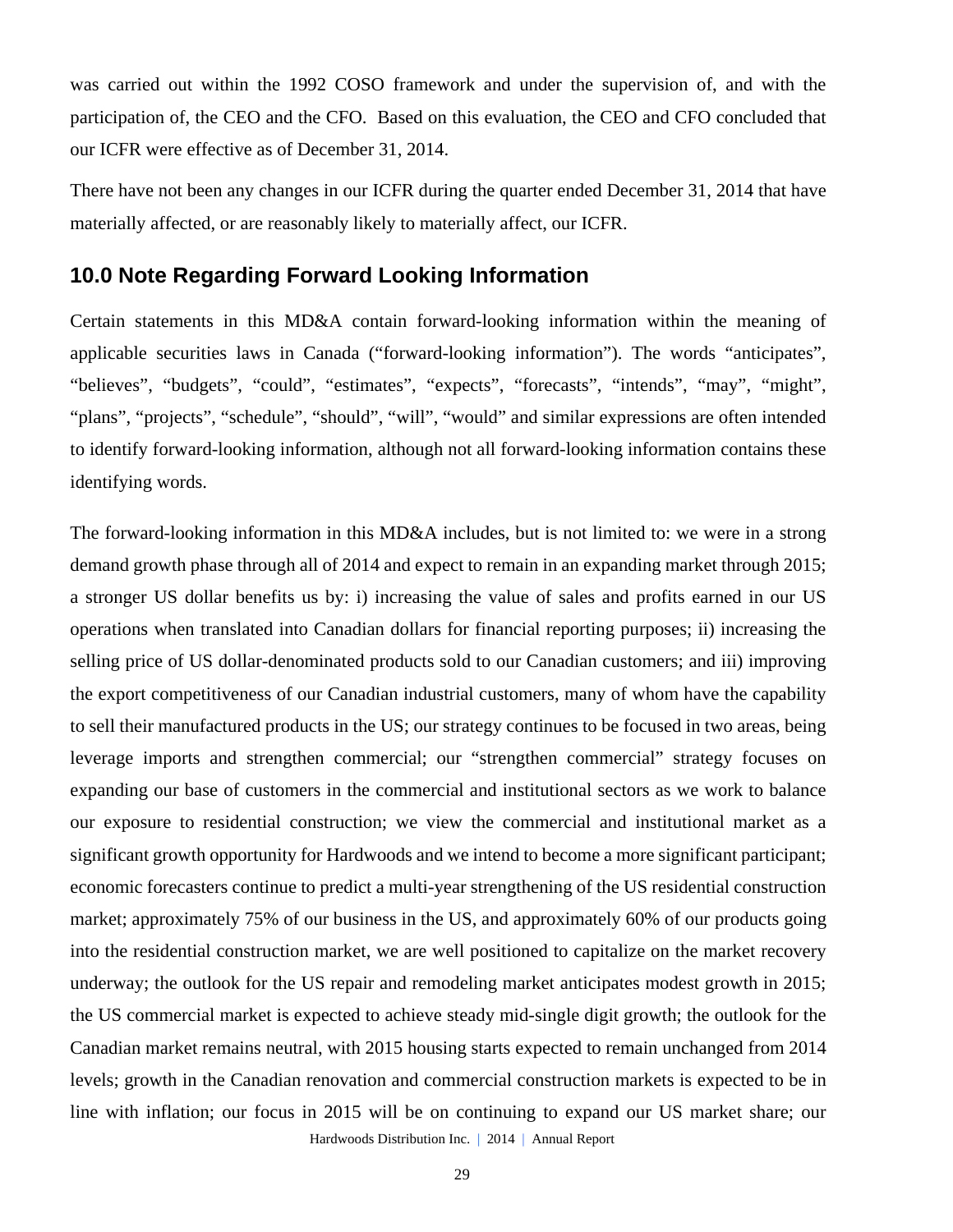priorities will be to implement our "leverage imports" and "strengthen commercial" strategies, while pursuing well-priced, acquisition opportunities that support our objectives; our primary focus in 2015 will remain on retaining the financial flexibility to finance the market growth opportunity in the US and to keep our balance sheet strong to support strategic acquisitions; we estimate about 60% of our products are used in new residential construction and the balance of our products end up in other sectors of the economy not associated with new residential construction; sheet goods are generally produced in North America by large manufacturers using domestic hardwoods and other materials, although imported hardwood plywood volumes have been increasing; net earnings reported in each quarter may be impacted by changes to the foreign exchange rate of the Canadian and US dollar (including changes in foreign exchange gains/losses arising on translation of intercompany debt); we believe we have made sufficient expenditures to sustain productive capacity of our business as it relates to our needs for property, plant and equipment; we anticipate that additional annual capital expenditure requirements of approximately \$0.6 million will be required to maintain the productive capacity of the HMI business; our debt management strategy is to roll and renew (as opposed to repay and retire) our revolving credit facilities in Canada and the US when they expire in August 2016 and April 2017, respectively; We do not intend to restrict future dividends in order to fully extinguish our bank debt obligations upon their maturity; the amount of bank debt that will actually be drawn on our available revolving credit facilities will depend upon the seasonal and cyclical needs of the business and on our cash generating capacity going forward; the number of common shares to be issued to settle the performance share grants will be dependent upon our financial performance over the vesting period; We reported a full-year gross profit margin of 17.3%, a level viewed as sustainable based on current market conditions and business mix, while recognizing that results may fluctuate up or down based upon short-term market conditions; we do not anticipate a significant impact on our financial statements from the eventual adoption of IFRS 9, IFRS 15 and amendments to IAS 1

The forecasts and projections that make up the forward-looking information are based on assumptions which include, but are not limited to: there are no material exchange rate fluctuations between the Canadian and US dollar that affect our performance; the general state of the economy does not worsen; we do not lose any key personnel; there are no decreases in the supply of, demand for, or market values of hardwood lumber or sheet goods that harm our business; we do not incur material losses related to credit provided to our customers; our products are not subjected to negative trade outcomes; we are able to sustain our level of sales and EBITDA margins; we are able to grow our business long term and to manage our growth; there is no new competition in our markets that leads to reduced revenues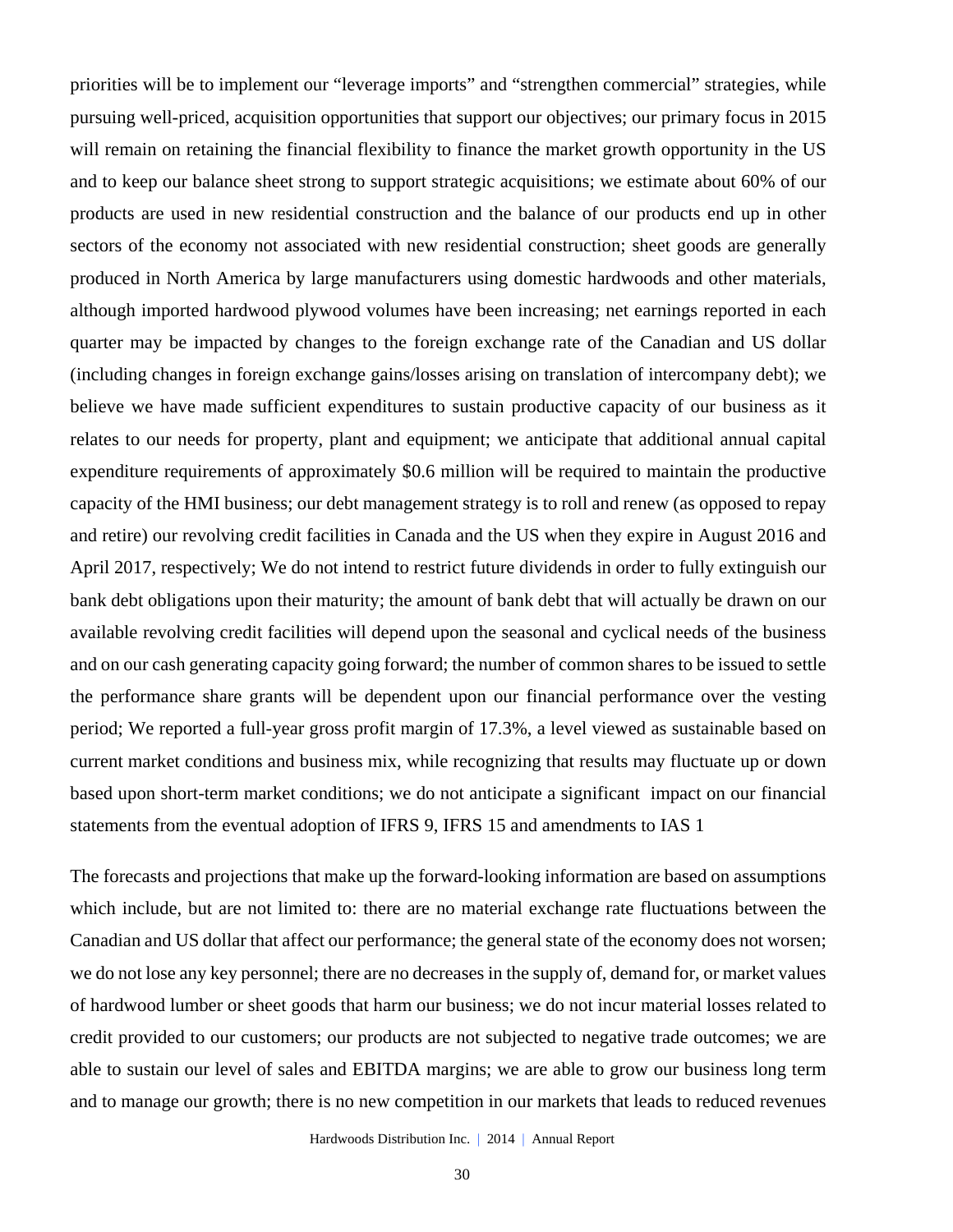and profitability; we do not become subject to more stringent regulations; importation of products manufactured with hardwood lumber or sheet goods does not increase and replace products manufactured in North America; our management information systems upon which we are dependent are not impaired; our insurance is sufficient to cover losses that may occur as a result of our operations; and, the financial condition and results of operations of our business upon which we are dependent is not impaired.

The forward-looking information is subject to risks, uncertainties and other factors that could cause actual results to differ materially from historical results or results anticipated by the forward-looking information. The factors which could cause results to differ from current expectations include, but are not limited to: exchange rate fluctuations between the Canadian and US dollar could affect our performance; our results are dependent upon the general state of the economy; we depend on key personnel, the loss of which could harm our business; decreases in the supply of, demand for, or market values of hardwood lumber or sheet goods could harm our business; we may incur losses related to credit provided to our customers; our products may be subject to negative trade outcomes; we may not be able to sustain our level of sales or EBITDA margins; we may be unable to grow our business long term to manage any growth; competition in our markets may lead to reduced revenues and profitability; we may become subject to more stringent regulations; importation of products manufactured with hardwood lumber or sheet goods may increase, and replace products manufactured in North America; we are dependent upon our management information systems; our insurance may be insufficient to cover losses that may occur as a result of our operations; we are dependent upon the financial condition and results of operations of our business; our credit facilities affect our liquidity, contain restrictions on our ability to borrow funds, and impose restrictions on distributions that can be made by our operating limited partnerships; our future growth may be restricted by the payout of substantially all of our operating cash flow; and, other risks described in our Annual Information Form and this MD&A.

All forward-looking information in this MD&A is qualified in its entirety by this cautionary statement and, except as may be required by law, we undertake no obligation to revise or update any forwardlooking information as a result of new information, future events or otherwise after the date hereof.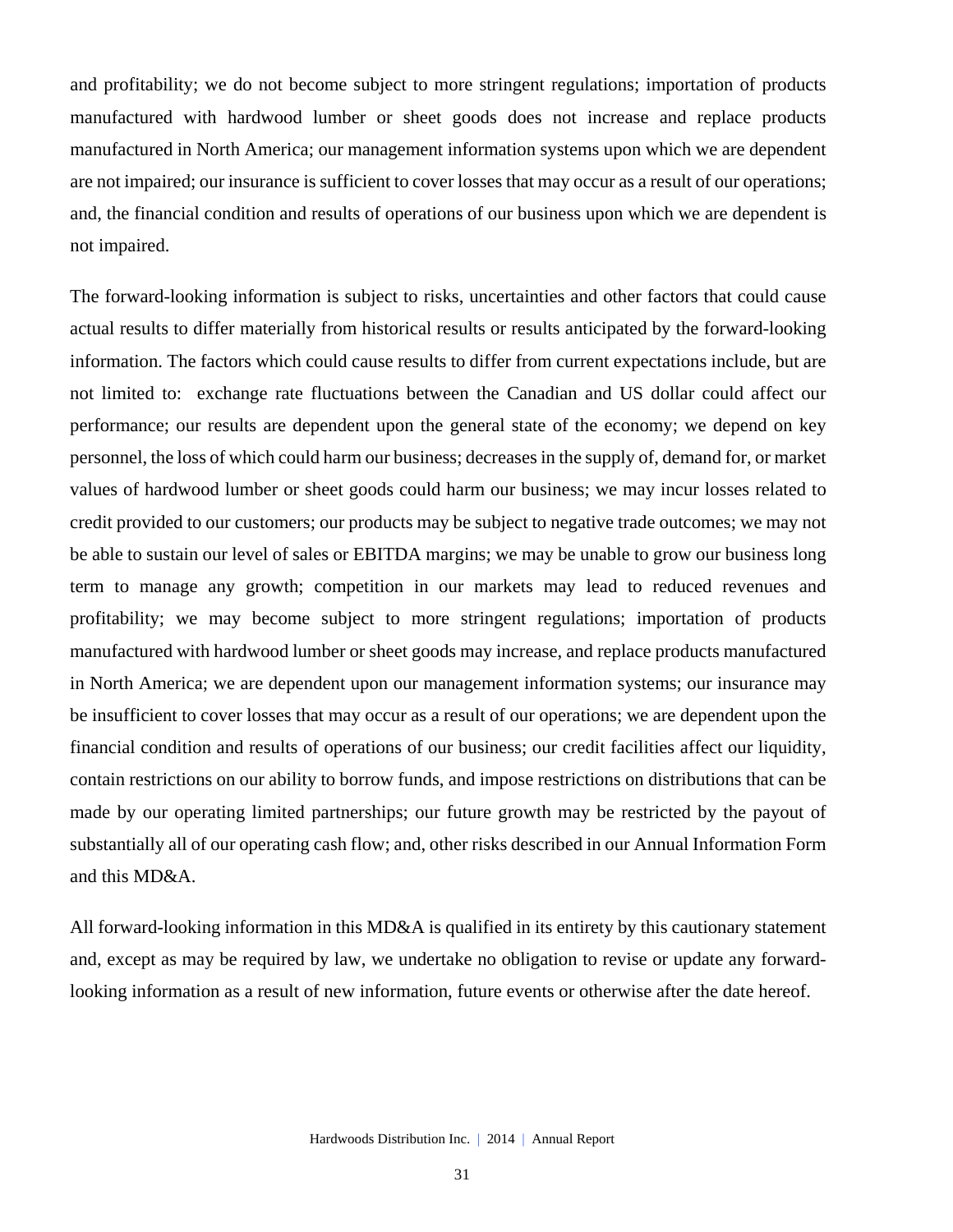### **Management's Statement of Responsibilities**

The accompanying consolidated financial statements are the responsibility of management and have been reviewed and approved by the Boards of Directors. The consolidated financial statements have been prepared by management, in accordance with International Financial Reporting Standards and, where appropriate, reflect management's best estimates and judgments. Management has also prepared financial and all other information in the annual report and has ensured that this information is consistent with the consolidated financial statements.

The Company maintains appropriate systems of internal control, policies and procedure, which provide management with reasonable assurance that assets are safeguarded and the financial records are reliable and form a proper basis for preparation of financial statements.

The Boards of Directors ensure that management fulfills its responsibilities for financial reporting and internal control through an Audit Committee. This committee reviews the consolidated financial statements and is comprised of independent Directors. The auditors have full and direct access to the Audit Committee.

The consolidated financial statements have been independently audited by KPMG LLP, in accordance with Canadian generally accepted auditing standards. Their report herewith expresses their opinion on the consolidated financial statements of the Company.

**Lance R. Blanco President and Chief Executive Officer**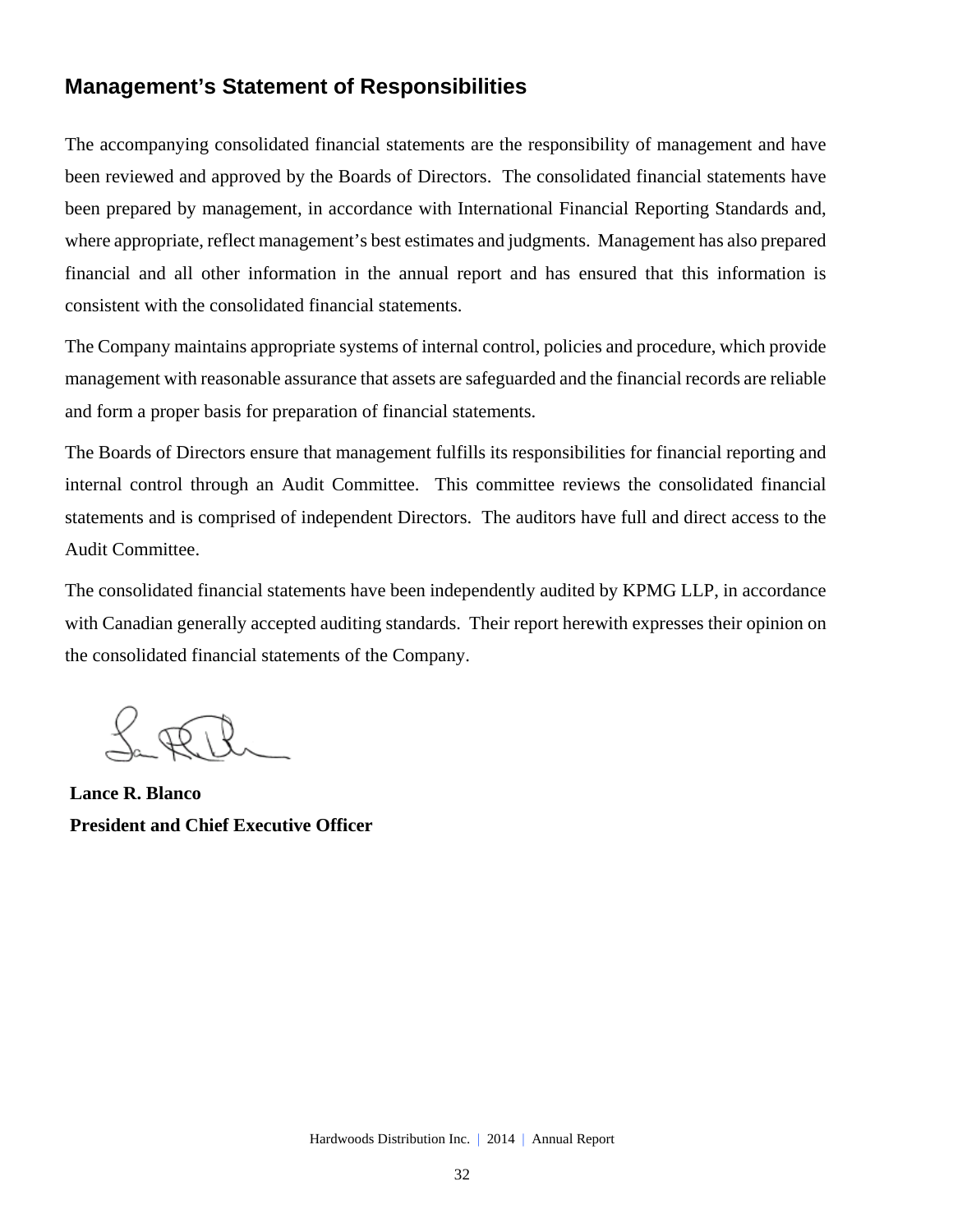### **Independent Auditor's Report**

To the Shareholders of Hardwoods Distribution Inc.

We have audited the accompanying consolidated financial statements of Hardwoods Distribution Inc., which comprise the consolidated statements of financial position as at December 31, 2014 and 2013, the consolidated statements of comprehensive income, changes in shareholders' equity and cash flows for the years then ended, and notes, comprising a summary of significant accounting policies and other explanatory information.

#### *Management's Responsibility for the Consolidated Financial Statements*

Management is responsible for the preparation and fair presentation of these consolidated financial statements in accordance with International Financial Reporting Standards, and for such internal control as management determines is necessary to enable the preparation of consolidated financial statements that are free from material misstatement, whether due to fraud or error.

#### *Auditors' Responsibility*

Our responsibility is to express an opinion on these consolidated financial statements based on our audits. We conducted our audits in accordance with Canadian generally accepted auditing standards. Those standards require that we comply with ethical requirements and plan and perform the audit to obtain reasonable assurance about whether the consolidated financial statements are free from material misstatement.

An audit involves performing procedures to obtain audit evidence about the amounts and disclosures in the consolidated financial statements. The procedures selected depend on our judgment, including the assessment of the risks of material misstatement of the consolidated financial statements, whether due to fraud or error. In making those risk assessments, we consider internal control relevant to the entity's preparation and fair presentation of the consolidated financial statements in order to design audit procedures that are appropriate in the circumstances, but not for the purpose of expressing an opinion on the effectiveness of the entity's internal control. An audit also includes evaluating the appropriateness of accounting policies used and the reasonableness of accounting estimates made by management, as well as evaluating the overall presentation of the consolidated financial statements.

We believe that the audit evidence we have obtained in our audits is sufficient and appropriate to provide a basis for our audit opinion.

#### *Opinion*

In our opinion, the consolidated financial statements present fairly, in all material respects, the consolidated financial position of Hardwoods Distribution Inc. as at December 31, 2014 and 2013, and its consolidated financial performance and its consolidated cash flows for the years then ended in accordance with International Financial Reporting Standards.

 $KPMS$   $\mu P$ 

Chartered Accountants March 26, 2015 Vancouver, Canada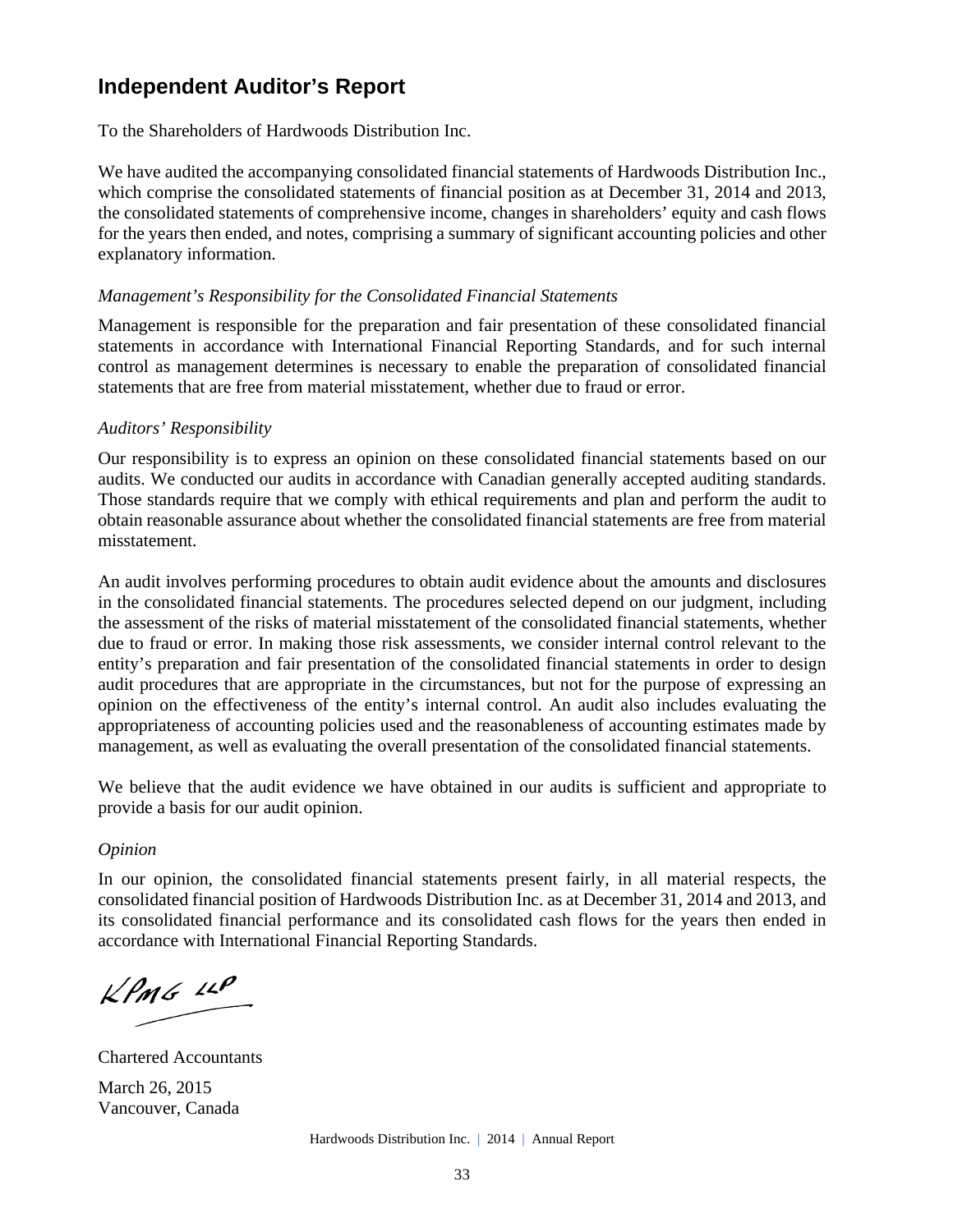Consolidated Statements of Financial Position (Expressed in thousands of Canadian dollars)

|                                                                                                                                 |              | December 31,                           | December 31,                            |
|---------------------------------------------------------------------------------------------------------------------------------|--------------|----------------------------------------|-----------------------------------------|
|                                                                                                                                 | Note         | 2014                                   | 2013                                    |
| Assets                                                                                                                          |              |                                        |                                         |
| Current assets:<br>Cash<br>Accounts receivable<br>Inventories                                                                   | 7<br>8       | \$<br>13<br>46,127<br>85,401           | \$<br>78<br>42,382<br>62,288            |
| Prepaid expenses                                                                                                                |              | 1,951                                  | 1,205                                   |
| Total current assets                                                                                                            |              | 133,492                                | 105,953                                 |
| Non-current assets:<br>Long-term receivables<br>Property, plant and equipment<br>Deferred income taxes<br>Intangible asset      | 7<br>9<br>13 | 1,253<br>13,764<br>12,277<br>27        | 1,363<br>7,492<br>13,443<br>13          |
| Total non-current assets                                                                                                        |              | 27,321                                 | 22,311                                  |
| <b>Total assets</b>                                                                                                             |              | \$<br>160,813                          | \$<br>128,264                           |
| Liabilities and Shareholders' Equity<br><b>Current liabilities:</b><br><b>Bank indebtedness</b><br>Accounts payable and accrued | 10           | \$<br>35,371                           | \$<br>27,881                            |
| liabilities<br>Income taxes payable<br>Finance lease obligation<br>Dividend payable                                             | 11(a)<br>5   | 9,682<br>1,383<br>1,024<br>744         | 7,426<br>872<br>574                     |
| <b>Total current liabilities</b>                                                                                                |              | 48,204                                 | 36,753                                  |
| Non-current liabilities:<br><b>Bank indebtedness</b><br>Finance lease obligation                                                | 10<br>11(a)  | 3,371<br>749                           | 828                                     |
| Total non-current liabilities                                                                                                   |              | 4,120                                  | 828                                     |
| <b>Total liabilities</b>                                                                                                        |              | 52,324                                 | 37,581                                  |
| Shareholders' equity:<br>Share capital<br>Contributed surplus<br>Deficit<br>Accumulated other comprehensive income              | 12(a)        | 45,830<br>105,154<br>(49,999)<br>7,504 | 45,298<br>104,911<br>(61, 031)<br>1,505 |
| Shareholders' equity                                                                                                            |              | 108,489                                | 90,683                                  |
| Total shareholders' equity and liabilities                                                                                      |              | \$<br>160,813                          | \$<br>128,264                           |

Subsequent events (note 5)

The accompanying notes are an integral part of these consolidated financial statements.

Approved on behalf of the board of directors:

#### **(Signed) GRAHAM M. WILSON** Director **(Signed) TERRY M. HOLLAND** Director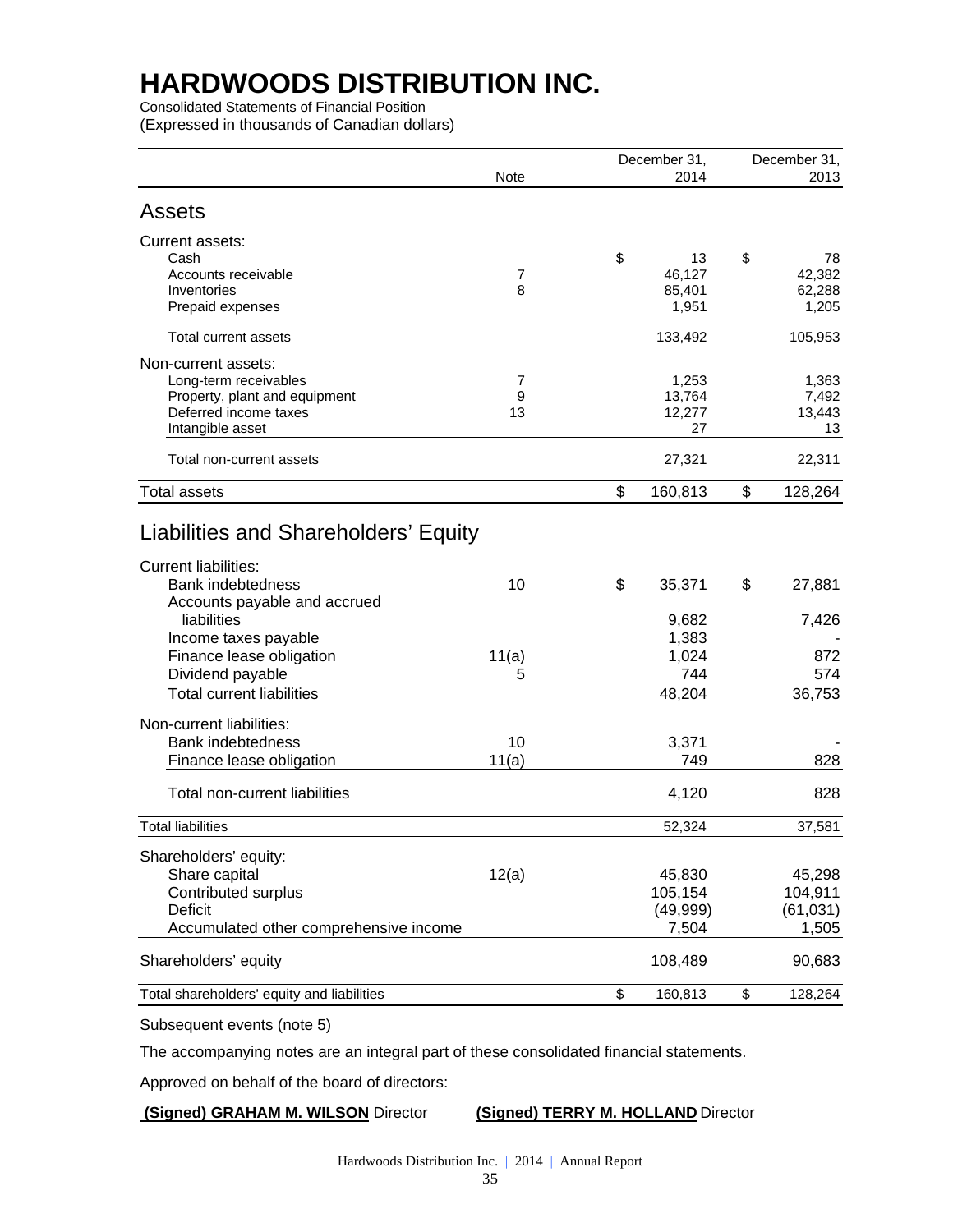Consolidated Statements of Comprehensive Income (Expressed in thousands of Canadian dollars)

Years ended December 31, 2014 and 2013

|                                                                                    | <b>Note</b>    | 2014                           | 2013                          |
|------------------------------------------------------------------------------------|----------------|--------------------------------|-------------------------------|
| <b>Sales</b><br>Cost of sales                                                      | 15<br>8        | \$<br>455,694<br>(376, 927)    | \$<br>371,215<br>(303, 599)   |
| Gross profit                                                                       |                | 78,767                         | 67,616                        |
| Operating expenses:<br>Selling and distribution<br>Administration                  |                | (43, 441)<br>(11, 986)         | (38, 757)<br>(8,933)          |
|                                                                                    |                | (55, 427)                      | (47, 690)                     |
| Profit from operating activities                                                   |                | 23,340                         | 19,926                        |
| Finance expense<br>Finance income                                                  | 14<br>14       | (1, 299)<br>918                | (1, 112)<br>934               |
| Net finance costs                                                                  |                | (381)                          | (178)                         |
| Profit before income taxes                                                         |                | 22,959                         | 19,748                        |
| Income tax expense:<br>Current<br>Deferred                                         | 13<br>13       | (7, 188)<br>(1,756)<br>(8,944) | (5,002)<br>(1,679)<br>(6,681) |
| Profit for the year                                                                |                | 14,015                         | 13,067                        |
| Other comprehensive income:<br>Exchange differences translating foreign operations |                | 5,999                          | 3,355                         |
| Total comprehensive income for the year                                            |                | \$<br>20,014                   | \$<br>16,422                  |
| Basic profit per share<br>Diluted profit per share                                 | 12(c)<br>12(c) | \$<br>0.85<br>0.84             | \$<br>0.80<br>0.79            |

The accompanying notes are an integral part of these consolidated financial statements.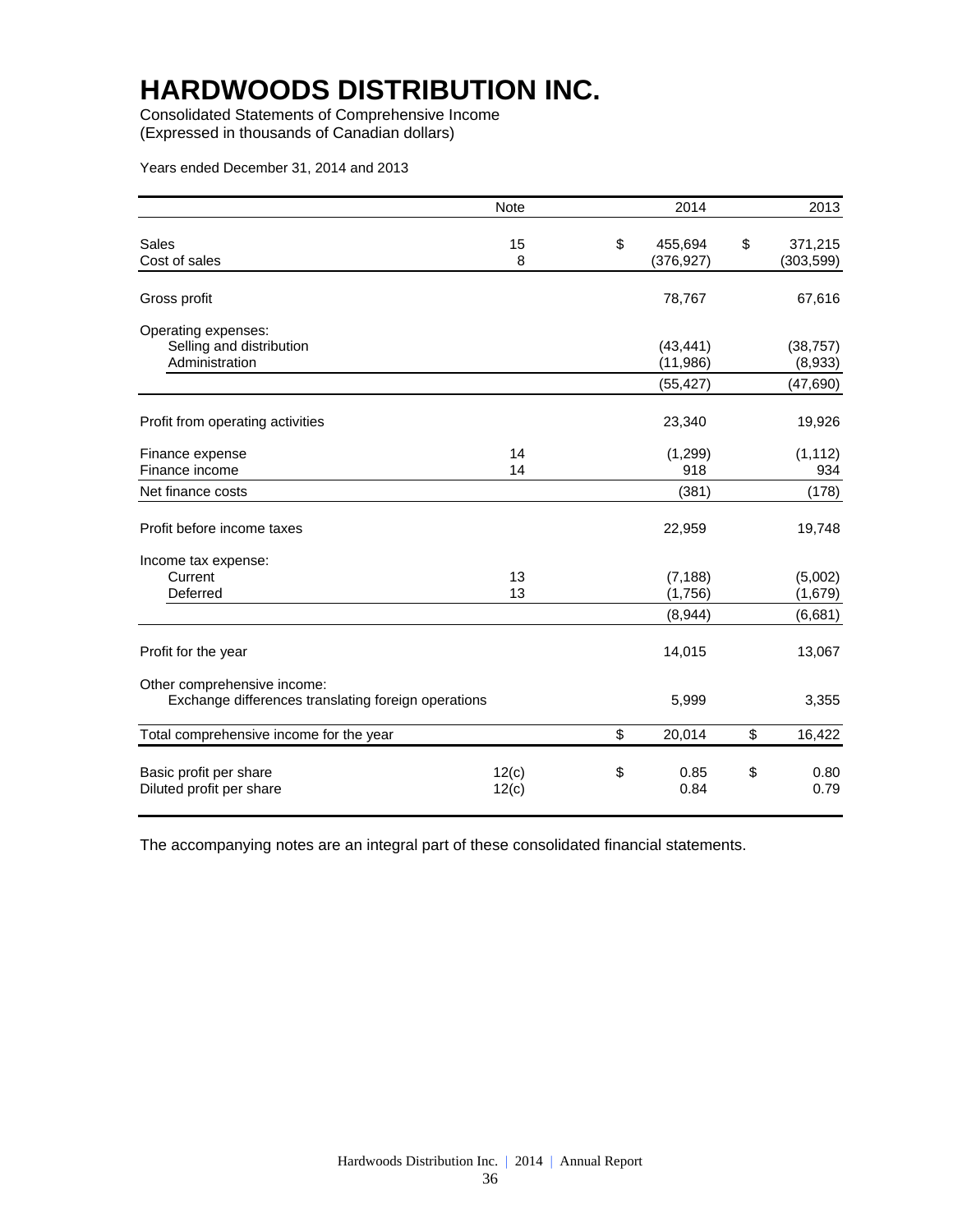Consolidated Statement of Changes in Shareholders' Equity (Expressed in thousands of Canadian dollars)

#### Years ended December 31, 2014 and 2013

|                                                        | <b>Note</b> | Share<br>capital |    | Contributed<br>surplus | Accumulated<br>other<br>comprehensive<br>income (loss) -<br>translation<br>reserve | Deficit        | Total             |
|--------------------------------------------------------|-------------|------------------|----|------------------------|------------------------------------------------------------------------------------|----------------|-------------------|
| Balance at January 1, 2013<br>Share based compensation |             | \$<br>44,762     | S  | 104,903                | \$<br>$(1,850)$ \$                                                                 | $(71,803)$ \$  | 76,012            |
| expense                                                | 12(b)       |                  |    | 436                    |                                                                                    |                | 436               |
| Share based compensation<br>tax adjustment             |             |                  |    | 108                    |                                                                                    |                | 108               |
| Shares issued pursuant to LTIP                         | 12(a)       | 536              |    | (536)                  |                                                                                    |                |                   |
| Profit for the year<br>Dividends declared              |             |                  |    |                        |                                                                                    | 13,067         | 13,067            |
| Translation of foreign operations                      |             |                  |    |                        | 3,355                                                                              | (2,295)        | (2, 295)<br>3,355 |
|                                                        |             |                  |    |                        |                                                                                    |                |                   |
| Balance at December 31, 2013                           |             | 45,298           |    | 104,911                | 1,505                                                                              | (61, 031)      | 90,683            |
| Share based compensation                               |             |                  |    |                        |                                                                                    |                |                   |
| expense                                                | 12(b)       |                  |    | 694                    |                                                                                    |                | 694               |
| Share-based compensation<br>tax adjustment             |             |                  |    | 81                     |                                                                                    |                | 81                |
| Shares issued pursuant to LTIP                         | 12(a)       | 532              |    | (532)                  |                                                                                    |                |                   |
| Profit for the year                                    |             |                  |    |                        |                                                                                    | 14.015         | 14,015            |
| Dividends declared                                     |             |                  |    |                        |                                                                                    | (2,983)        | (2,983)           |
| Translation of foreign operations                      |             |                  |    |                        | 5,999                                                                              |                | 5,999             |
| Balance at December 31, 2014                           |             | \$<br>45,830     | \$ | 105,154                | \$<br>7,504                                                                        | \$<br>(49,999) | \$<br>108,489     |

The accompanying notes are an integral part of these consolidated financial statements.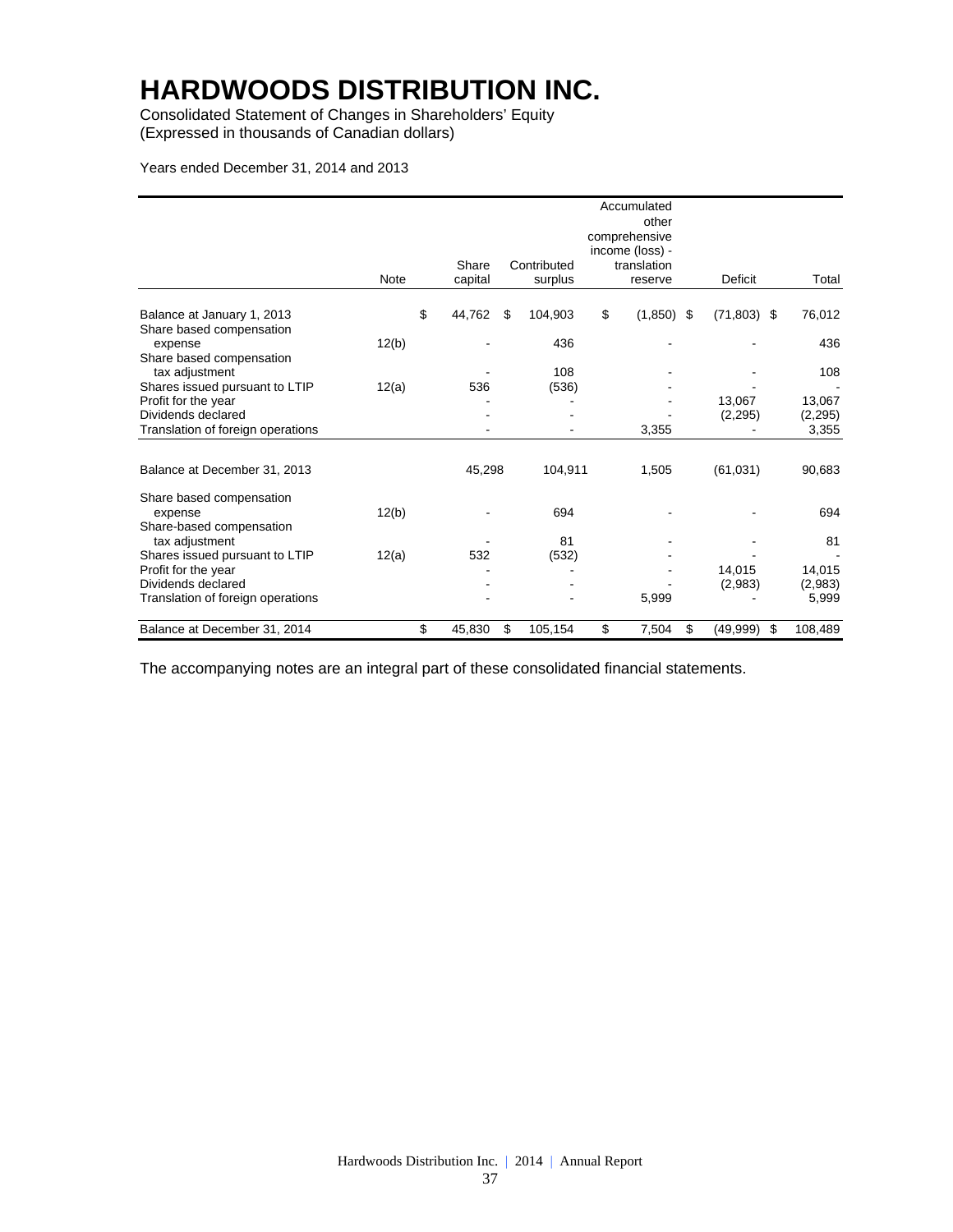Consolidated Statements of Cash Flows (Expressed in thousands of Canadian dollars)

Years ended December 31, 2014 and 2013

| Cash flows from operating activities:<br>\$<br>Profit for the year<br>\$<br>14,015<br>13,067<br>Adjustments for:<br>Depreciation and amortization<br>2,138<br>1,442<br>Loss (gain) on sale of property, plant and equipment<br>9<br>126<br>(79)<br>Non-cash employee share based compensation<br>12(b)<br>694<br>436<br>6,681<br>Income tax expense<br>8,944<br>Net finance costs<br>381<br>178<br>386<br>362<br>Interest received<br>(1, 117)<br>(1, 299)<br>Interest paid<br>(5,203)<br>(5,698)<br>Income taxes paid<br>15,767<br>19,687<br>Changes in non-cash working capital:<br>Accounts receivable<br>(6, 198)<br>3,257<br>(5,366)<br>Inventories<br>(11,783)<br>Prepaid expenses<br>(134)<br>(255)<br>444<br>Accounts payable and accrued liabilities<br>1,549<br>(11, 254)<br>(7, 232)<br>4,513<br>Net cash provided by operating activities<br>12,455<br>Cash flow from financing activities:<br>Increase in bank indebtedness<br>8,348<br>1,776<br>(781)<br>Principal payments on finance lease obligation<br>(881)<br>Dividends paid to shareholders<br>5<br>(2, 213)<br>(2, 812)<br>Net cash provided by (used in) financing activities<br>(1,218)<br>4,655<br>Cash flow from investing activities:<br>Additions to property, plant and equipment<br>(1,507)<br>(944)<br>Proceeds on disposal of property, plant and equipment<br>100<br>212<br><b>Business acquisition</b><br>(16, 467)<br>(2,984)<br>4<br>699<br>Payments received on long-term receivables<br>405<br>(3, 311)<br>Net cash used in investing activities<br>(17, 175)<br>Decrease in cash<br>(65)<br>(16)<br>Cash, beginning of year<br>78<br>94<br>\$<br>\$<br>Cash, end of year<br>13<br>78<br>Supplementary information:<br>Property, plant and equipment acquired<br>under finance leases, net of disposals<br>\$<br>859<br>\$<br>1,159<br>Accounts receivable transferred to long-term notes receivable<br>99<br>869 | <b>Note</b> | 2014 | 2013 |
|---------------------------------------------------------------------------------------------------------------------------------------------------------------------------------------------------------------------------------------------------------------------------------------------------------------------------------------------------------------------------------------------------------------------------------------------------------------------------------------------------------------------------------------------------------------------------------------------------------------------------------------------------------------------------------------------------------------------------------------------------------------------------------------------------------------------------------------------------------------------------------------------------------------------------------------------------------------------------------------------------------------------------------------------------------------------------------------------------------------------------------------------------------------------------------------------------------------------------------------------------------------------------------------------------------------------------------------------------------------------------------------------------------------------------------------------------------------------------------------------------------------------------------------------------------------------------------------------------------------------------------------------------------------------------------------------------------------------------------------------------------------------------------------------------------------------------------------------------------------------------------------------------------|-------------|------|------|
|                                                                                                                                                                                                                                                                                                                                                                                                                                                                                                                                                                                                                                                                                                                                                                                                                                                                                                                                                                                                                                                                                                                                                                                                                                                                                                                                                                                                                                                                                                                                                                                                                                                                                                                                                                                                                                                                                                         |             |      |      |
|                                                                                                                                                                                                                                                                                                                                                                                                                                                                                                                                                                                                                                                                                                                                                                                                                                                                                                                                                                                                                                                                                                                                                                                                                                                                                                                                                                                                                                                                                                                                                                                                                                                                                                                                                                                                                                                                                                         |             |      |      |
|                                                                                                                                                                                                                                                                                                                                                                                                                                                                                                                                                                                                                                                                                                                                                                                                                                                                                                                                                                                                                                                                                                                                                                                                                                                                                                                                                                                                                                                                                                                                                                                                                                                                                                                                                                                                                                                                                                         |             |      |      |
|                                                                                                                                                                                                                                                                                                                                                                                                                                                                                                                                                                                                                                                                                                                                                                                                                                                                                                                                                                                                                                                                                                                                                                                                                                                                                                                                                                                                                                                                                                                                                                                                                                                                                                                                                                                                                                                                                                         |             |      |      |
|                                                                                                                                                                                                                                                                                                                                                                                                                                                                                                                                                                                                                                                                                                                                                                                                                                                                                                                                                                                                                                                                                                                                                                                                                                                                                                                                                                                                                                                                                                                                                                                                                                                                                                                                                                                                                                                                                                         |             |      |      |
|                                                                                                                                                                                                                                                                                                                                                                                                                                                                                                                                                                                                                                                                                                                                                                                                                                                                                                                                                                                                                                                                                                                                                                                                                                                                                                                                                                                                                                                                                                                                                                                                                                                                                                                                                                                                                                                                                                         |             |      |      |
|                                                                                                                                                                                                                                                                                                                                                                                                                                                                                                                                                                                                                                                                                                                                                                                                                                                                                                                                                                                                                                                                                                                                                                                                                                                                                                                                                                                                                                                                                                                                                                                                                                                                                                                                                                                                                                                                                                         |             |      |      |
|                                                                                                                                                                                                                                                                                                                                                                                                                                                                                                                                                                                                                                                                                                                                                                                                                                                                                                                                                                                                                                                                                                                                                                                                                                                                                                                                                                                                                                                                                                                                                                                                                                                                                                                                                                                                                                                                                                         |             |      |      |
|                                                                                                                                                                                                                                                                                                                                                                                                                                                                                                                                                                                                                                                                                                                                                                                                                                                                                                                                                                                                                                                                                                                                                                                                                                                                                                                                                                                                                                                                                                                                                                                                                                                                                                                                                                                                                                                                                                         |             |      |      |
|                                                                                                                                                                                                                                                                                                                                                                                                                                                                                                                                                                                                                                                                                                                                                                                                                                                                                                                                                                                                                                                                                                                                                                                                                                                                                                                                                                                                                                                                                                                                                                                                                                                                                                                                                                                                                                                                                                         |             |      |      |
|                                                                                                                                                                                                                                                                                                                                                                                                                                                                                                                                                                                                                                                                                                                                                                                                                                                                                                                                                                                                                                                                                                                                                                                                                                                                                                                                                                                                                                                                                                                                                                                                                                                                                                                                                                                                                                                                                                         |             |      |      |
|                                                                                                                                                                                                                                                                                                                                                                                                                                                                                                                                                                                                                                                                                                                                                                                                                                                                                                                                                                                                                                                                                                                                                                                                                                                                                                                                                                                                                                                                                                                                                                                                                                                                                                                                                                                                                                                                                                         |             |      |      |
|                                                                                                                                                                                                                                                                                                                                                                                                                                                                                                                                                                                                                                                                                                                                                                                                                                                                                                                                                                                                                                                                                                                                                                                                                                                                                                                                                                                                                                                                                                                                                                                                                                                                                                                                                                                                                                                                                                         |             |      |      |
|                                                                                                                                                                                                                                                                                                                                                                                                                                                                                                                                                                                                                                                                                                                                                                                                                                                                                                                                                                                                                                                                                                                                                                                                                                                                                                                                                                                                                                                                                                                                                                                                                                                                                                                                                                                                                                                                                                         |             |      |      |
|                                                                                                                                                                                                                                                                                                                                                                                                                                                                                                                                                                                                                                                                                                                                                                                                                                                                                                                                                                                                                                                                                                                                                                                                                                                                                                                                                                                                                                                                                                                                                                                                                                                                                                                                                                                                                                                                                                         |             |      |      |
|                                                                                                                                                                                                                                                                                                                                                                                                                                                                                                                                                                                                                                                                                                                                                                                                                                                                                                                                                                                                                                                                                                                                                                                                                                                                                                                                                                                                                                                                                                                                                                                                                                                                                                                                                                                                                                                                                                         |             |      |      |
|                                                                                                                                                                                                                                                                                                                                                                                                                                                                                                                                                                                                                                                                                                                                                                                                                                                                                                                                                                                                                                                                                                                                                                                                                                                                                                                                                                                                                                                                                                                                                                                                                                                                                                                                                                                                                                                                                                         |             |      |      |
|                                                                                                                                                                                                                                                                                                                                                                                                                                                                                                                                                                                                                                                                                                                                                                                                                                                                                                                                                                                                                                                                                                                                                                                                                                                                                                                                                                                                                                                                                                                                                                                                                                                                                                                                                                                                                                                                                                         |             |      |      |
|                                                                                                                                                                                                                                                                                                                                                                                                                                                                                                                                                                                                                                                                                                                                                                                                                                                                                                                                                                                                                                                                                                                                                                                                                                                                                                                                                                                                                                                                                                                                                                                                                                                                                                                                                                                                                                                                                                         |             |      |      |
|                                                                                                                                                                                                                                                                                                                                                                                                                                                                                                                                                                                                                                                                                                                                                                                                                                                                                                                                                                                                                                                                                                                                                                                                                                                                                                                                                                                                                                                                                                                                                                                                                                                                                                                                                                                                                                                                                                         |             |      |      |
|                                                                                                                                                                                                                                                                                                                                                                                                                                                                                                                                                                                                                                                                                                                                                                                                                                                                                                                                                                                                                                                                                                                                                                                                                                                                                                                                                                                                                                                                                                                                                                                                                                                                                                                                                                                                                                                                                                         |             |      |      |
|                                                                                                                                                                                                                                                                                                                                                                                                                                                                                                                                                                                                                                                                                                                                                                                                                                                                                                                                                                                                                                                                                                                                                                                                                                                                                                                                                                                                                                                                                                                                                                                                                                                                                                                                                                                                                                                                                                         |             |      |      |
|                                                                                                                                                                                                                                                                                                                                                                                                                                                                                                                                                                                                                                                                                                                                                                                                                                                                                                                                                                                                                                                                                                                                                                                                                                                                                                                                                                                                                                                                                                                                                                                                                                                                                                                                                                                                                                                                                                         |             |      |      |
|                                                                                                                                                                                                                                                                                                                                                                                                                                                                                                                                                                                                                                                                                                                                                                                                                                                                                                                                                                                                                                                                                                                                                                                                                                                                                                                                                                                                                                                                                                                                                                                                                                                                                                                                                                                                                                                                                                         |             |      |      |
|                                                                                                                                                                                                                                                                                                                                                                                                                                                                                                                                                                                                                                                                                                                                                                                                                                                                                                                                                                                                                                                                                                                                                                                                                                                                                                                                                                                                                                                                                                                                                                                                                                                                                                                                                                                                                                                                                                         |             |      |      |
|                                                                                                                                                                                                                                                                                                                                                                                                                                                                                                                                                                                                                                                                                                                                                                                                                                                                                                                                                                                                                                                                                                                                                                                                                                                                                                                                                                                                                                                                                                                                                                                                                                                                                                                                                                                                                                                                                                         |             |      |      |
|                                                                                                                                                                                                                                                                                                                                                                                                                                                                                                                                                                                                                                                                                                                                                                                                                                                                                                                                                                                                                                                                                                                                                                                                                                                                                                                                                                                                                                                                                                                                                                                                                                                                                                                                                                                                                                                                                                         |             |      |      |
|                                                                                                                                                                                                                                                                                                                                                                                                                                                                                                                                                                                                                                                                                                                                                                                                                                                                                                                                                                                                                                                                                                                                                                                                                                                                                                                                                                                                                                                                                                                                                                                                                                                                                                                                                                                                                                                                                                         |             |      |      |
|                                                                                                                                                                                                                                                                                                                                                                                                                                                                                                                                                                                                                                                                                                                                                                                                                                                                                                                                                                                                                                                                                                                                                                                                                                                                                                                                                                                                                                                                                                                                                                                                                                                                                                                                                                                                                                                                                                         |             |      |      |
|                                                                                                                                                                                                                                                                                                                                                                                                                                                                                                                                                                                                                                                                                                                                                                                                                                                                                                                                                                                                                                                                                                                                                                                                                                                                                                                                                                                                                                                                                                                                                                                                                                                                                                                                                                                                                                                                                                         |             |      |      |
|                                                                                                                                                                                                                                                                                                                                                                                                                                                                                                                                                                                                                                                                                                                                                                                                                                                                                                                                                                                                                                                                                                                                                                                                                                                                                                                                                                                                                                                                                                                                                                                                                                                                                                                                                                                                                                                                                                         |             |      |      |
|                                                                                                                                                                                                                                                                                                                                                                                                                                                                                                                                                                                                                                                                                                                                                                                                                                                                                                                                                                                                                                                                                                                                                                                                                                                                                                                                                                                                                                                                                                                                                                                                                                                                                                                                                                                                                                                                                                         |             |      |      |
|                                                                                                                                                                                                                                                                                                                                                                                                                                                                                                                                                                                                                                                                                                                                                                                                                                                                                                                                                                                                                                                                                                                                                                                                                                                                                                                                                                                                                                                                                                                                                                                                                                                                                                                                                                                                                                                                                                         |             |      |      |
|                                                                                                                                                                                                                                                                                                                                                                                                                                                                                                                                                                                                                                                                                                                                                                                                                                                                                                                                                                                                                                                                                                                                                                                                                                                                                                                                                                                                                                                                                                                                                                                                                                                                                                                                                                                                                                                                                                         |             |      |      |
|                                                                                                                                                                                                                                                                                                                                                                                                                                                                                                                                                                                                                                                                                                                                                                                                                                                                                                                                                                                                                                                                                                                                                                                                                                                                                                                                                                                                                                                                                                                                                                                                                                                                                                                                                                                                                                                                                                         |             |      |      |
|                                                                                                                                                                                                                                                                                                                                                                                                                                                                                                                                                                                                                                                                                                                                                                                                                                                                                                                                                                                                                                                                                                                                                                                                                                                                                                                                                                                                                                                                                                                                                                                                                                                                                                                                                                                                                                                                                                         |             |      |      |
|                                                                                                                                                                                                                                                                                                                                                                                                                                                                                                                                                                                                                                                                                                                                                                                                                                                                                                                                                                                                                                                                                                                                                                                                                                                                                                                                                                                                                                                                                                                                                                                                                                                                                                                                                                                                                                                                                                         |             |      |      |
|                                                                                                                                                                                                                                                                                                                                                                                                                                                                                                                                                                                                                                                                                                                                                                                                                                                                                                                                                                                                                                                                                                                                                                                                                                                                                                                                                                                                                                                                                                                                                                                                                                                                                                                                                                                                                                                                                                         |             |      |      |
|                                                                                                                                                                                                                                                                                                                                                                                                                                                                                                                                                                                                                                                                                                                                                                                                                                                                                                                                                                                                                                                                                                                                                                                                                                                                                                                                                                                                                                                                                                                                                                                                                                                                                                                                                                                                                                                                                                         |             |      |      |
|                                                                                                                                                                                                                                                                                                                                                                                                                                                                                                                                                                                                                                                                                                                                                                                                                                                                                                                                                                                                                                                                                                                                                                                                                                                                                                                                                                                                                                                                                                                                                                                                                                                                                                                                                                                                                                                                                                         |             |      |      |
|                                                                                                                                                                                                                                                                                                                                                                                                                                                                                                                                                                                                                                                                                                                                                                                                                                                                                                                                                                                                                                                                                                                                                                                                                                                                                                                                                                                                                                                                                                                                                                                                                                                                                                                                                                                                                                                                                                         |             |      |      |

The accompanying notes are an integral part of these consolidated financial statements.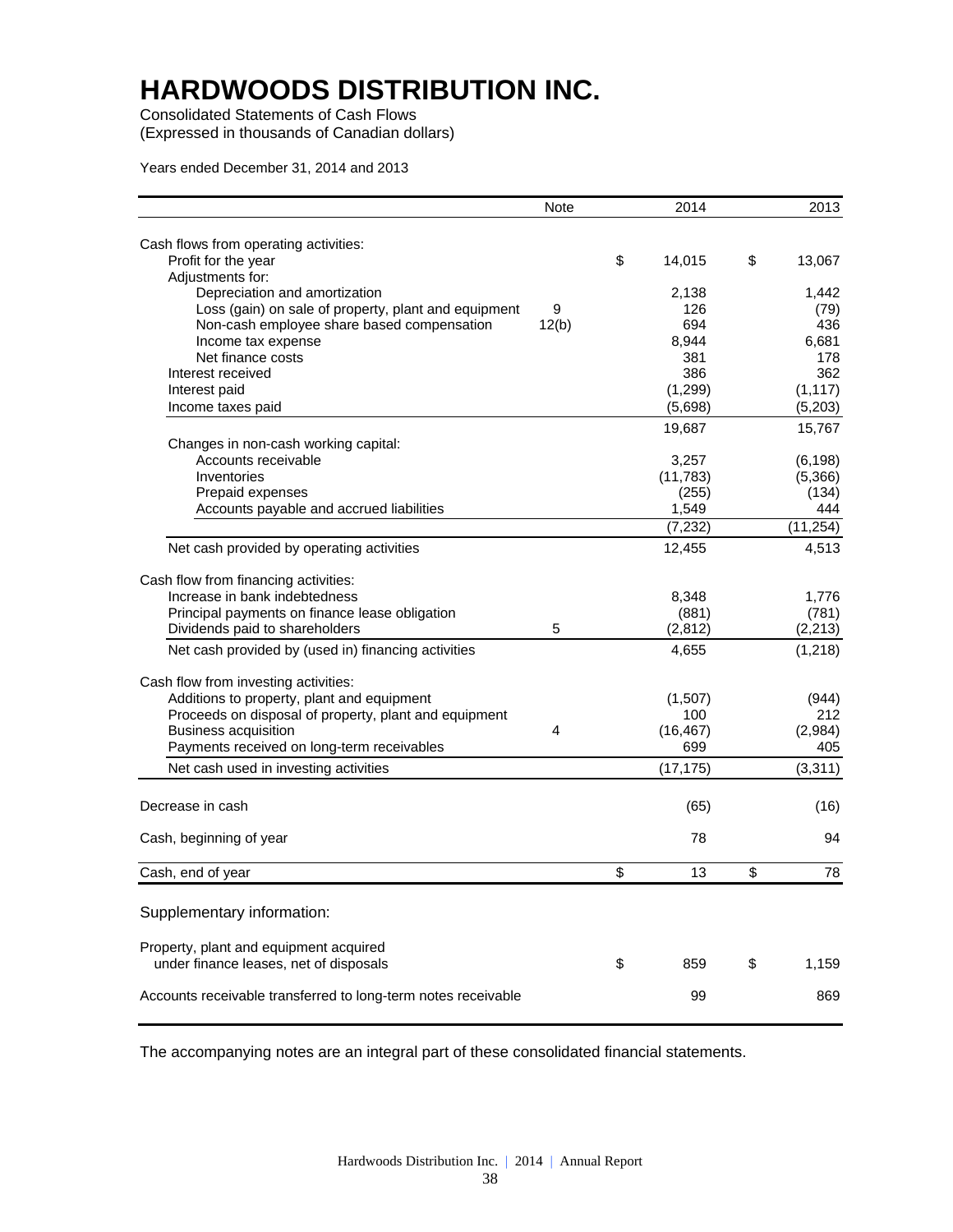Notes to Consolidated Financial Statements

(Tabular amounts expressed in thousands of Canadian dollars)

Years ended December 31, 2014 and 2013

#### **1. Nature of operations:**

Hardwoods Distribution Inc. (the "Company") is incorporated under the Canada Business Corporations Act trading on the Toronto Stock Exchange under the symbol "HWD." Subsidiaries of the Company operate a network of 33 distribution centers in Canada and the US engaged in the wholesale distribution of hardwood lumber and related sheet goods and specialty products. The Company's newly acquired operation in Clinton, Michigan includes a sawmill and kiln drying operations (note 4(a)).

The Company's principal office is located at #306, 9440 202nd Street, Langley, British Columbia V1M 4A6.

#### **2. Basis of preparation:**

(a) Statement of compliance:

These consolidated financial statements of the Company have been prepared in accordance with International Financial Reporting Standards ("IFRS") as issued by the International Accounting Standards Board. The consolidated financial statements were authorized for issue by the Board of Directors on March 26, 2015.

(b) Basis of measurement:

The consolidated financial statements have been prepared on a historical cost basis.

(c) Functional and presentation currency:

These consolidated financial statements are presented in Canadian dollars, which is the Company's functional currency. All financial information presented in the financial statements, with the exception of per share/unit amounts, has been rounded to the nearest thousand.

(d) Use of estimates and judgment:

The preparation of financial statements in accordance with IFRS requires management to make judgments, estimates and assumptions that affect the application of accounting policies and the reported amounts of assets and liabilities at the date of the financial statements and the reported amounts of revenue and expenses during the reporting year. Actual amounts may differ from the estimates applied in the preparation of these financial statements.

Estimates and underlying assumptions are reviewed on an ongoing basis. Revisions to accounting estimates are recognized in the year in which the estimates are revised and in any future years affected.

Information about significant areas of estimation uncertainty in applying policies that have the most significant effect on the amounts recognized in the consolidated financial statements is included in the following notes:

- Note 4 the estimate of fair values and pro forma sales and profitability associated with the Hardwoods of Michigan Inc ("HMI") and Olam Wood Products business combinations;
- Note 7 the collectability of accounts receivable and the determination of the allowance for credit loss;
- Note 8 the valuation of inventories;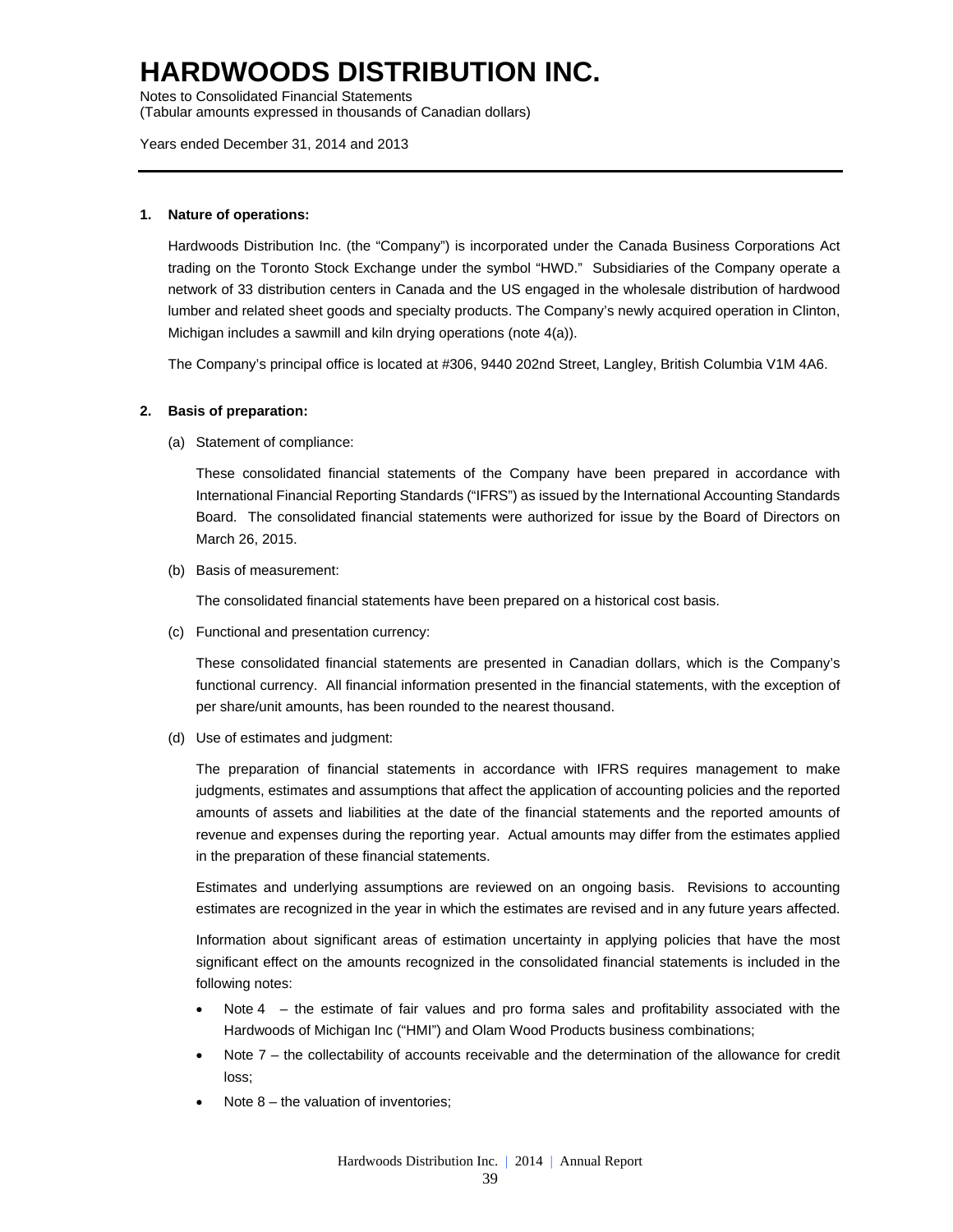Notes to Consolidated Financial Statements

(Tabular amounts expressed in thousands of Canadian dollars)

Years ended December 31, 2014 and 2013

#### **2. Basis of preparation (continued):**

- (d) Use of estimates and judgment (continued):
	- Note 12(b) the measurement of long term incentive plan compensation; and
	- Note 18 the determination and measurement of provisions and contingencies.

Critical judgments in applying policies that have the most significant effect on the amounts recognized in the consolidated financial statements are included in the following notes:

- Note 11 the classification of lease obligations; and
- Note 13 the valuation of deferred income taxes and utilization of tax loss carry forwards.

In assessing the Company's vehicle leases judgment is required in determining whether substantially all of the risks and rewards are transferred to the Company. This involves assessing the term of each lease, the risk associated with the residual value of leased vehicles and assessing the present value of the minimum lease payments in relation to the fair value of the vehicle at the inception of the lease. For deferred income taxes judgment is required in determining whether it is probable that the Company's net deferred tax assets will be realized. In making such a determination, the Company considers the carry forward periods of losses and the Company's projected future taxable income.

#### **3. Significant accounting policies:**

The significant accounting policies that have been used in the preparation of these consolidated financial statements are summarized below. These accounting policies have been applied consistently by the Company and its subsidiaries to all years presented in these consolidated financial statements.

(a) Principles of consolidation:

These consolidated financial statements include the accounts of the Company and its subsidiaries. All significant intercompany balances and transactions have been eliminated on consolidation.

Wholly owned subsidiaries of the Company are Hardwoods Specialty Products LP, Hardwoods Specialty Products GP, Hardwoods Specialty Products USLP, Hardwoods Specialty Products USGP, Paxton Hardwoods LLC, Hardwoods Specialty Products (Washington) Corp, and HMI Hardwoods LLC.

(b) Foreign currencies:

#### *Foreign currency transactions*

Foreign currency transactions are translated into the respective functional currencies of the Company and its subsidiaries, using the exchange rates prevailing at the dates of the transactions. Monetary assets and liabilities denominated in foreign currencies at the reporting date are translated to the functional currency at the exchange rate in effect at the financial statement date. The foreign currency gain or loss on monetary items is the difference between the amortized cost in the functional currency at the beginning of the year, adjusted for effective interest and payments during the year, and the amortized cost in the foreign currency translated at the exchange rate at the end of the year. Such exchange gains or losses arising from translation are recognized in profit and loss for the reporting year in net finance costs.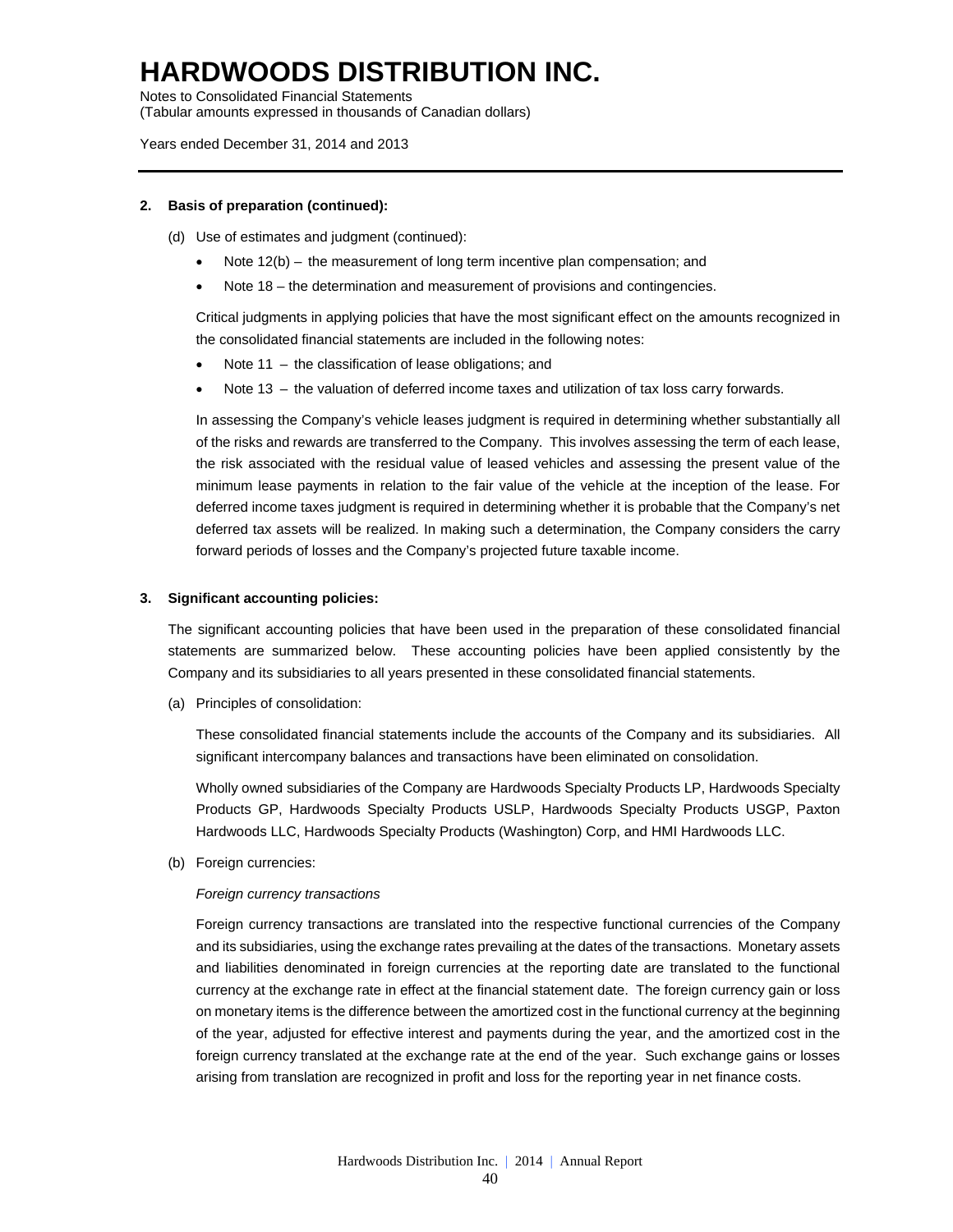Notes to Consolidated Financial Statements (Tabular amounts expressed in thousands of Canadian dollars)

Years ended December 31, 2014 and 2013

#### **3. Significant accounting policies (continued):**

(b) Foreign currencies (continued):

#### *Translation of foreign operations for consolidation*

For purposes of consolidation, the assets and liabilities of foreign operations with functional currencies other than the Canadian dollar are translated to Canadian dollars using the rate of exchange in effect at the financial statement date. Revenue and expenses of the foreign operations are translated to Canadian dollars at exchange rates at the date of the transactions with the average exchange rate for the year being used. Foreign currency differences resulting from translation of the accounts of foreign operations are recognized directly in other comprehensive income and are accumulated in the translation reserve as a separate component of shareholders equity.

Gains or losses arising from a monetary item receivable from or payable to a foreign operation, the settlement of which is neither planned nor likely in the foreseeable future, are considered to form part of the net investment in a foreign operation and are recognized directly in other comprehensive income in the cumulative amount of foreign currency translation differences.

When a foreign operation is disposed of the amount of the associated translation reserve is fully transferred to profit or loss.

(c) Segment reporting:

Operating segments are based on the information about the components of the business that management uses to make decisions about operating matters. The subsidiaries of the Company engage in one main business activity being the sourcing and distribution of hardwood lumber and related sheet goods and specialty products, hence operating segment information is not provided. Geographical segment information is provided by country of operations in note 15.

(d) Revenue recognition:

Revenue from the sale of hardwood lumber, sheet goods and specialty products is measured by reference to the fair value of consideration received or receivable by the operating subsidiaries of the Company, excluding taxes, rebates, and trade discounts. Revenue is recognized when persuasive evidence exists that the Company has transferred to the buyer the significant risks and rewards of ownership of the goods supplied, collection of the consideration is probable and the revenue and associated costs can be measured reliably. Significant risks and rewards are generally considered to be transferred when the customer has taken undisputed delivery of the goods.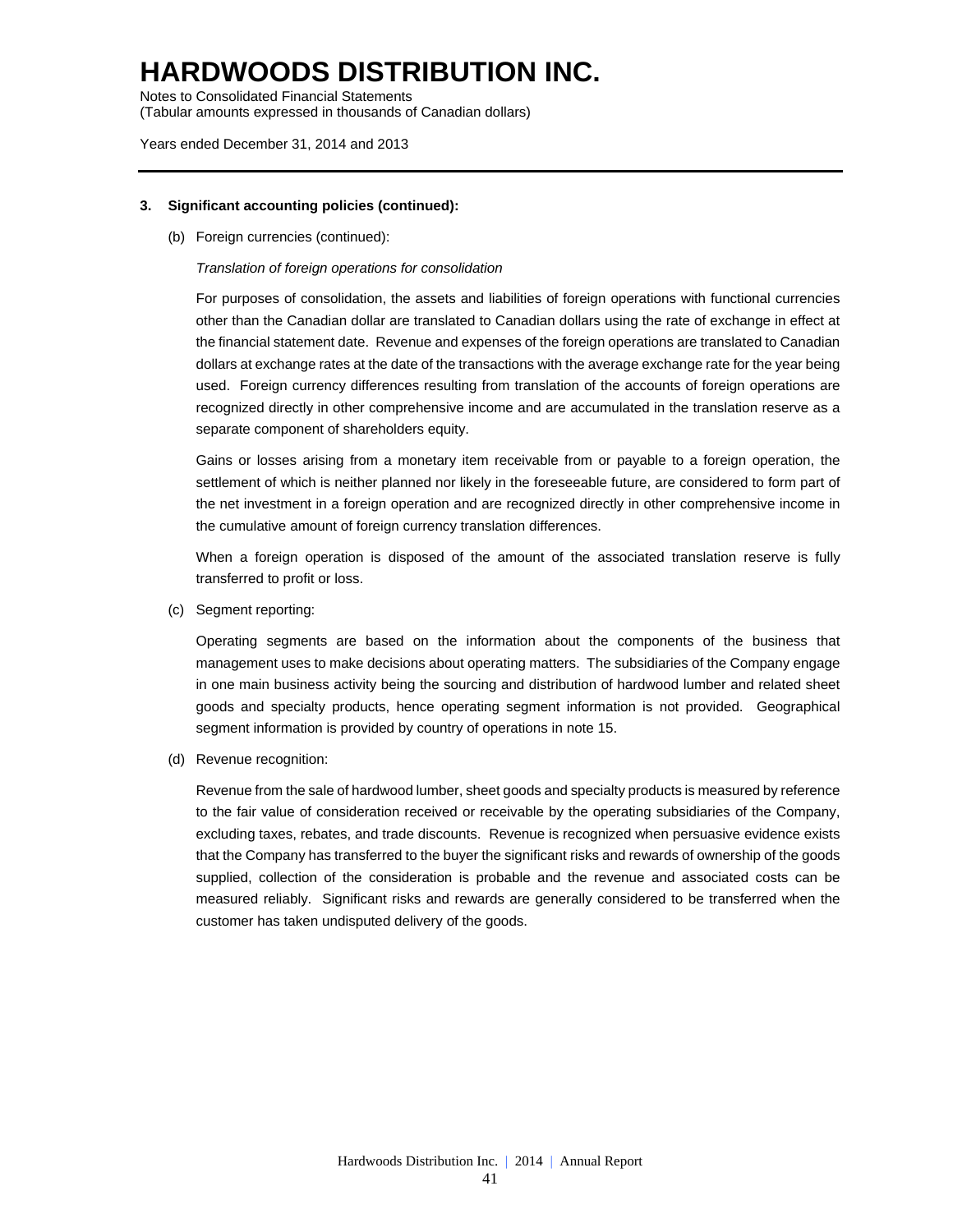Notes to Consolidated Financial Statements

(Tabular amounts expressed in thousands of Canadian dollars)

#### Years ended December 31, 2014 and 2013

#### **3. Significant accounting policies (continued):**

(e) Finance expense and income:

Finance expense is primarily comprised of interest on the Company's operating lines of credit and the unwinding of the discount on the Company's finance lease obligations. Interest on bank indebtedness and accretion of the lease obligation is expensed using the effective interest method.

Finance income is comprised of interest earned on cash balances, imputed interest income on employee loans receivable, and interest charged and received or receivable on trade accounts receivable and notes receivable from customers. Finance income is recognized as it accrues using the effective interest method.

Foreign exchange gains and losses are reported on a net basis as either finance income or finance expense.

(f) Inventories:

Finished goods are measured at the lower of cost and net realizable value. Raw materials are measured at the lower of cost and replacement cost. Work-in-process and goods-in-transit are measured at cost. For purchased wood products, cost is determined using the weighted average cost method and includes invoice cost, duties, freight, and other directly attributable costs of acquiring the inventory. For manufactured wood products, cost is defined as all costs that relate to bringing the inventory to its present condition and location under normal operating conditions and includes manufacturing costs, such as raw materials, labor and production overhead, and depreciation and amortization costs.

Net realizable value is the estimated selling price in the ordinary course of business less any applicable selling expenses.

Volume rebates and other supplier discounts are included in income when earned. Volume rebates and supplier trade discounts are accounted for as a reduction of the cost of the related inventory and are earned when inventory is sold.

(g) Property, plant and equipment:

Items of property, plant and equipment are carried at acquisition cost less accumulated depreciation and accumulated impairment losses. Cost includes expenditures that are directly attributable to the acquisition of the asset. Depreciation is provided at straight-line rates sufficient to depreciate the cost of the assets over their estimated useful lives less estimated residual values as follows:

| Assets                             | Estimated useful life      |
|------------------------------------|----------------------------|
| Buildings, machinery and equipment | 3 to 30 years              |
| Leased vehicles                    | Over the term of the lease |
| Leasehold improvements             | Over the term of the lease |

Leased assets are depreciated over the lease term unless the useful life is shorter than the lease term. If a significant component of an asset has a useful life that is different from the remainder of the asset, then that component is depreciated separately.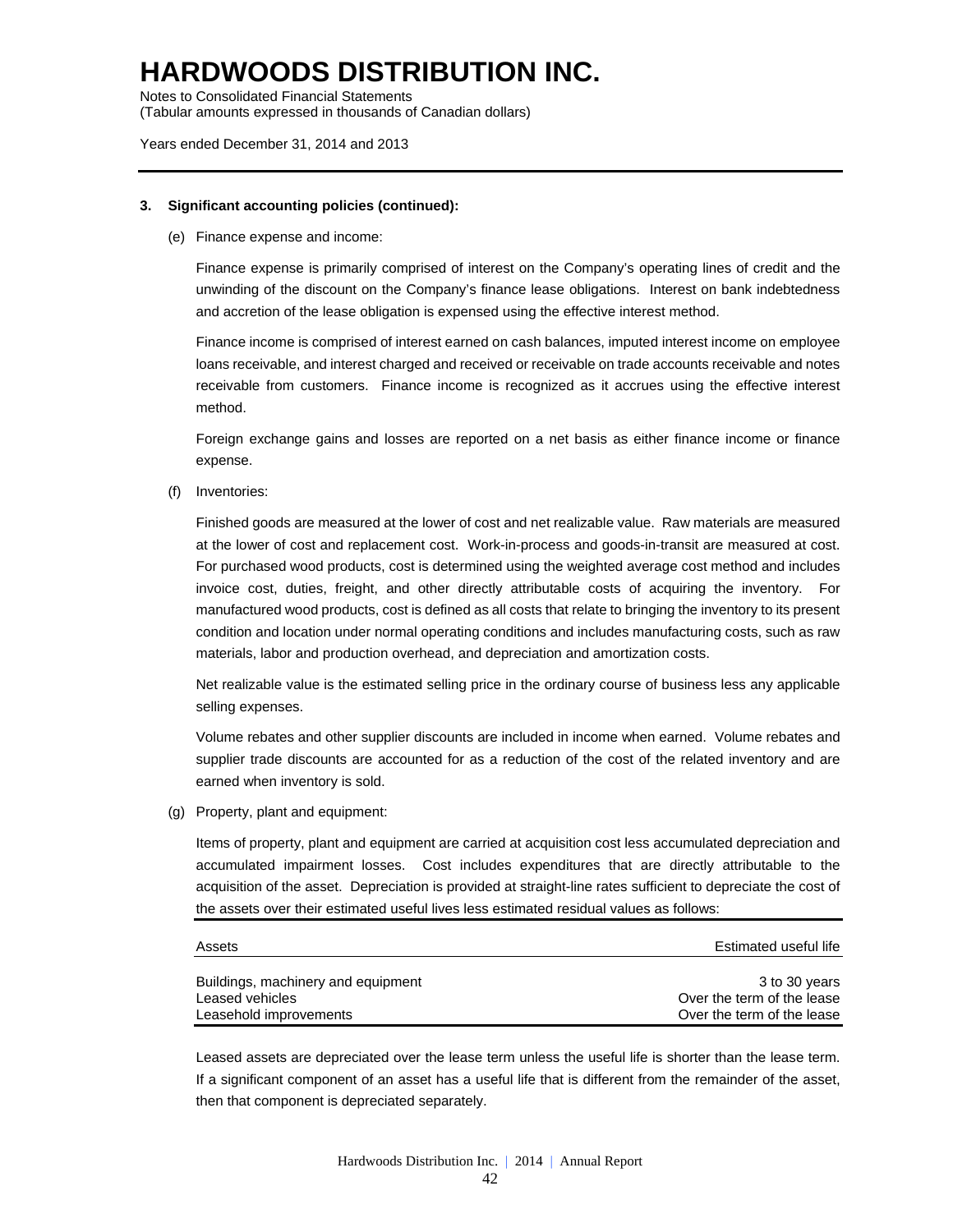Notes to Consolidated Financial Statements

(Tabular amounts expressed in thousands of Canadian dollars)

#### Years ended December 31, 2014 and 2013

#### **3. Significant accounting policies (continued):**

#### (g) Property, plant and equipment (continued):

Depreciation methods, material residual value estimates and estimates of useful lives are reviewed at each financial year end and updated as required.

Gains or losses arising on the disposal of property, plant and equipment are determined as the difference between the disposal proceeds and the carrying amount of the assets and are recognized in profit or loss at the time of the disposal.

#### (h) Impairment:

#### *Non-financial assets*

The carrying values of the Company's non-financial assets are reviewed at each reporting date to assess whether there is any indication of impairment. If any such indication is present, then the recoverable amount of the assets is estimated.

The recoverable amount of an asset or cash-generating unit is the greater of its value in use or its fair value less costs to sell. In assessing value in use, the estimated future cash flows are discounted to their present value using a pre-tax discount rate that reflects current market assessments of the time value of money and the risks specific to the asset. For the purposes of impairment testing, assets are grouped at lowest levels that generate cash inflows from continuing use that are largely independent of the cash inflows of other assets or groups of assets (the "cash-generating unit").

An impairment loss is recognized if the carrying amount of an asset or its cash-generating unit exceeds its estimated recoverable amount. Impairment losses are recognized in profit and loss. Impairment losses recognized in prior years are assessed at each reporting date for any indications that the loss has decreased or no longer exists. An impairment charge is reversed only to the extent that the asset's carrying amount does not exceed the carrying amount that would have been determined, net of depreciation or amortization, if no impairment loss had been recognized.

#### *Financial assets*

A financial asset is assessed at each reporting date to determine whether there is any objective evidence that it is impaired. A financial asset is considered to be impaired if objective evidence indicates that one or more events have had a negative effect on the estimated future cash flows of that asset.

Objective evidence that financial assets are impaired can include default or delinquency by a debtor, restructuring of an amount due to the Company on terms that the Company would not consider otherwise, or indications that a debtor or issuer will enter bankruptcy.

The Company considers evidence of impairment for financial assets, and in particular receivables, at both a specific asset and account balance level.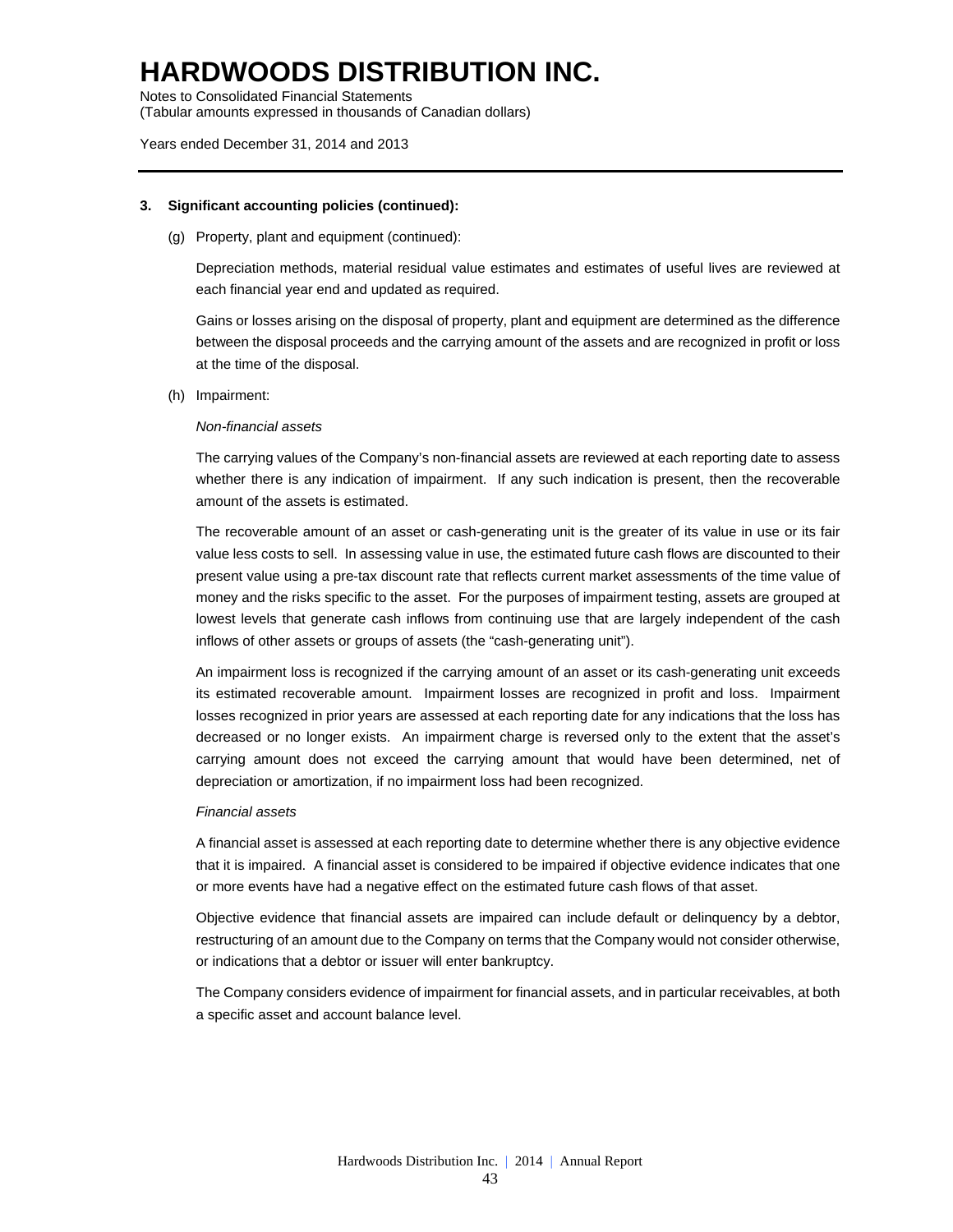Notes to Consolidated Financial Statements

(Tabular amounts expressed in thousands of Canadian dollars)

#### Years ended December 31, 2014 and 2013

#### **3. Significant accounting policies (continued):**

(h) Impairment (continued)

#### *Financial assets (continued)*

All individually significant receivables are assessed for specific impairment. Receivables that are not individually significant are collectively assessed for impairment by grouping together receivables with similar risk characteristics. In assessing collective impairment of receivables, management considers the aging of receivables, the nature and extent of security held, historical trends of default, and current economic and credit conditions to estimate impairments.

An impairment loss in respect of a financial asset measured at amortized cost is calculated as the difference between its carrying amount and the present value of the estimated future cash flows, discounted at the original effective interest rate.

An impairment loss is reversed if the reversal can be related objectively to an event occurring after the impairment loss is recognized. For financial assets measured at amortized cost, this reversal is recognized in profit or loss.

(i) Financial instruments:

Financial assets and financial liabilities are recognized when the Company becomes a party to the contractual provisions of the financial instrument. Financial assets are derecognized when the contractual rights to the cash flows from the financial asset expire, or when the financial asset and all substantial risks and rewards are transferred. A financial liability is derecognized when it is extinguished, discharged, cancelled or expires.

Financial assets and financial liabilities are measured initially at fair value plus transactions cost, except for financial assets and financial liabilities carried at fair value through profit or loss, which are measured initially at fair value.

The classification and measurement of the Company's financial instruments is disclosed in note 6 of these consolidated financial statements.

#### *Financial assets*

#### *Cash and cash equivalents*

The Company considers deposits in banks, certificates of deposit and short-term investments with original maturities of three months or less when acquired as cash and cash equivalents.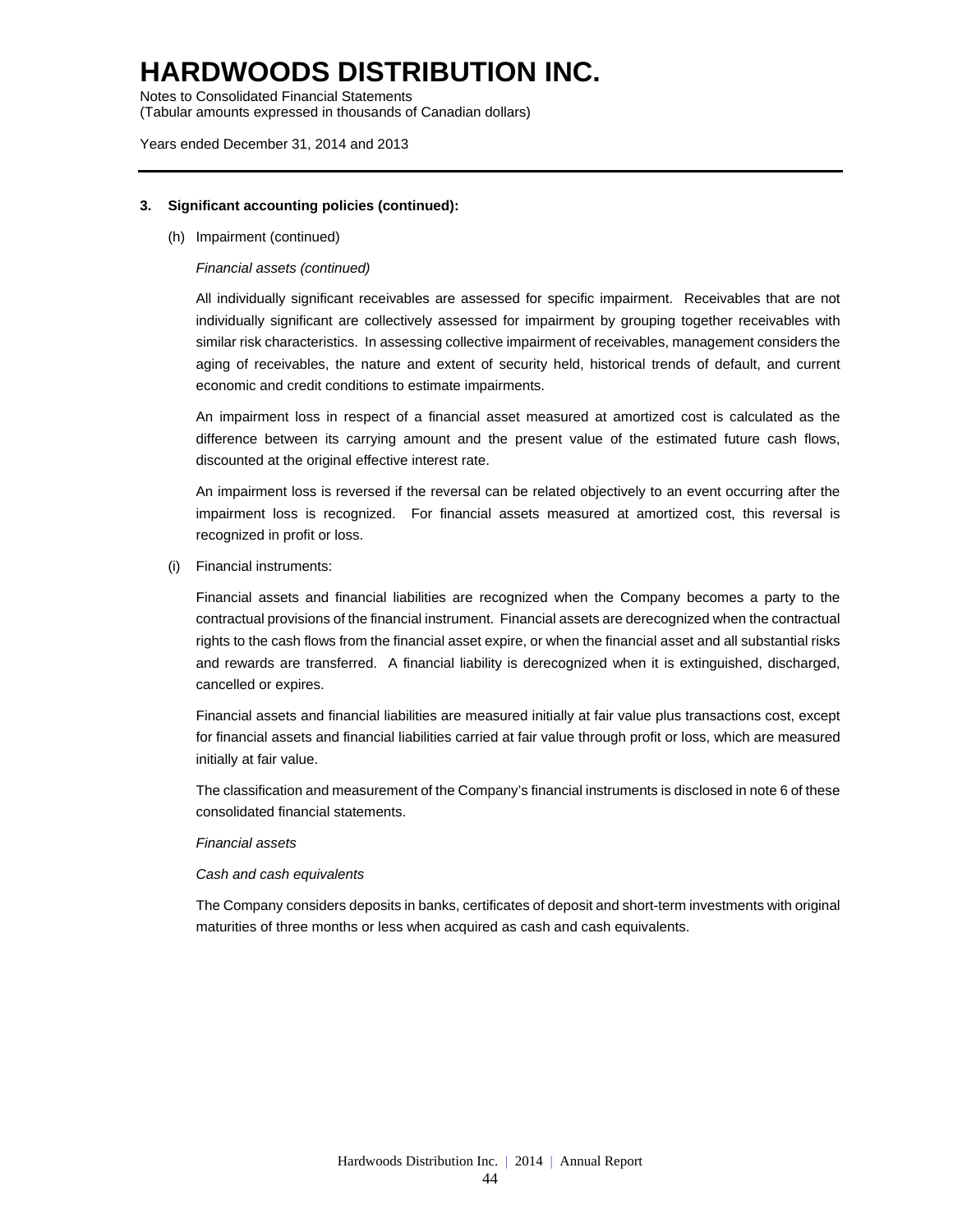Notes to Consolidated Financial Statements

(Tabular amounts expressed in thousands of Canadian dollars)

#### Years ended December 31, 2014 and 2013

#### **3. Significant accounting policies (continued):**

(i) Financial instruments (continued):

#### *Receivables*

Loans and receivables are non-derivative financial assets with fixed or determinable payments that are not quoted in an active market. After initial recognition these are measured at amortized cost using the effective interest method, less provisions for impairment, if any. Discounting is omitted where the effect of discounting is immaterial.

Individual receivables are considered for impairment when they are past due or when other objective evidence exists that a specific counterparty will default. Impairment of trade receivables is presented within selling and distribution expenses.

Loans receivable consist of notes from customers and loans to employees for relocation costs, discounted using the effective interest method. Interest revenue on these loans is recognized within finance income.

#### *Financial liabilities*

Loans and payables are non-derivative financial liabilities with fixed or determinable payments that are not quoted in an active market. After initial recognition these liabilities are measured at amortized cost using the effective interest method, less provisions for impairment, if any. Discounting is omitted where the effect of discounting is immaterial. The revolving bank line of credit is not discounted; rather, actual interest accrued based on the daily balances is recorded each month.

(j) Income taxes:

Income tax expense comprises current and deferred tax and is recognized in profit and loss except to the extent that it relates to items recognized directly in equity or in other comprehensive income. Current income tax is the expected tax payable on the taxable income for the year, using tax rates enacted or substantively enacted at the reporting date, and any adjustment to tax payable in respect of the previous years.

Deferred tax is recognized by the Company and its subsidiaries in respect of temporary differences between the carrying amount of assets and liabilities for financial reporting purposes and the amounts used for taxation purposes. Deferred tax is not recognized for the initial recognition of assets or liabilities in a transaction that is not a business combination and that affects neither accounting nor taxable profit or loss; differences relating to investments in subsidiaries to the extent that it is probable that they will not reverse in the foreseeable future; and taxable differences arising on the initial recognition of goodwill.

Deferred tax is measured at the tax rates that are expected to be applied to temporary differences when they reverse, based on the laws that have been enacted or substantively enacted by the reporting date.

Deferred tax assets and liabilities are offset only when the Company has a legally enforceable right and intention to set off current tax assets and liabilities from the same taxation authority.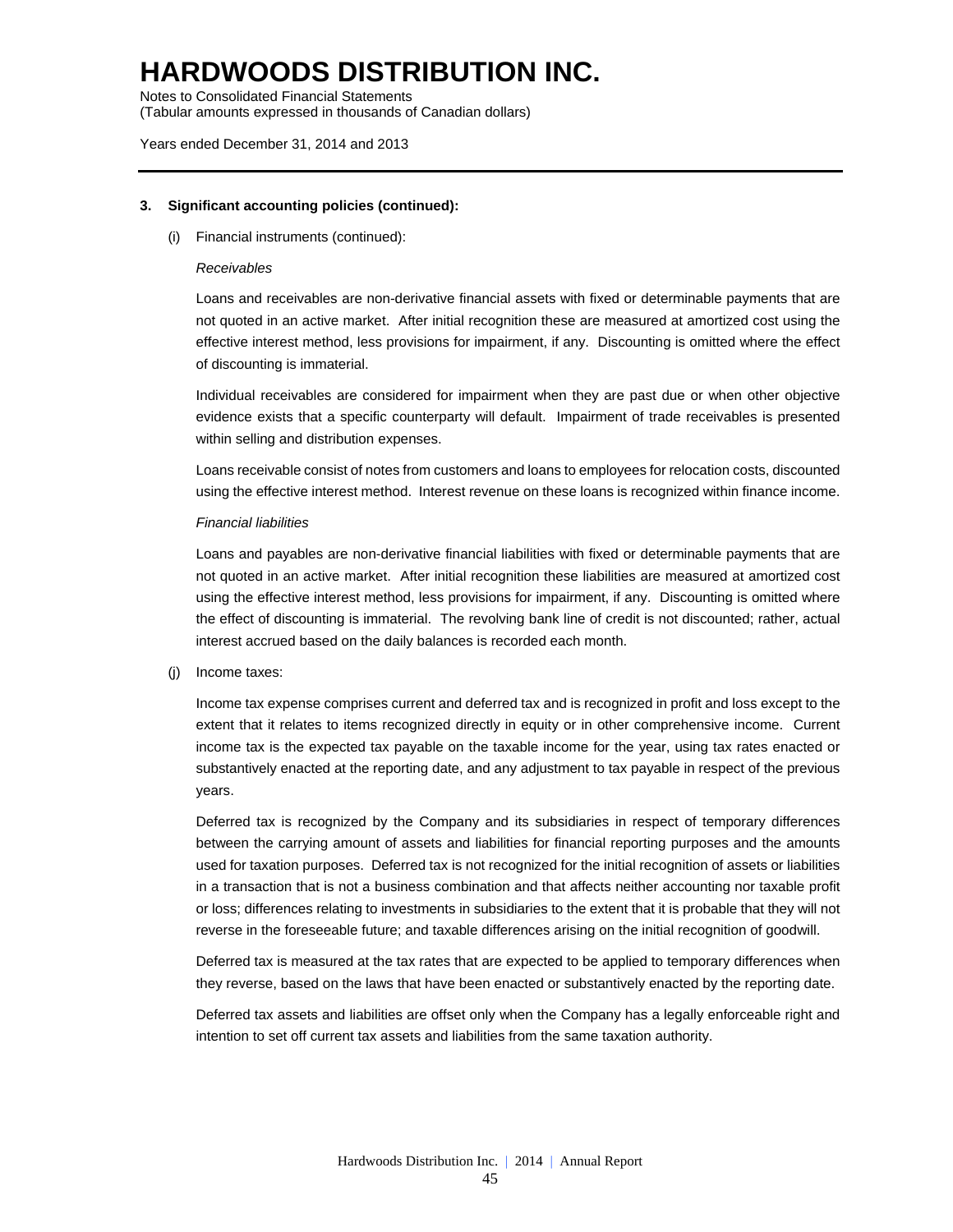Notes to Consolidated Financial Statements

(Tabular amounts expressed in thousands of Canadian dollars)

#### Years ended December 31, 2014 and 2013

#### **3. Significant accounting policies (continued):**

(j) Income taxes: (continued)

A deferred tax asset is recognized for unused tax losses, tax credits and deductible temporary differences, to the extent that it is probable that future taxable profits will be available against which they can be utilized. Deferred tax assets are reviewed at each reporting date and are reduced to the extent that it is no longer probable that the related tax benefit will be realized.

(k) Leases:

Automobile leases for which the Company assumes substantially all the risks and rewards of ownership are classified as finance leases. Upon initial recognition the leased asset is measured at an amount equal to the lower of its fair value and the present value of the minimum lease payments and a lease obligation is recorded equal to the present value of the minimum lease payments.

Subsequent to initial recognition, the leased asset is accounted for in accordance with the accounting policies applicable to property, plant and equipment. Minimum lease payments made under finance leases are apportioned between finance expense and the reduction of the outstanding liability. The finance expense is allocated to each period during the lease term so as to produce a constant periodic rate of interest on the remaining balance of the liability.

Other leases are operating leases and as such the leased assets are not recognized in the Company's statement of financial position. Payments made under operating leases are recognized in profit or loss on a straight-line basis over the term of the lease. Lease incentives received are recognized as an integral part of the total lease expense, over the term of the lease.

(l) Provisions and contingent liabilities:

Provisions are recognized in the statement of financial position when the Company has a present legal or constructive obligation as a result of a past event, it is probable that an outflow of economic benefits will be required to settle the obligation, and a reliable estimate can be made of the amount of the obligation. Provisions are determined by discounting the expected future cash flows at a pre-tax rate that reflects current market assessments of the time value of money and the risks specific to the liability.

(m) Basic and diluted profit per share:

The Company presents basic and diluted profit per share data for its outstanding common shares. Basic profit per share attributable to shareholders is calculated by dividing profit by the weighted average number of common shares outstanding during the reporting year. Diluted profit per share is determined by adjusting the profit attributable to common shareholders and the weighted average number of common shares outstanding for the effects of all dilutive potential common shares.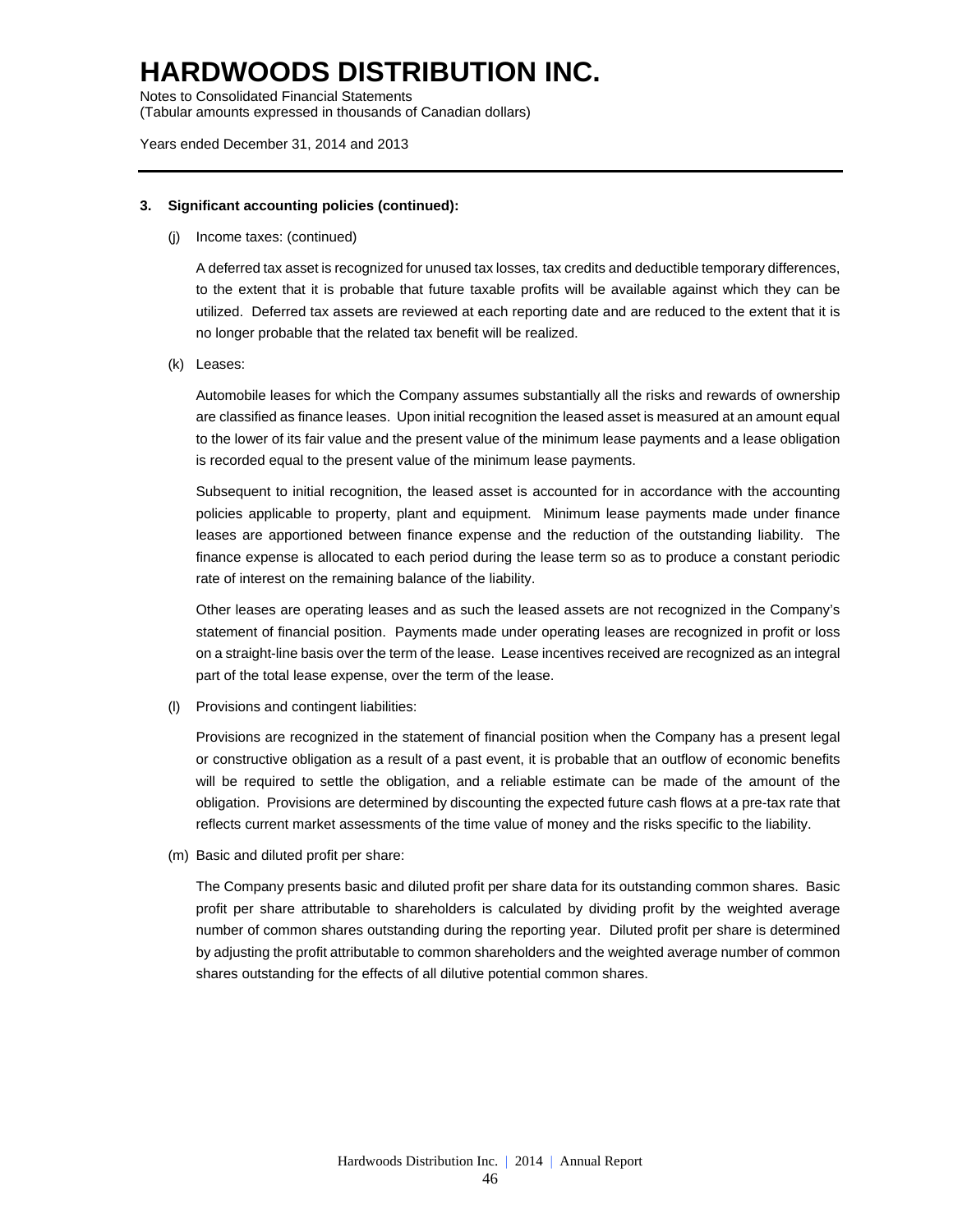Notes to Consolidated Financial Statements

(Tabular amounts expressed in thousands of Canadian dollars)

#### Years ended December 31, 2014 and 2013

#### **3. Significant accounting policies (continued):**

(n) Share based compensation:

The Company has a share based long-term incentive plan as described in note 12(b). The Company is accounting for the Restricted Shares and Performance Shares as employee equity settled awards whereby the compensation cost is determined based on the grant date fair value and is recognized as an expense with a corresponding increase to contributed surplus in equity over the period that the employees unconditionally become entitled to payment. The amount recognized as an expense is adjusted to reflect the number of awards for which the related service and non-market vesting conditions are expected to be met.

- (o) New accounting policies:
	- (*i*) Change in accounting policy:

There were no new standards effective January 1, 2014 that had an impact on the Company's consolidated financial statements.

(*ii*) New standards and interpretations not yet adopted:

A number of new standards, amendments to standards and interpretations, are not yet effective for the year ended December 31, 2014, and have not been applied in preparing these consolidated financial statements. The following pronouncements are considered by the Company to be the most significant of several pronouncements that may affect the consolidated financial statements in future periods.

#### IFRS 9, *Financial Instruments ("IFRS 9")*

IFRS 9 will replace IAS 39, *Financial Instruments: Recognition and Measurement* ("IAS 39"). IFRS 9 will replace the multiple classification and measurement models in IAS 39 with a single model that has only two classification categories: amortized cost and fair value. The new standard also requires a single impairment method to be used, provides additional guidance on the classification and measurement of financial liabilities, and provides a new general hedge accounting standard.

The mandatory effective date has been set for January 1, 2018, however early adoption of the new standard is permitted. The Company does not intend to early adopt IFRS 9 in its consolidated financial statements for the annual period beginning on January 1, 2015. The adoption of IFRS 9 is currently not expected to have a material impact on the consolidated financial statements given the nature of the Company's operations and the types of financial instruments that it currently holds; however, the Company will continue to assess the extent of impact as the mandatory adoption date approaches.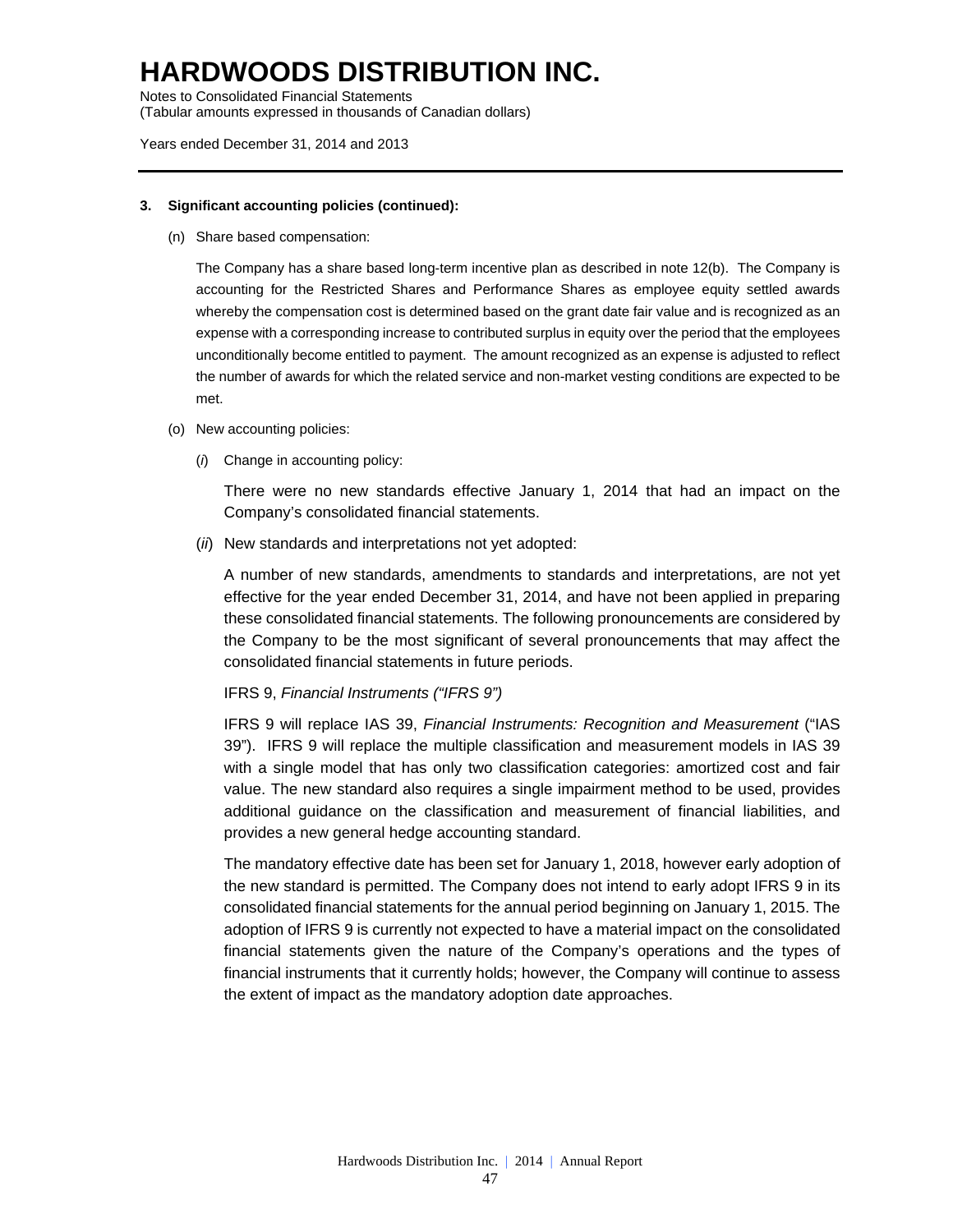Notes to Consolidated Financial Statements (Tabular amounts expressed in thousands of Canadian dollars)

Years ended December 31, 2014 and 2013

#### **3. Significant accounting policies (continued):**

- (o) New accounting policies (continued):
	- (*ii*) New standards and interpretations not yet adopted (continued):

IFRS 15, *Revenue from Contracts with Customers ("IFRS 15")*

IFRS 15 is effective for fiscal years commencing on or after January 1, 2017 and will replace IAS 18, *Revenue* and a number of revenue related standards and interpretations. IFRS 15 contains a single model that applies to contracts with customers and two approaches to recognizing revenue: at a point in time or over time. The model features a contract-based five-step analysis of transactions to determine whether, how much and when revenue is recognized. New estimates and judgmental thresholds have also been introduced, which may affect the amount and/or timing of revenue recognized.

The Company intends to adopt IFRS 15 in its consolidated financial statements for the annual period beginning on January 1, 2017. The Company is assessing the impact of this new standard, but does not expect the amendments to have a material impact on the consolidated financial statements

Amendments to IAS 1, *Presentation of Financial Statements ("IAS 1")* 

On December 18, 2014, the IASB issued amendments to IAS 1 as part of its major initiative to improve presentation and disclosure in financial reports. The amendments are effective for annual periods beginning on or after January 1, 2016 with early adoption permitted. The Company intends to adopt these amendments in its consolidated financial statements for the annual period beginning on January 1, 2016. The extent of the impact of adoption of the amendments has not yet been determined.

#### **4. Business acquisition:**

(a) Hardwoods of Michigan Acquisition

On April 28, 2014 a subsidiary of the Company purchased the business operations of HMI with the intention to continue operations of the business. HMI is a fully integrated producer and distributor of high quality hardwood lumber from its sawmill and kiln drying operations located on 23 acres in Clinton, Michigan. HMI has been in business for over 40 years and has a broad and diverse customer base throughout North America as well as in Europe and Asia. HMI sells hardwood lumber to customers that manufacture cabinets, flooring, furniture, mouldings, doors, windows and other custom millwork products. The Company's subsidiary purchased the accounts receivable, inventory, prepaid expenses, and property, plant and equipment of HMI for cash consideration of \$16.5 million (US\$15.0 million) and hired HMI's employees to continue operating the business.

The acquisition has been accounted for as a business combination using the acquisition method of accounting. HMI's results of operations and fair value of assets acquired have been included in the consolidated financial statements from the date of acquisition.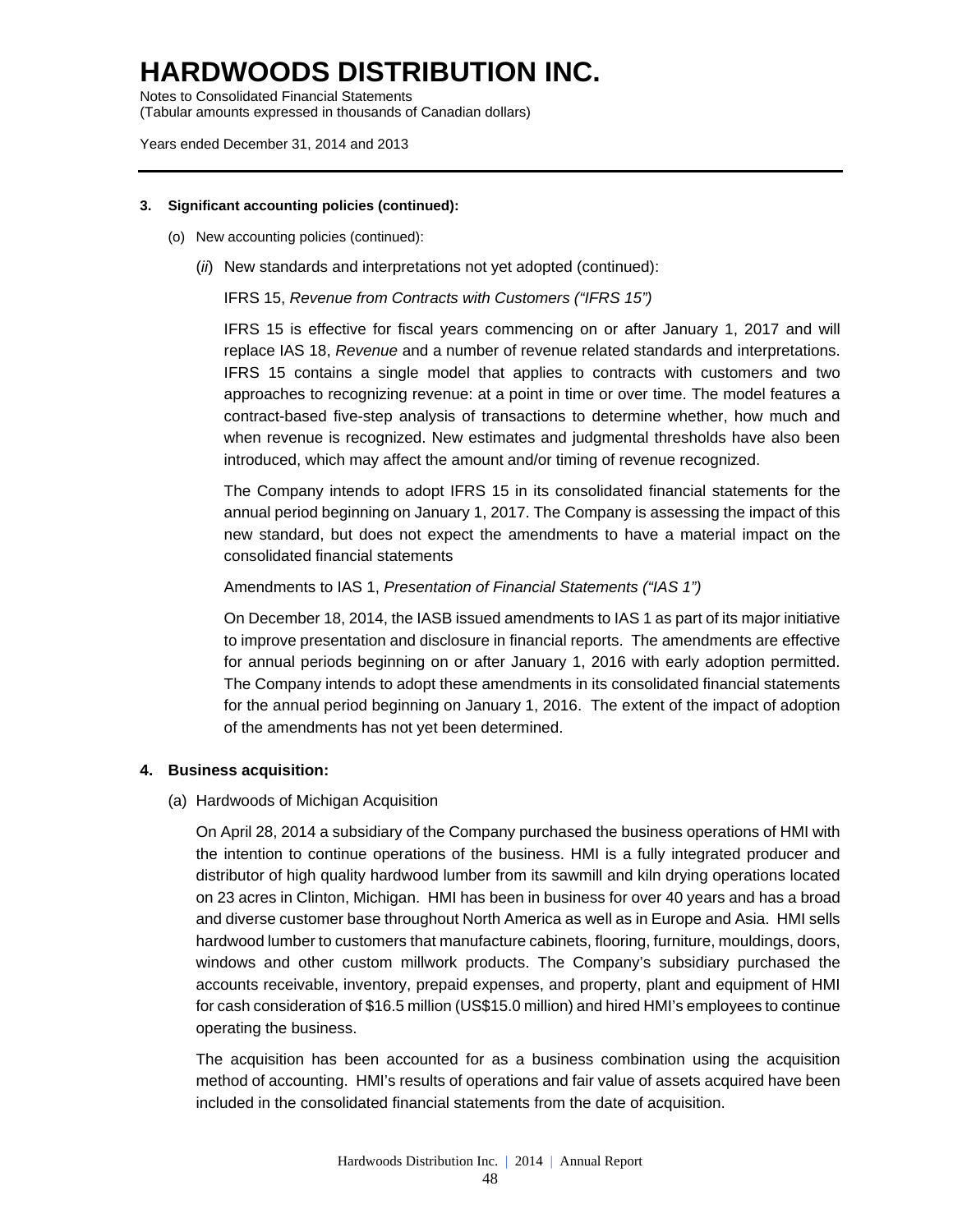Notes to Consolidated Financial Statements (Tabular amounts expressed in thousands of Canadian dollars)

Years ended December 31, 2014 and 2013

#### **4. Business acquisition (continued):**

(a) Hardwoods of Michigan Acquisition (continued)

The allocation of the purchase price to identified assets acquired and liabilities assumed is as follows:

| Accounts receivable<br>Inventories<br>Prepaid expenses<br>Property, plant and equipment<br>Accrued liabilities | \$ | 4.679<br>6,175<br>392<br>5,386<br>(165) |
|----------------------------------------------------------------------------------------------------------------|----|-----------------------------------------|
| Cash paid                                                                                                      | S  | 16.467                                  |

The purchase price was satisfied with cash consideration, funded by the drawdown of the amended Hardwoods USLP Credit Facility (note 10).

Had the acquisition occurred on January 1, 2014 management estimates that the Company's consolidated sales would have been approximately \$471.6 million and profit would have been approximately \$14.8 million for the year ended December 31, 2014. Included in these consolidated financial statements for the year ended December 31, 2014 are sales of \$24.1 million (US\$21.8 million) and profit before tax of \$1.1 million (US\$1.0 million).

(b) Olam Wood Products Acquisition

On May 31, 2013, a subsidiary of the Company purchased certain assets of Olam Wood Products ("OWP") located in Leland, North Carolina (the "Leland business"). The Leland business imports high quality tropical lumber and decking material from Africa and South America for resale to industrial customers and wholesale distributors located in North America. The Company purchased the inventory and property, plant and equipment of OWP for cash consideration of \$3.0 million (US\$2.9 million) and hired OWP's employees to continue operating the Leland business.

The acquisition has been accounted for as a business combination. The allocation of purchase price to identified assets acquired is as follows:

| Inventory<br>Property, plant and equipment | 2.911<br>73. |
|--------------------------------------------|--------------|
| Cash paid                                  | 2.984        |

As part of the acquisition, the building has been leased from the previous landlord at market rates. Liabilities were not assumed.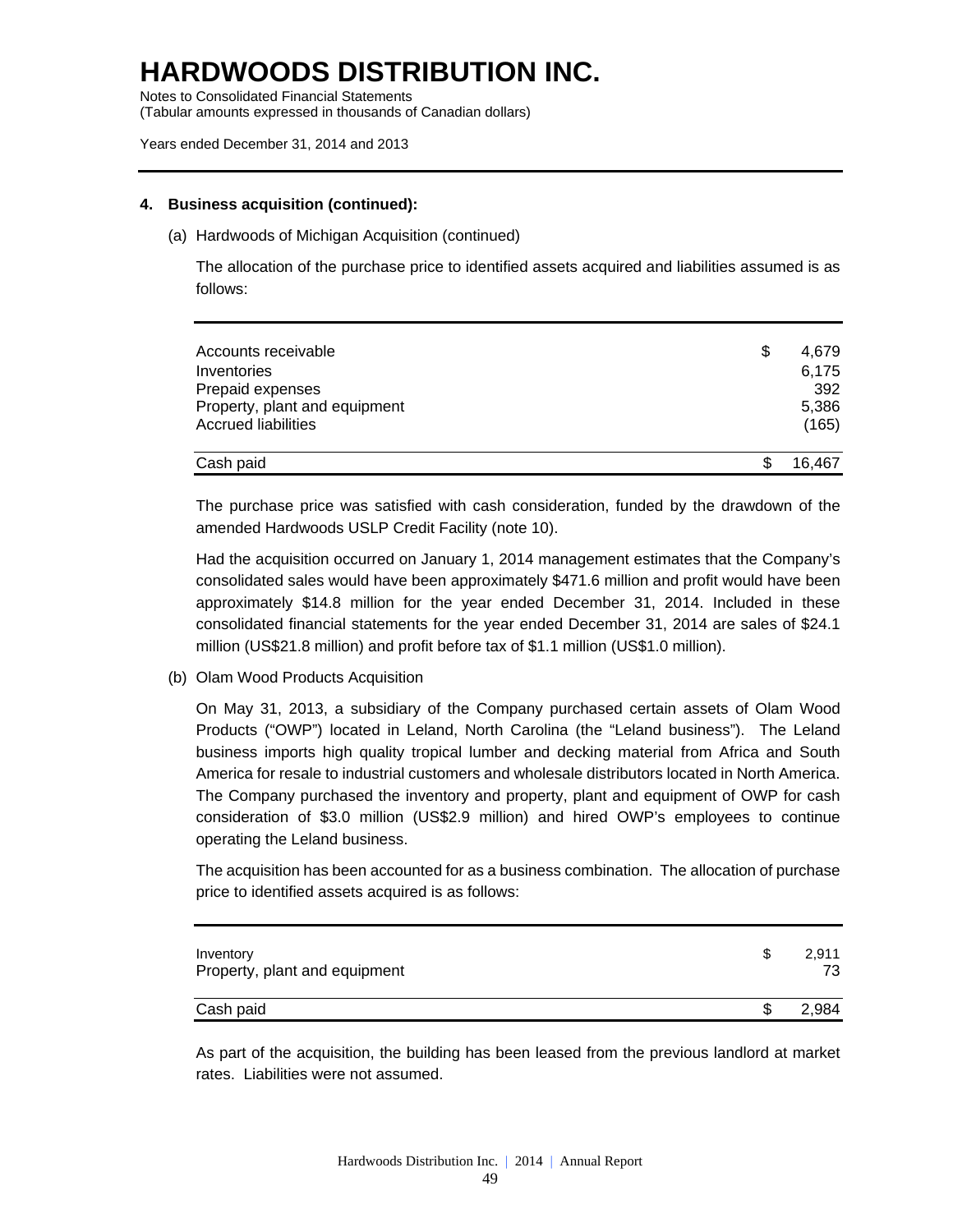Notes to Consolidated Financial Statements

(Tabular amounts expressed in thousands of Canadian dollars)

Years ended December 31, 2014 and 2013

#### **5. Capital management:**

The Company's policy is to maintain a strong capital base so as to maintain investor, creditor and market confidence and to sustain future development of the business. The Company considers its capital to be bank indebtedness (net of cash) and shareholders' equity. The Company's capitalization is as follows:

|                                                   | December 31,<br>2014            |                                |         |
|---------------------------------------------------|---------------------------------|--------------------------------|---------|
| Cash<br>Bank indebtedness<br>Shareholders' equity | \$<br>(13)<br>38,742<br>108.489 | \$<br>(78)<br>27,881<br>90,683 |         |
| Total capitalization                              | \$<br>147.218                   | \$                             | 118,486 |

The terms of the Company's US and Canadian credit facilities are described in note 10. The terms of the agreements with the Company's lenders provide that distributions cannot be made by its subsidiaries in the event that its subsidiaries do not meet certain credit ratios. The Company's operating subsidiaries were compliant with all required credit ratios under the US and Canadian credit facilities as at December 31, 2014 and December 31, 2013 and accordingly there were no restrictions on distributions arising from compliance with financial covenants.

Dividends are one way the Company manages its capital. Dividends are declared having given consideration to a variety of factors including the outlook for the business and financial leverage. There were no changes to the Company's approach to capital management during the year ended December 31, 2014.

On November 7, 2014 Hardwoods Distribution Inc. declared a cash dividend of \$0.045 per common share to shareholders of record as of January 20, 2015. The dividend was paid to shareholders on January 30, 2015. On March 26, 2015, the Company declared a cash dividend of \$0.045 per common share to shareholders of record as of April 20, 2015 to be paid on April 30, 2015.

#### **6. Financial instruments:**

Financial instrument assets include cash and current and long-term receivables, which are designated as loans and receivables and measured at amortized cost. Non-derivative financial instrument liabilities include bank indebtedness, accounts payable, income taxes payable, dividend payable and finance lease obligation. All financial liabilities are designated as other liabilities and are measured at amortized cost. There are no financial instruments classified as available-for-sale or held-to-maturity.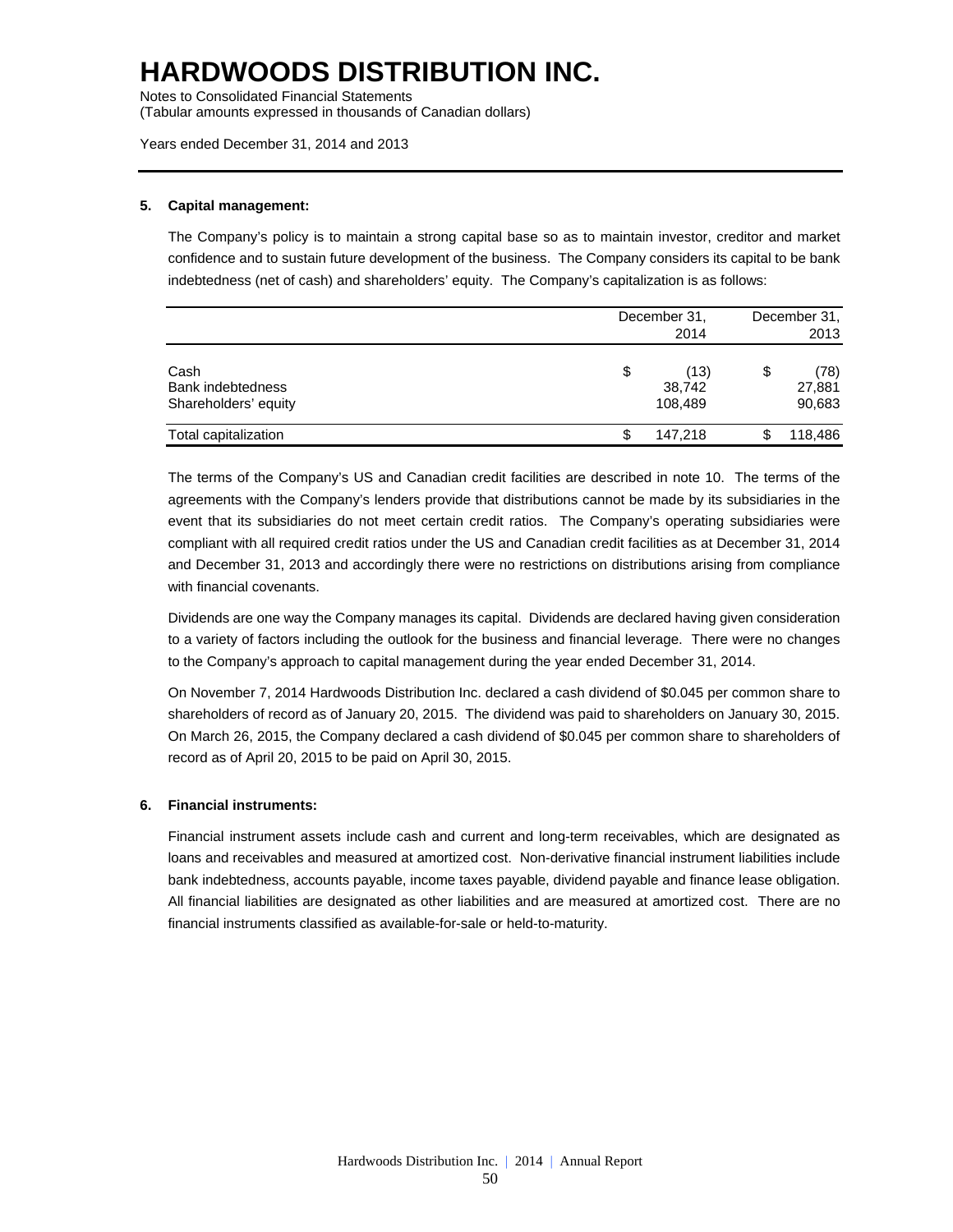Notes to Consolidated Financial Statements

(Tabular amounts expressed in thousands of Canadian dollars)

#### Years ended December 31, 2014 and 2013

#### **6. Financial instruments (continued):**

#### *Fair value hierarchy*

IFRS 13 establishes a three-tier fair value hierarchy, which prioritizes the inputs used in measuring fair value. The three levels of the fair value hierarchy are as follows:

- Level 1 Unadjusted quoted prices in active markets that are accessible at the measurement date for identical assets or liabilities.
- Level 2 Inputs other than quoted prices included in Level 1 that are observable for the asset or liability, either directly or indirectly, for substantially the full contractual term.
- Level 3 Inputs for the asset or liability are not based on observable market data.

The Company has no financial assets or financial liabilities measured in the statement of financial position at fair value or included in Level 3 of the fair value hierarchy.

#### *Fair values of financial instruments*

The carrying values of cash, accounts receivable, income tax payable, dividend payable and accounts payable approximate their fair values due to the relatively short period to maturity of the instruments. The fair value of long-term receivables and finance lease obligations are not expected to differ materially from their respective carrying values, given the interest rates being charged. The carrying values of the credit facilities approximate their fair values due to the existence of floating market based interest rates. The fair value of these nonderivative financial assets and liabilities has been estimated based on the present value of future cash flows, discounted at a market rate of interest at the reporting date, being level 2 of the fair value hierarchy.

#### *Financial risk management*

The Board of Directors of the Company and its subsidiaries has the overall responsibility for the establishment and oversight of the Company's risk management framework. The Company's risk management policies are established to identify and analyze the risks faced by the Company, to set appropriate risk limits and controls, and to monitor risks and adherence to limits. Risk management policies and systems are reviewed regularly to reflect changes in market conditions and in response to the Company's activities. Through its standards and procedures management has developed a disciplined and constructive control environment in which all employees understand their roles and obligations. Management regularly monitors compliance with the Company's risk management policies and procedures and reviews the adequacy of the risk management framework in relation to the risks faced by the Company.

The Company has exposure to credit, liquidity and market risks from its use of financial instruments.

(*i*) Credit risk:

Credit risk is the risk of financial loss to the Company if a customer or counterparty to a financial instrument fails to meet its contractual obligations. Credit risk arises principally from the Company's current and long-term receivables from its customers. Cash held at banks, employee housing loans and security deposits also present credit risk to the Company. The carrying value of these financial assets, which total \$47.4 million at December 31, 2014 (2013 - \$43.7 million), represents the Company's maximum exposure to credit risk.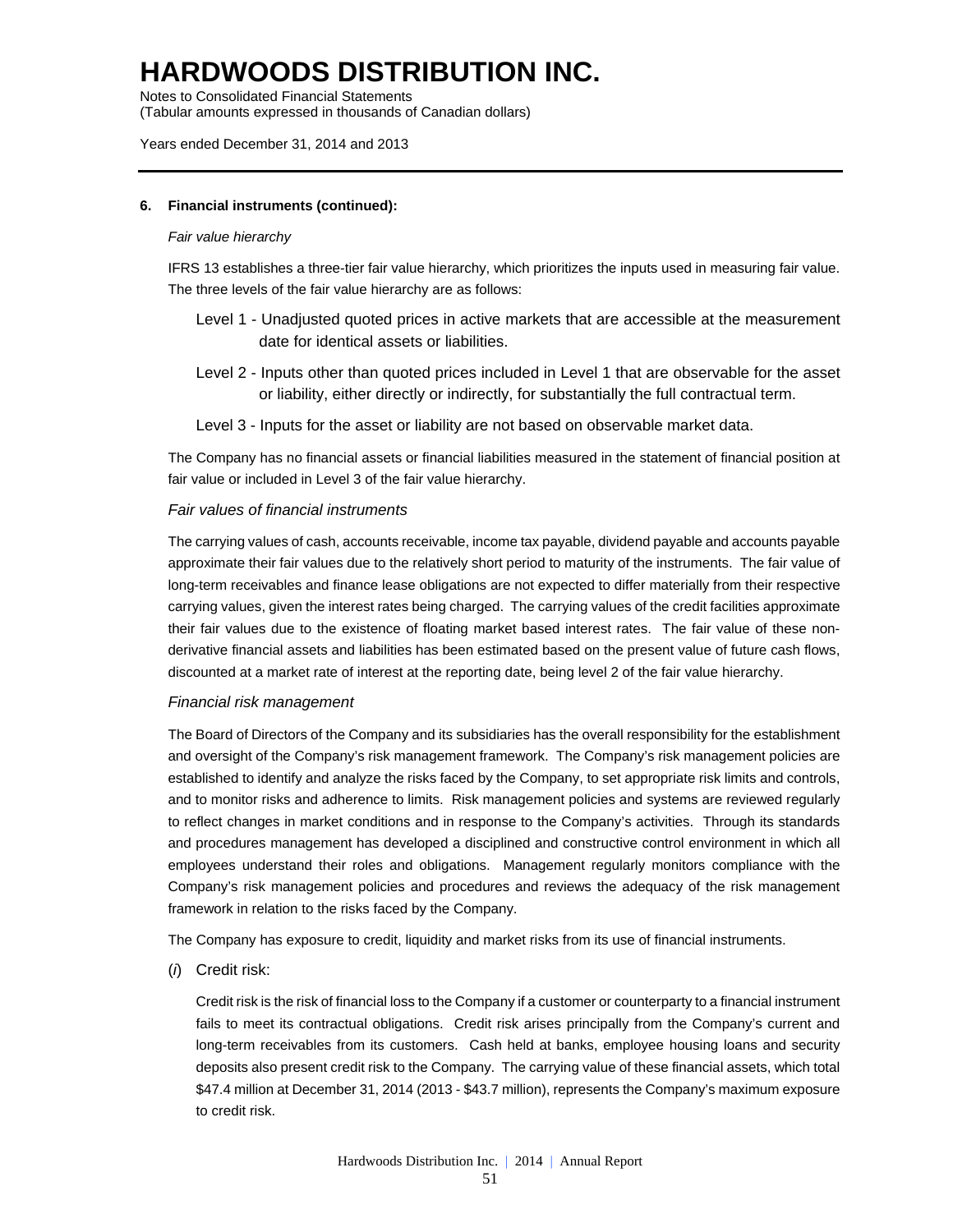Notes to Consolidated Financial Statements

(Tabular amounts expressed in thousands of Canadian dollars)

#### Years ended December 31, 2014 and 2013

#### **6. Financial instruments (continued):**

(*i*) Credit risk (continued):

#### *Trade accounts receivable*

The Company's exposure to credit risk is influenced mainly by the individual characteristics of each customer. The Company is exposed to credit risk in the event it is unable to collect in full amounts receivable from its customers. The Company employs established credit approval practices and engages credit attorneys when appropriate to mitigate credit risk. The Company attempts to secure credit advanced to customers whenever possible by registering security interests in the assets of the customer and by obtaining personal guarantees. Credit limits are established for each customer and are regularly reviewed. In some instances the Company may choose to transact with a customer on a cash-on-delivery basis. The Company's largest individual customer balance amounted to  $3.9\%$  (2013 –  $5.3\%$ ) of trade accounts receivable and customer notes receivable at December 31, 2014. No one customer represents more than 2.0% of sales.

More detailed information regarding management of trade accounts receivable is found in note 7 to these consolidated financial statements.

#### *Employee housing loans:*

Employee loans are non-interest bearing and are granted to employees who are relocated. Employee loans are secured by a deed of trust or mortgage depending upon the jurisdiction. Employee loans are repaid in accordance with the loan agreement. These loans are measured at their fair market value upon granting the loan and subsequently measured at amortized cost.

#### *Customer notes:*

Customer notes are issued to certain customers to provide fixed repayment schedules for amounts owing that have been agreed will be repaid over longer periods of time. The terms of each note are negotiated with the customer. For notes issued the Company requires a fixed payment amount, personal guarantees, general security agreements, and security over specific property or assets. Customer notes bear market interest rates ranging from 5%-10%.

#### *Security deposits:*

Security deposits are recoverable on leased premises at the end of the related lease term. The Company does not believe there is any material credit risk associated with its security deposits.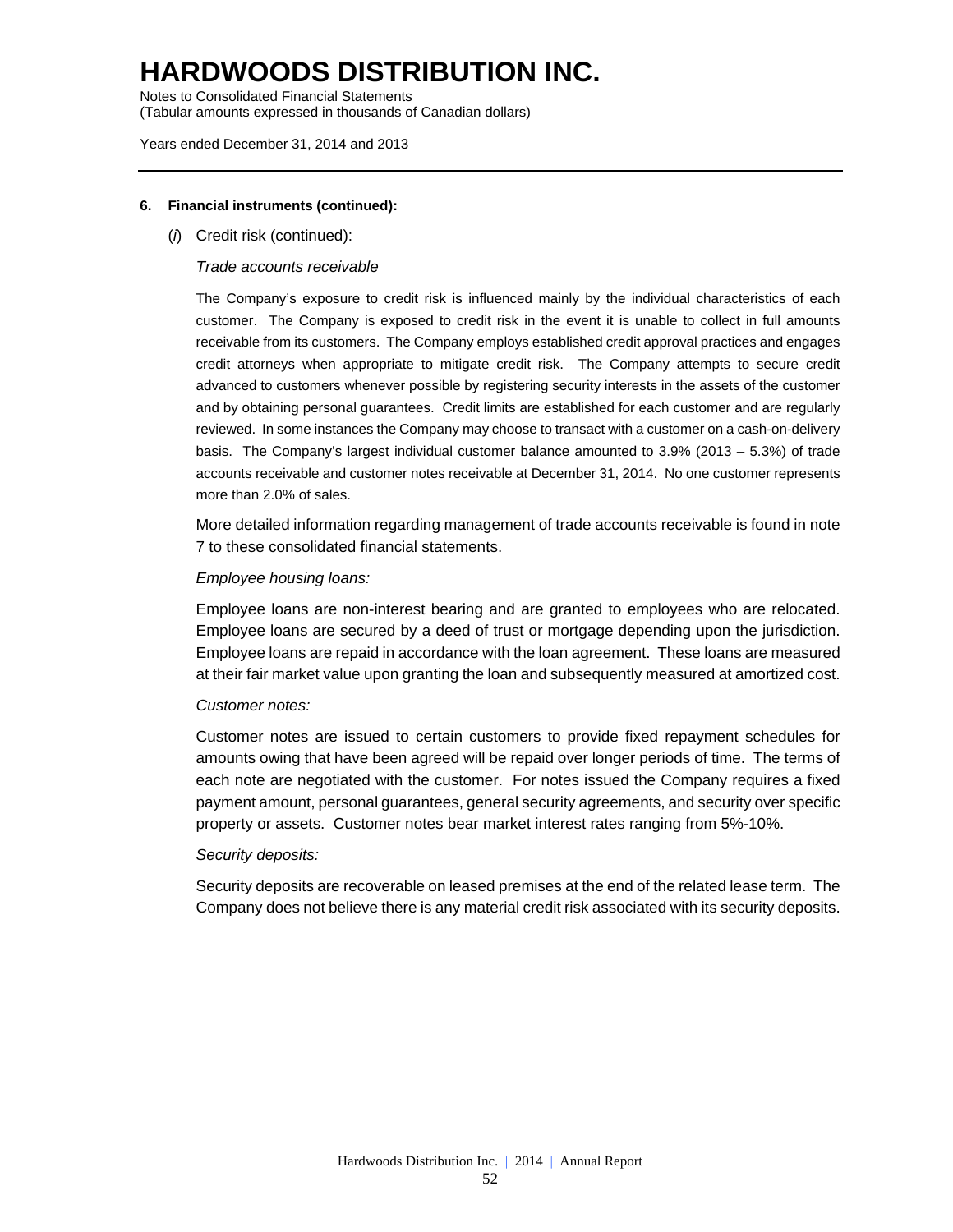Notes to Consolidated Financial Statements

(Tabular amounts expressed in thousands of Canadian dollars)

Years ended December 31, 2014 and 2013

#### **6. Financial instruments (continued):**

(*ii*) Liquidity risk:

Liquidity risk is the risk that the Company will not be able to meet its financial obligations as they fall due. The Company's approach to managing liquidity is to ensure that it will have sufficient cash available to meet its liabilities when due, under both normal and stressed conditions, without incurring unacceptable losses or risking damage to the Company's reputation. At December 31, 2014, in Canada, a subsidiary of the Company had a revolving credit facility of up to \$15.0 million, and, in the US, a subsidiary of the Company had a revolving credit facility of up to \$91.2 million (US\$78.6 million). These credit facilities can be drawn down to meet short-term financing requirements, including fluctuations in non-cash working capital. The amount made available under the revolving credit facilities from time to time is limited to the extent of the value of certain accounts receivable and inventories held by subsidiaries of the Company, as well as by continued compliance with credit ratios and certain other terms under the credit facilities. See note 10 for further information regarding the Company's credit facilities and borrowing capacity.

The Company's accounts payable and accrued liabilities are subject to normal trade terms and have contracted maturities that will result in payment in the following quarter. The undiscounted contractual maturities of finance lease obligations are presented in note 11 to these consolidated financial statements.

(*iii*) Market risk:

Market risk is the risk that changes in market prices, such as interest rates, foreign exchange rates, and commodity prices will affect the Company's net earnings or value of its holdings of financial instruments.

#### *Interest rate risk*

The Company is exposed to interest rate risk on its credit facilities which bear interest at floating market rates.

Based upon the December 31, 2014 bank indebtedness balance of \$38.7 million, a 1% increase or decrease in the interest rates charged would result in a decrease or increase to profit after tax by approximately \$0.2 million.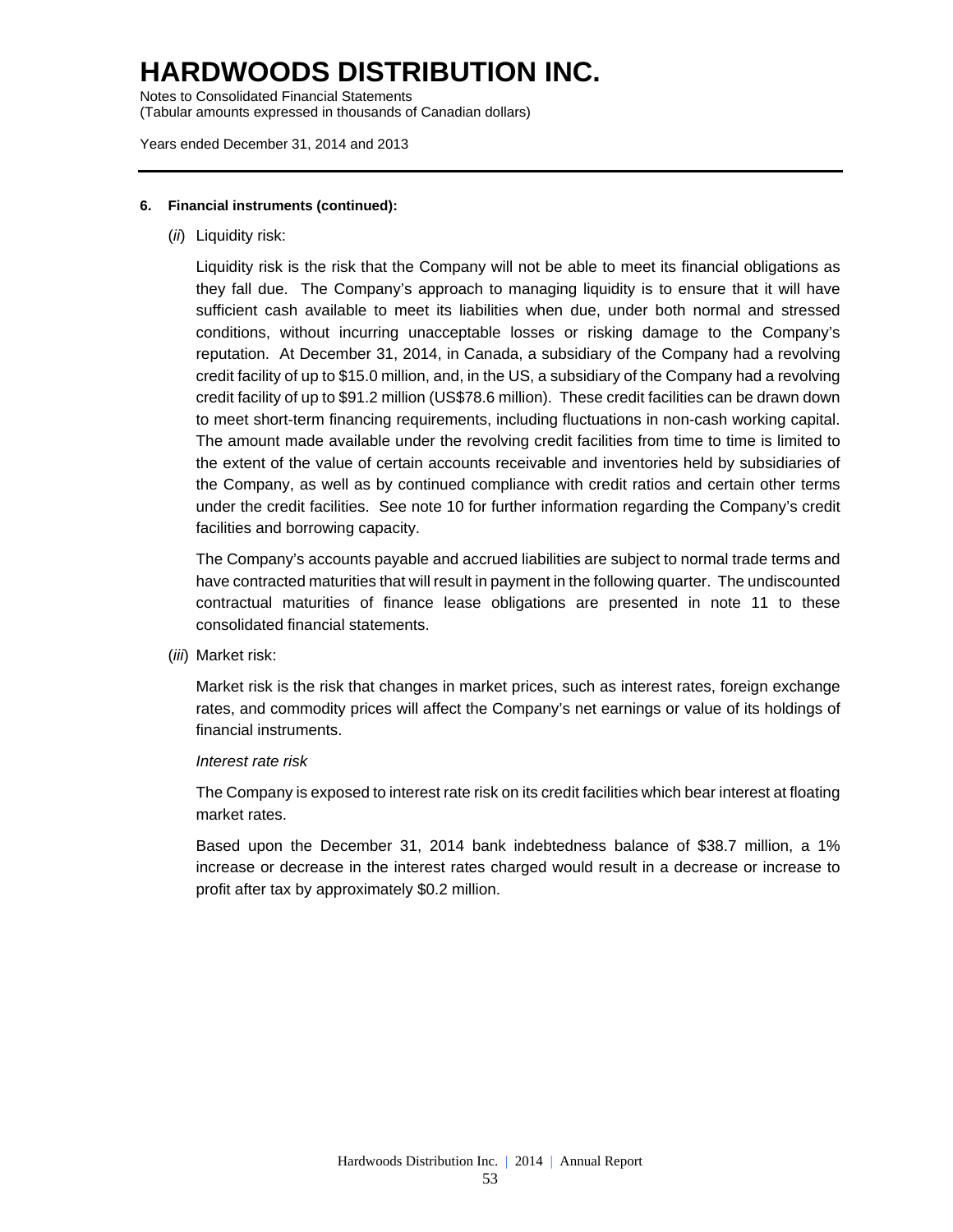Notes to Consolidated Financial Statements

(Tabular amounts expressed in thousands of Canadian dollars)

#### Years ended December 31, 2014 and 2013

#### **6. Financial instruments (continued):**

(*iii*) Market risk (continued):

#### *Currency risk*

As the Company conducts business in both Canada and the United States it is exposed to currency risk. Most of the hardwood lumber sold by the Company in Canada is purchased in U.S. dollars from suppliers in the United States. Although the Company reports its financial results in Canadian dollars, approximately three-quarters of its sales are generated in the United States. Changes in the currency exchange rates of the Canadian dollar against the U.S. dollar will affect the results presented in the Company's financial statements and cause its earnings to fluctuate. Changes in the costs of hardwood lumber purchased by the Company in the United States as a result of the changing value of the Canadian dollar against the U.S. dollar are usually absorbed by the Canadian market. When the hardwood lumber is resold in Canada it is generally sold at a Canadian dollar equivalent selling price, and accordingly revenues in Canada are effectively increased by decreases in value of the Canadian dollar and vice versa. Fluctuations in the value of the Canadian dollar against the U.S. dollar will affect the amount of cash available to the Company for distribution to its Shareholders.

At December 31, 2014, the primary exposure to foreign denominated financial instruments was in the Company's Canadian subsidiaries and relates to US dollar cash balances, accounts receivable from U.S. customers (2014 - US\$0.3 million, 2013 - US\$0.4 million) and accounts payable to U.S. suppliers (2014 - \$0.9 million, 2013 - US\$0.4 million).

Based on the Company's Canadian subsidiaries exposure to foreign denominated financial instruments, the Company estimates a \$0.05 weakening or strengthening in the Canadian dollar as compared to the U.S. dollar would not have a material effect on net income for the years ended December 31, 2014 or December 31, 2013.

This foreign currency sensitivity is focused solely on the currency risk associated with the Company's Canadian subsidiaries exposure to foreign denominated financial instruments as at December 31, 2014 and does not take into account the effect of a change in currency rates will have on the translation of the balance sheet and operations of the Company's U.S. subsidiaries nor is it intended to estimate the potential impact changes in currency rates would have on the Company's sales and purchases.

#### *Commodity price risk:*

The Company does not enter in to any commodity contracts. Inventory purchases are transacted at current market rates based on expected usage and sale requirements and increases or decreases in prices are reflected in the Company's selling prices to customers.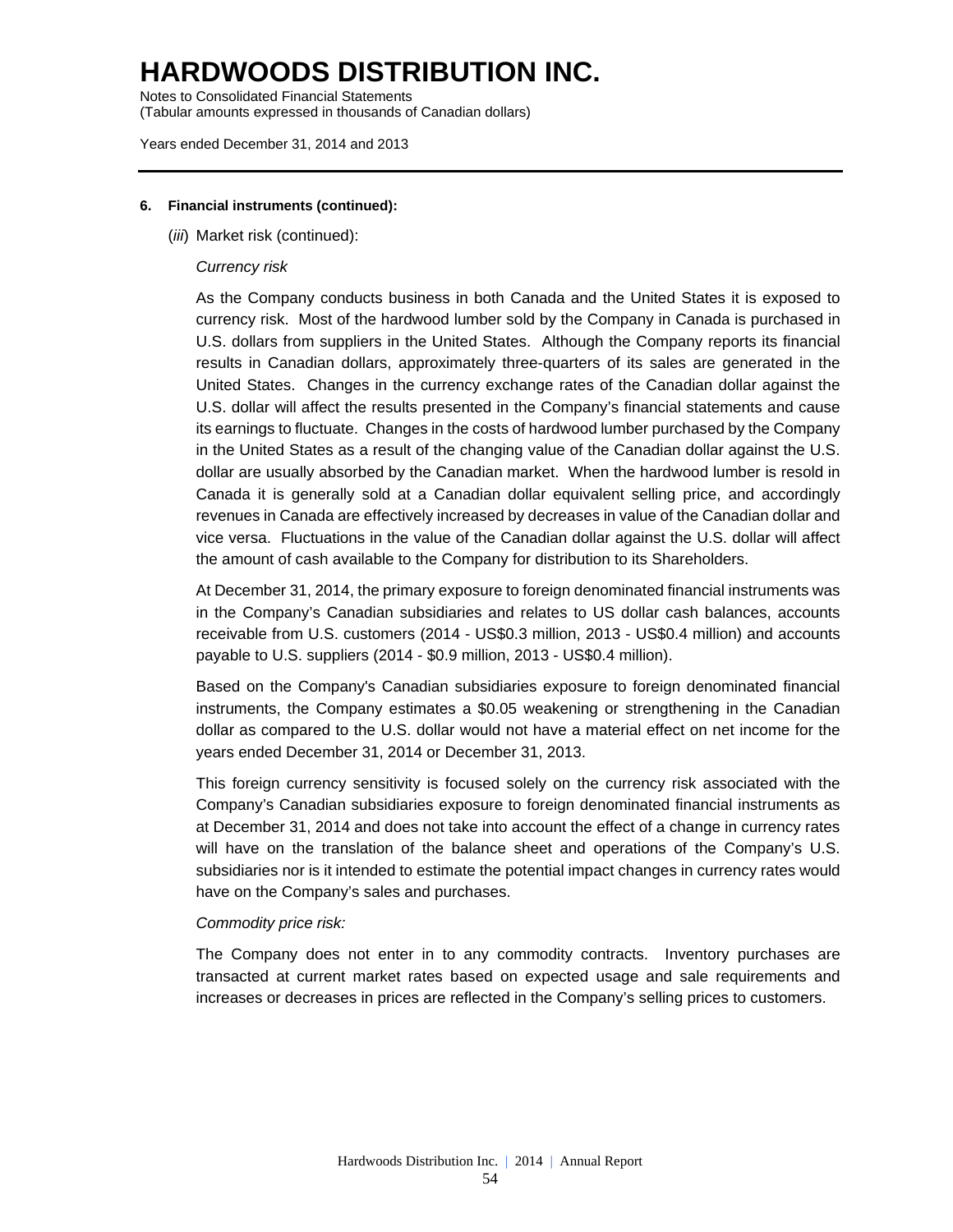Notes to Consolidated Financial Statements

(Tabular amounts expressed in thousands of Canadian dollars)

#### Years ended December 31, 2014 and 2013

#### **7. Accounts receivable:**

The following is a breakdown of the Company's current and long term receivables and represents the Company's principal exposure to credit risk.

|                                                  | December 31. |        | December 31, |        |
|--------------------------------------------------|--------------|--------|--------------|--------|
|                                                  |              | 2014   |              | 2013   |
| Trade accounts receivable - Canada               | \$           | 10,490 | \$           | 11,642 |
| Trade accounts receivable - United States        |              | 37,960 |              | 31,138 |
| Sundry receivable                                |              | 786    |              | 1,807  |
| Income taxes receivable                          |              |        |              | 90     |
| Current portion of long-term receivables         |              | 369    |              | 693    |
|                                                  |              | 49,605 |              | 45,370 |
| Less:                                            |              |        |              |        |
| Allowance for credit loss                        |              | 3,478  |              | 2,988  |
|                                                  | \$           | 46,127 | \$           | 42,382 |
| Long-term receivables:                           |              |        |              |        |
| Employee housing loans                           | \$           | 429    | \$           | 378    |
| Customer notes                                   |              | 679    |              | 1,268  |
| Security deposits                                |              | 514    |              | 410    |
|                                                  |              | 1,622  |              | 2,056  |
| Less:                                            |              |        |              |        |
| Current portion, included in accounts receivable |              | 369    |              | 693    |
|                                                  | \$           | 1,253  | \$           | 1,363  |

The aging of trade receivables was:

|                                                                                | December 31,<br>2014                    | December 31.<br>2013 |                                   |  |
|--------------------------------------------------------------------------------|-----------------------------------------|----------------------|-----------------------------------|--|
| Current<br>Past due 31 - 60 days<br>Past due 61 - 90 days<br>Past due 90+ days | \$<br>35.428<br>8,041<br>2,752<br>2,229 | \$                   | 30,822<br>7,143<br>2,524<br>2,291 |  |
|                                                                                | 48,450                                  |                      | 42,780                            |  |

The Company determines its allowance for credit loss based on its best estimate of the net recoverable amount by customer account. Accounts that are considered uncollectable are written off. The total allowance at December 31, 2014 was \$3.5 million (December 31, 2013 - \$3.0 million). The amount of the allowance is considered sufficient based on the past experience of the business, current and expected collection trends, the security the Company has in place for past due accounts and management's regular review and assessment of customer accounts and credit risk.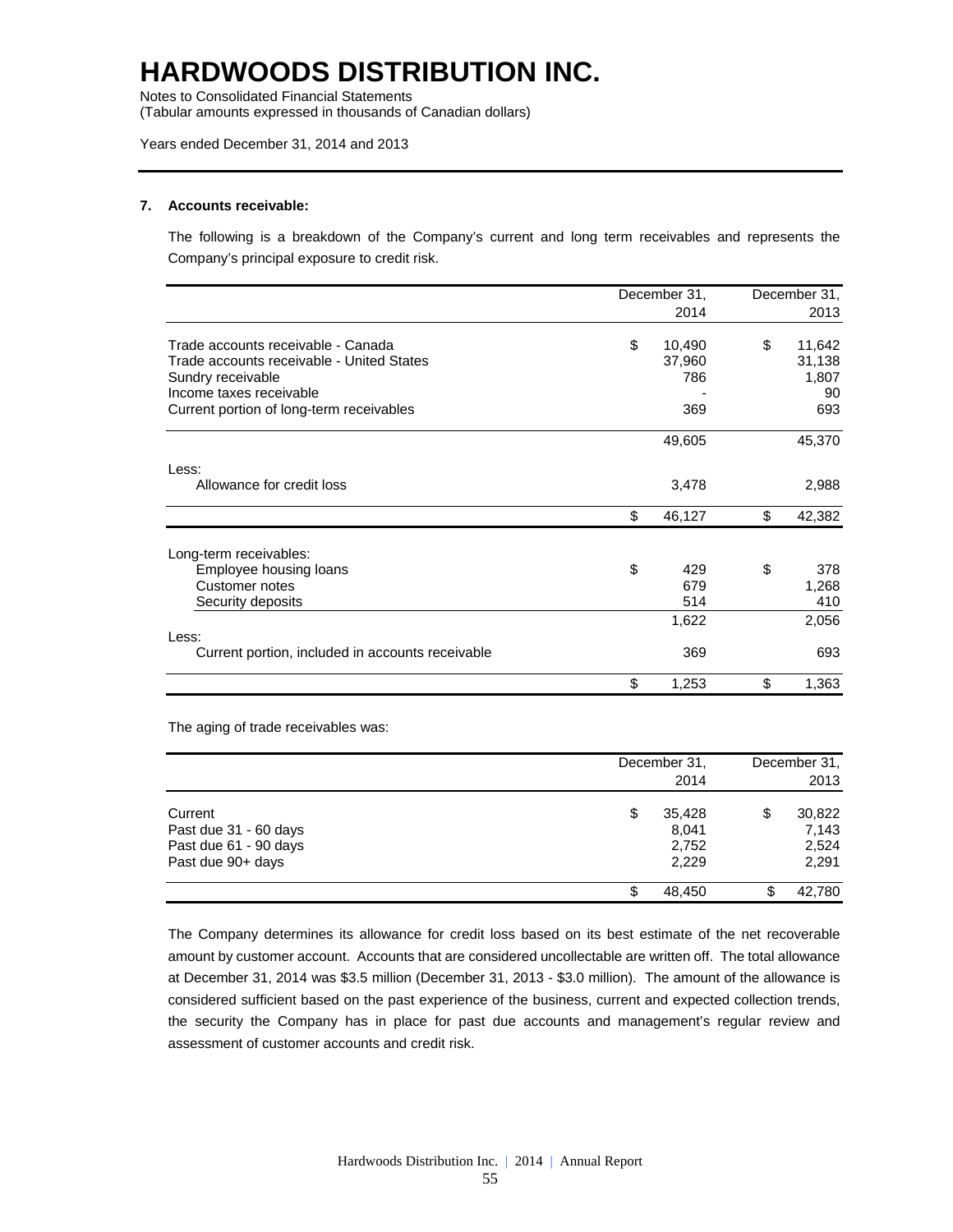Notes to Consolidated Financial Statements

(Tabular amounts expressed in thousands of Canadian dollars)

#### Years ended December 31, 2014 and 2013

#### **7. Accounts receivable (continued):**

The change in the allowance for credit loss can be reconciled as follows:

|                                                                                                                          | 2014                           | 2013                             |
|--------------------------------------------------------------------------------------------------------------------------|--------------------------------|----------------------------------|
| Balance as at January 1<br>Additions during the year<br>Use during the year<br>Changes due to currency rate fluctuations | 2.988<br>1.178<br>(967)<br>279 | 3,078<br>2,344<br>(2,686)<br>252 |
| Balance as at December 31                                                                                                | 3.478                          | 2.988                            |

Bad debt expense, net of recoveries, for the year ended December 31, 2014 was \$1.0 million which equates to 0.2% of sales (year ended December 31, 2013 - \$1.9 million, being 0.5% of sales).

#### **8. Inventories:**

|                 | December 31. | December 31. |
|-----------------|--------------|--------------|
|                 | 2014         | 2013         |
| Raw materials   | \$<br>1,624  | \$           |
| Work in process | 5,044        |              |
| Good in transit | 9,594        | 7,074        |
| Finished goods: |              |              |
| Lumber          | 31,059       | 18,189       |
| Sheet goods     | 31,127       | 29,802       |
| Specialty       | 6,953        | 7,223        |
|                 | 85,401<br>\$ | \$<br>62,288 |

The Company regularly reviews and assesses the condition and value of its inventories and records writedowns to net realizable value as necessary.

Inventory related expenses are included in the consolidated statement of comprehensive income as follows:

|                                               |    | Year ended<br>December 31,<br>2014 |    | Year ended<br>December 31.<br>2013 |  |
|-----------------------------------------------|----|------------------------------------|----|------------------------------------|--|
| Inventory write-downs                         | \$ | 1.149                              | \$ | 1,103                              |  |
| Cost of inventory sold<br>Other cost of sales | \$ | 363,275<br>13,652                  | \$ | 293,394<br>10,205                  |  |
| Total cost of sales                           | S. | 376,927                            | S  | 303,599                            |  |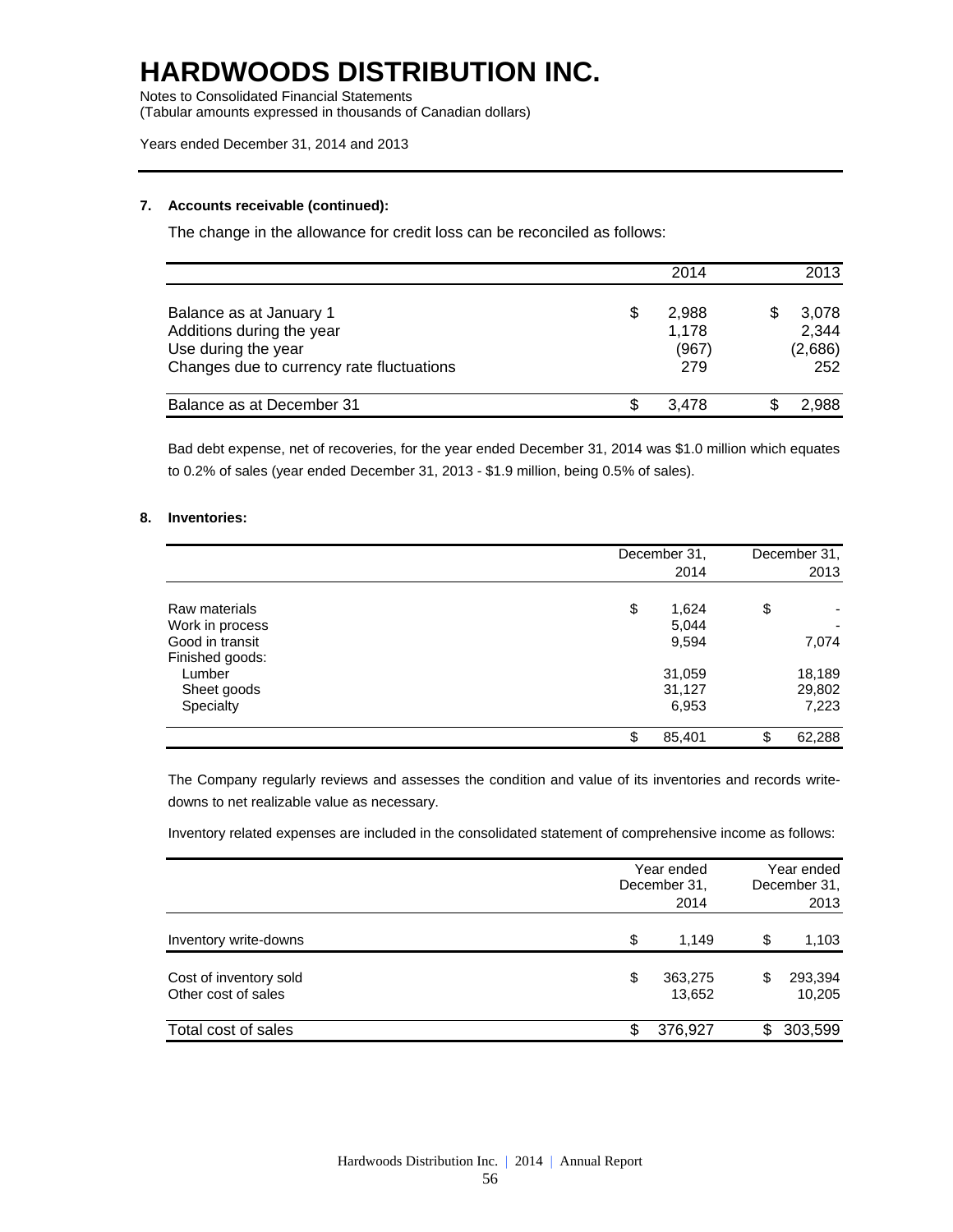Notes to Consolidated Financial Statements

(Tabular amounts expressed in thousands of Canadian dollars)

Years ended December 31, 2014 and 2013

#### **9. Property, plant and equipment:**

|                                                                                                                               | Land      | Leased<br>vehicles               | Buildings,<br>machinery and<br>equipment | Leasehold<br>improvements | Total                               |
|-------------------------------------------------------------------------------------------------------------------------------|-----------|----------------------------------|------------------------------------------|---------------------------|-------------------------------------|
| Cost                                                                                                                          |           |                                  |                                          |                           |                                     |
| Balance at January 1, 2013<br>Additions<br><b>Disposals</b><br>Adjustments:                                                   | \$        | \$<br>2.459<br>1,408<br>(1, 172) | \$<br>9.740<br>1,009<br>(203)            | \$<br>754<br>8<br>(13)    | \$<br>12,953<br>2,425<br>(1,388)    |
| Foreign currency translation                                                                                                  |           | 112                              | 539                                      | 25                        | 676                                 |
| Balance at December 31, 2013<br>Additions<br><b>Disposals</b><br>Adjustments:<br>Foreign currency translation                 | 548<br>32 | 2,807<br>1,070<br>(902)<br>174   | 11,085<br>6,288<br>(357)<br>1,140        | 774<br>29<br>(2)<br>23    | 14,666<br>7,935<br>(1,261)<br>1,369 |
| Balance at December 31, 2014                                                                                                  | \$<br>580 | \$<br>3,149                      | \$<br>18,156                             | \$<br>824                 | \$<br>22,709                        |
| <b>Accumulated depreciation</b><br>Balance at January 1, 2013<br>Depreciation during year<br><b>Disposals</b><br>Adjustments: | \$        | \$<br>1.063<br>713<br>(838)      | \$<br>4.758<br>670<br>(155)              | \$<br>640<br>55<br>(13)   | \$<br>6.461<br>1,438<br>(1,006)     |
| Foreign currency translation                                                                                                  |           | 43                               | 227                                      | 11                        | 281                                 |
| Balance at December 31, 2013<br>Depreciation during year<br><b>Disposals</b><br>Adjustments:                                  |           | 981<br>811<br>(621)              | 5,500<br>1,268<br>(205)                  | 693<br>50<br>(2)          | 7,174<br>2,129<br>(828)             |
| Foreign currency translation                                                                                                  |           | 64                               | 387                                      | 19                        | 470                                 |
| Balance at December 31, 2014                                                                                                  | \$        | \$<br>1,235                      | \$<br>6,950                              | \$<br>760                 | \$<br>8,945                         |
| Net book value:<br>December 31, 2013<br>December 31, 2014                                                                     | \$<br>580 | \$<br>1.826<br>1,914             | \$<br>5,585<br>11,206                    | \$<br>81<br>64            | \$<br>7.492<br>13,764               |

Depreciation of property, plant and equipment for the year ended December 31, 2014 was \$2.1 million (2013 - \$1.4 million) and is included in the statement of comprehensive income as follows:

|                                                             | 2014                     | 2013                     |
|-------------------------------------------------------------|--------------------------|--------------------------|
| Selling and distribution<br>Cost of sales<br>Administration | \$<br>1,211<br>866<br>52 | \$<br>1,033<br>364<br>41 |
|                                                             | \$<br>2.129              | \$<br>1,438              |

Gains and losses on disposal of property, plant and equipment for the year ended December 31, 2014 was a net loss of \$126,415 (2013 - net gain of \$79,225) and is included in selling and distribution expense in the statement of comprehensive income.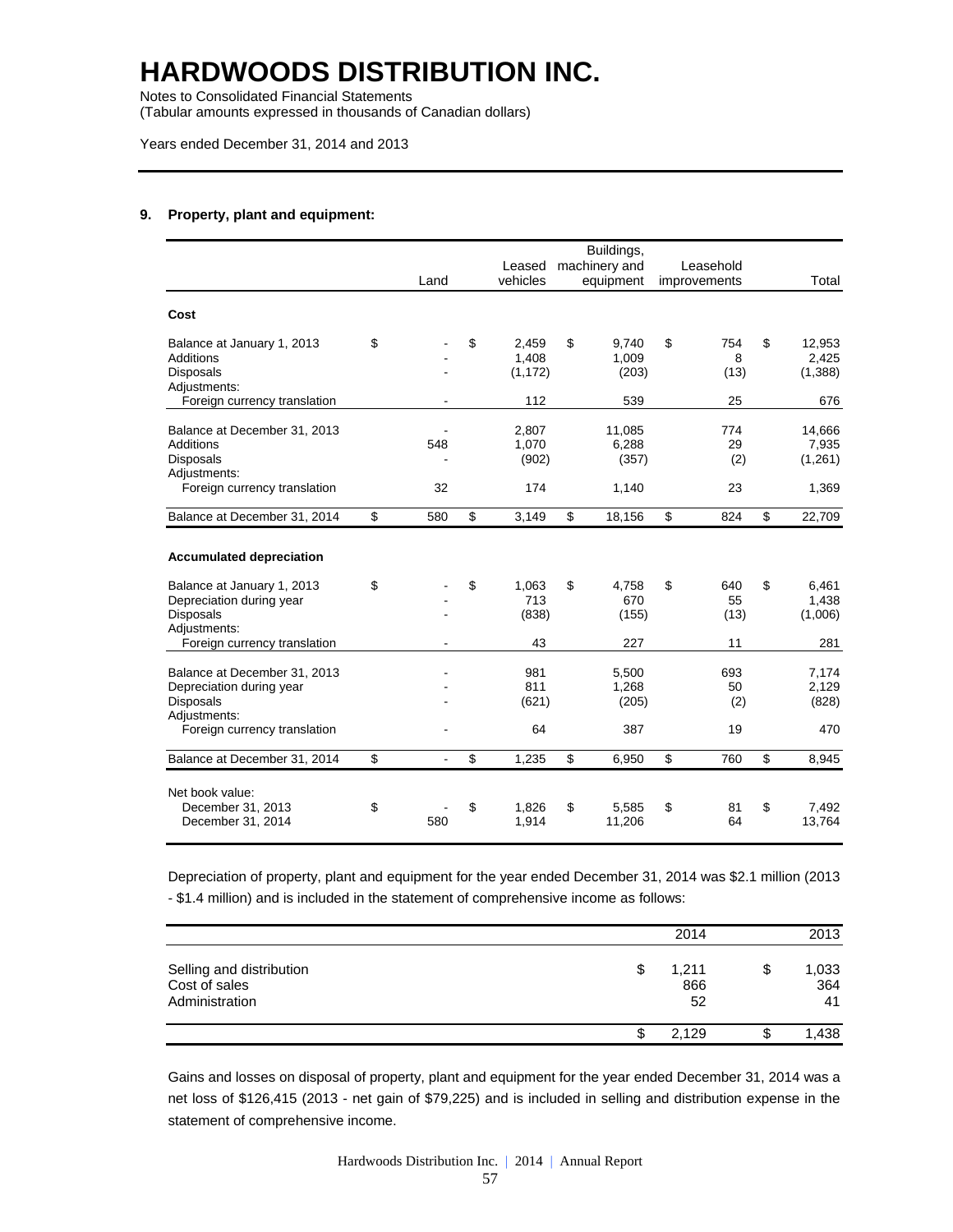Notes to Consolidated Financial Statements

(Tabular amounts expressed in thousands of Canadian dollars)

Years ended December 31, 2014 and 2013

#### **10. Bank indebtedness:**

|                                                                                                                                                                                        | December 31,<br>2014           |     | December 31,<br>2013   |
|----------------------------------------------------------------------------------------------------------------------------------------------------------------------------------------|--------------------------------|-----|------------------------|
| Checks issued in excess of funds on deposit<br>Credit facility, Hardwoods LP<br>Credit facility, Hardwoods USLP<br>(December 31, 2014 - US\$24,004;<br>December 31, 2013 - US\$22,039) | \$<br>1,368<br>5.318<br>27,851 | \$  | 440<br>4.000<br>23.441 |
| Term Ioan, Hardwoods USLP (US\$3,625)                                                                                                                                                  | 4.205                          |     |                        |
| Less: non-current portion of term loan                                                                                                                                                 | 38,742<br>3,371                |     | 27,881                 |
|                                                                                                                                                                                        | \$<br>35,371                   | \$. | 27,881                 |

Bank indebtedness consists of checks issued in excess of funds on deposit and advances under operating lines of credit (the "Credit Facilities") available to subsidiaries of the Company, Hardwoods Specialty Products LP ("Hardwoods LP") and Hardwoods Specialty Product USLP ("Hardwoods USLP"), which in the case of Hardwoods USLP also includes a term loan.

Each of the Credit Facilities is separate, is not guaranteed by the other partnership, and does not contain cross default provisions to the other Credit Facility. The Credit Facility made available to Hardwoods LP is secured by a first security interest in all of the present and after acquired property of Hardwoods LP and the Hardwoods LP partnership units held directly and indirectly by the Company. The Credit Facility made available to Hardwoods USLP is secured by a first security interest in all of the present and after acquired property of Hardwoods USLP, Paxton Hardwoods LLC and HMI Hardwoods LLC, and the Hardwoods USLP partnership units held indirectly by the Company.

The Hardwoods LP Credit Facility, which has a maturity date of August 7, 2016, provides financing up to \$15.0 million. On April 28, 2014, the Company amended the Credit Facility of Hardwoods USLP concurrently with completing the acquisition of HMI (note 4(a)). The term of the Hardwoods USLP Credit Facility was extended to April 27, 2017, and the maximum available borrowing under the Credit Facility increased from US\$50.0 million to US\$79.1 million, comprised of US\$75.0 million available under a revolving credit facility, and US\$4.1 million under a term loan that matures on April 27, 2017, with monthly payments based on a five year amortization. Monthly payments on the term loan reduce the total Credit Facility and so the Credit Facility at December 31, 2014 is comprised of US\$75.0 million available under revolving credit facilities and US\$3.6 million under the term loan.

The Credit Facilities are payable in full at maturity. The Credit Facilities are revolving credit facilities which the Company may terminate at any time without prepayment penalty. The Credit Facilities and term loan bear interest at a floating rate based on the Canadian or US prime rate (as the case may be), LIBOR or bankers' acceptance rates plus, in each case, an applicable margin. Letters of credit are also available under the Credit Facilities on customary terms for facilities of this nature. Commitment fees and standby charges typical for borrowings on this nature were and are payable.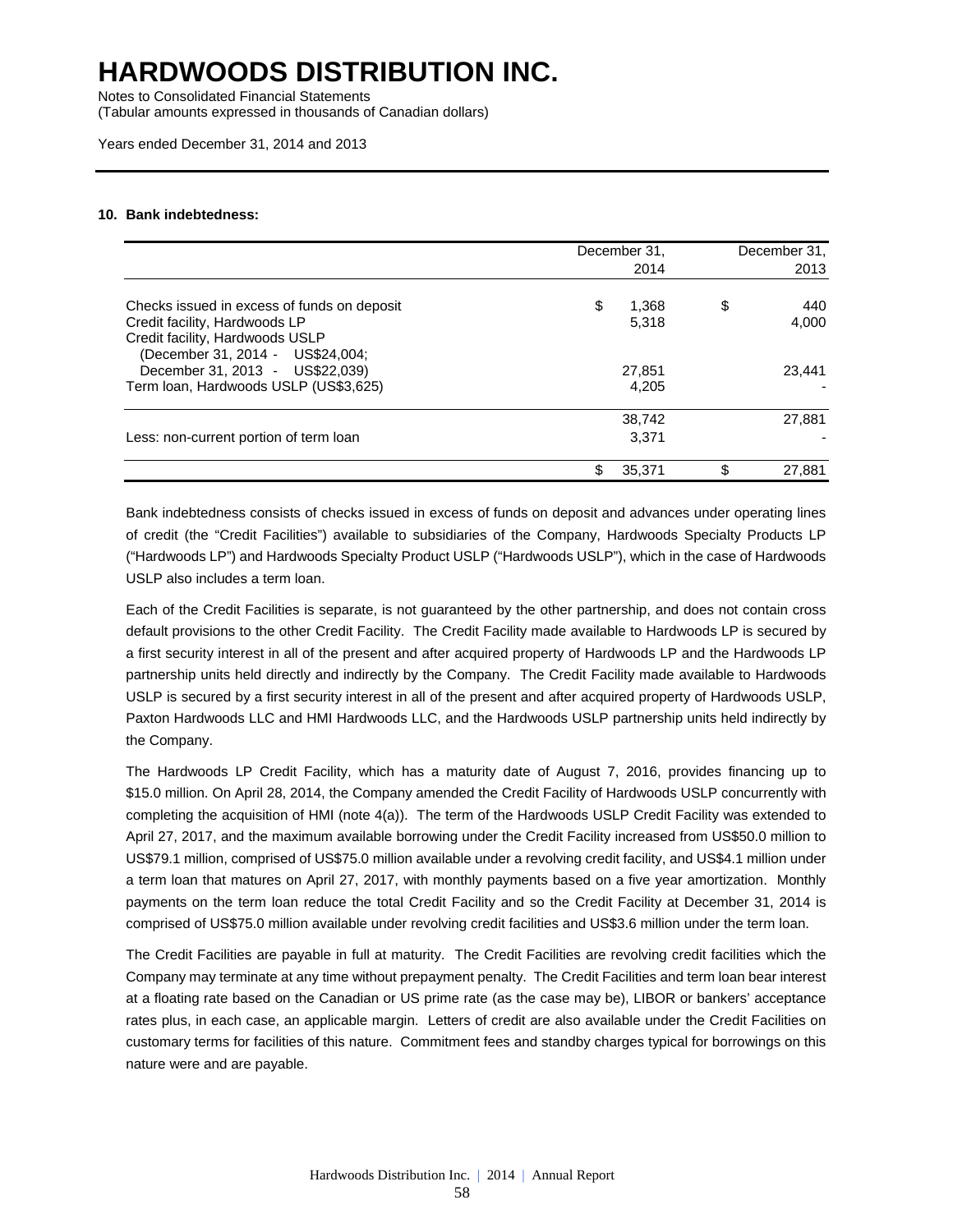Notes to Consolidated Financial Statements (Tabular amounts expressed in thousands of Canadian dollars)

Years ended December 31, 2014 and 2013

#### **10. Bank indebtedness (continued):**

The amount made available under the Credit Facility to Hardwoods LP from time to time is limited to the extent of 85% of the book value of accounts receivable and the lesser of 60% of the book value or 85% of appraised value of inventories with the amount based on inventories not to exceed 60% of the total amount to be available. Certain identified accounts receivable and inventories are excluded from the calculation of the amount available under the Credit Facility. Hardwoods LP is required to maintain a fixed charge coverage ratio (calculated as the ratio of earnings before interest, tax, depreciation and amortization ("EBITDA") less cash taxes less capital expenditures less distributions, divided by interest plus principal payments on capital lease obligations) of not less than 1.1 to 1. However, this covenant does not apply so long as the unused availability under the credit line is in excess of \$2.0 million. At December 31, 2014, the Hardwoods LP Credit Facility has unused availability of \$8.2 million, before checks issued in excess of funds on deposit of \$nil (December 31, 2013 - \$10.3 million, checks issued in excess of funds on deposit - nil), and thus the fixed charge covenant was not applicable at December 31, 2014.

As part of the amendment on April 28, 2014, the amount made available under the Credit Facility to Hardwoods USLP from time to time was increased to 90% of the book value of accounts receivable and 65% of the book value of inventories (with certain accounts receivable and inventory being excluded). This increase to the advance rates will be reduced over a three year period back to the advance rates previously available to Hardwoods USLP of 85% of the book value of accounts receivable, and 55% of the book value of inventories. Hardwoods USLP is required to maintain a fixed charge coverage ratio (calculated as EBITDA less cash taxes less capital expenditures, divided by interest plus capital lease obligations plus distributions) of 1.0 to 1. This covenant of the Hardwoods USLP Credit Facility does not need to be met, however, when the unused availability under the Credit Facility is in excess of certain thresholds. The minimum unused availability that must be maintained for the fixed charge coverage ratio not to apply was increased to US\$7.5 million when advance rates for accounts receivable and inventories are calculated at 85% and 55%, respectively, and to US\$9.4 million in periods when advance rates in excess of these amounts are utilized.

At December 31, 2014, the Hardwoods USLP Credit Facility has unused availability of \$28.7 million (US\$24.8 million), before checks issued in excess of funds on deposit of \$1.3 million (US\$1.1 million). (December 31, 2013 - \$19.5 million (US\$18.3 million), before checks issued in excess of funds on deposit of \$0.4 million (US\$0.4 million)), and thus the fixed charge covenant was not applicable at December 31, 2014.

The average annual interest rates paid in respect of bank indebtedness for the year ended December 31, 2014 were 3.3% and 2.7% (2013 - 3.4% and 2.3%) for the Hardwoods LP and Hardwoods USLP credit facilities respectively.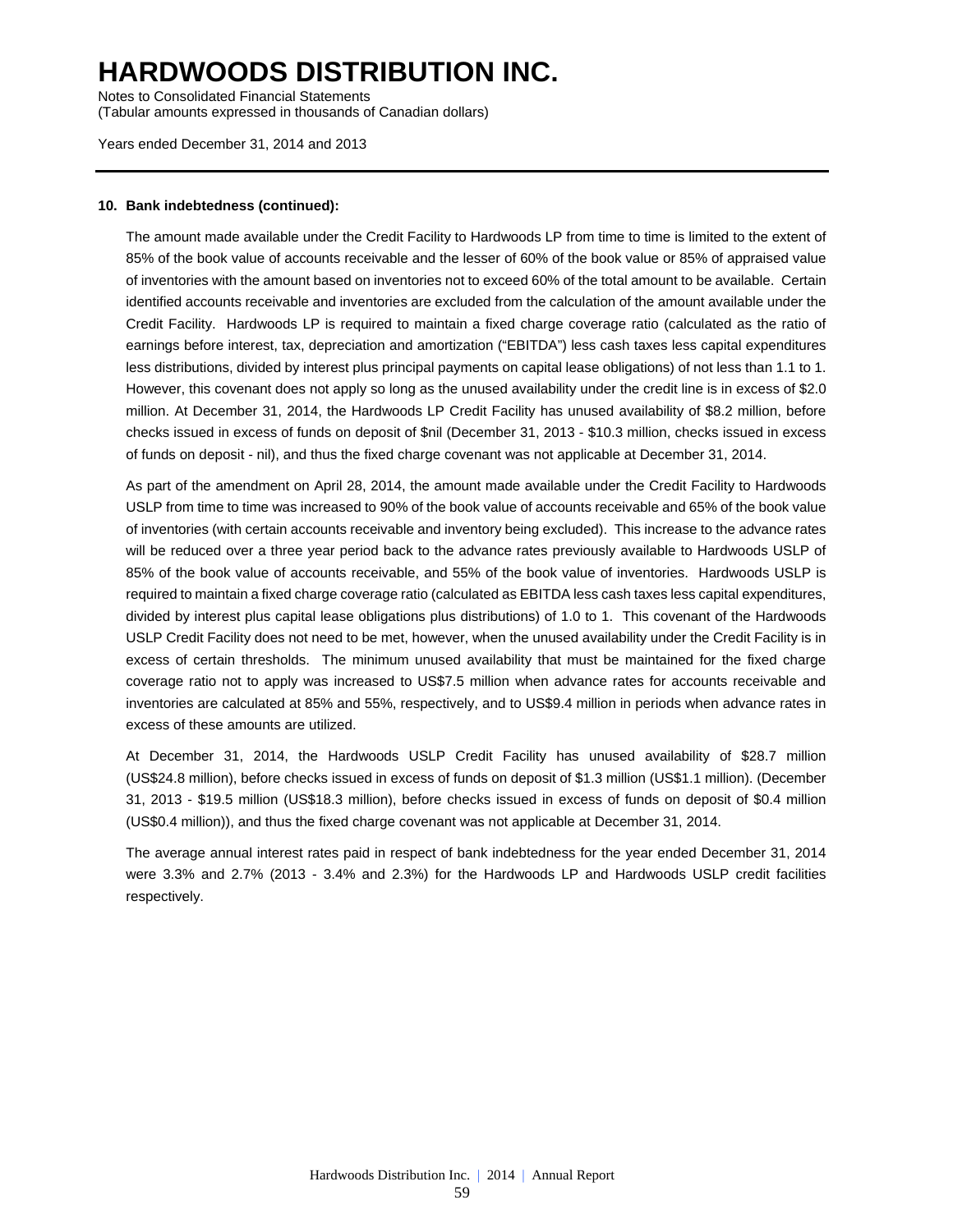Notes to Consolidated Financial Statements

(Tabular amounts expressed in thousands of Canadian dollars)

#### **11. Leases:**

(a) Finance leases as lessee:

Subsidiaries of the Company lease vehicles with terms ranging from 18 to 36 months. Hardwoods LP guarantees a residual value under the terms of the leases in Canada, and any difference between the amount realized and the guaranteed residual value is either paid to or paid by Hardwoods LP. In the US the lease payments cover the full capitalized cost over the term of the lease, and any proceeds from the sale of the vehicle are paid to Hardwoods USLP. The Company and its subsidiaries have determined that these vehicle leases are considered finance leases and are recorded on the statement of financial position.

Finance lease liabilities are payable as follows:

|                                                                 | Within            |    | One to      |                    |
|-----------------------------------------------------------------|-------------------|----|-------------|--------------------|
| Minimum lease payments due                                      | one year          |    | three years | Total              |
| December 31, 2014:<br>Future minimum lease payments<br>Interest | \$<br>1,100<br>76 | \$ | 777<br>28   | \$<br>1,877<br>104 |
| Present value of minimum payments                               | \$<br>1.024       | \$ | 749         | \$<br>1.773        |
| December 31, 2013:<br>Future minimum lease payments<br>Interest | \$<br>949<br>77   | \$ | 862<br>34   | \$<br>1,811<br>111 |
| Present value of minimum payments                               | \$<br>872         | \$ | 828         | \$<br>1,700        |

The present value of the lease payments is calculated using the interest rate implicit in the lease, which range from 2.1% - 6.9%.

(b) Operating leases as lessee:

The Company's subsidiaries are obligated under various operating leases, including building and trucking equipment leases that require future minimum rental payments as follows:

| Minimum lease payments due                       | Within<br>one year | One to<br>five years | After<br>five years | Total  |
|--------------------------------------------------|--------------------|----------------------|---------------------|--------|
| Minimum lease payments due:<br>December 31, 2014 | \$<br>6.229        | \$16,239             | 6.355               | 28,823 |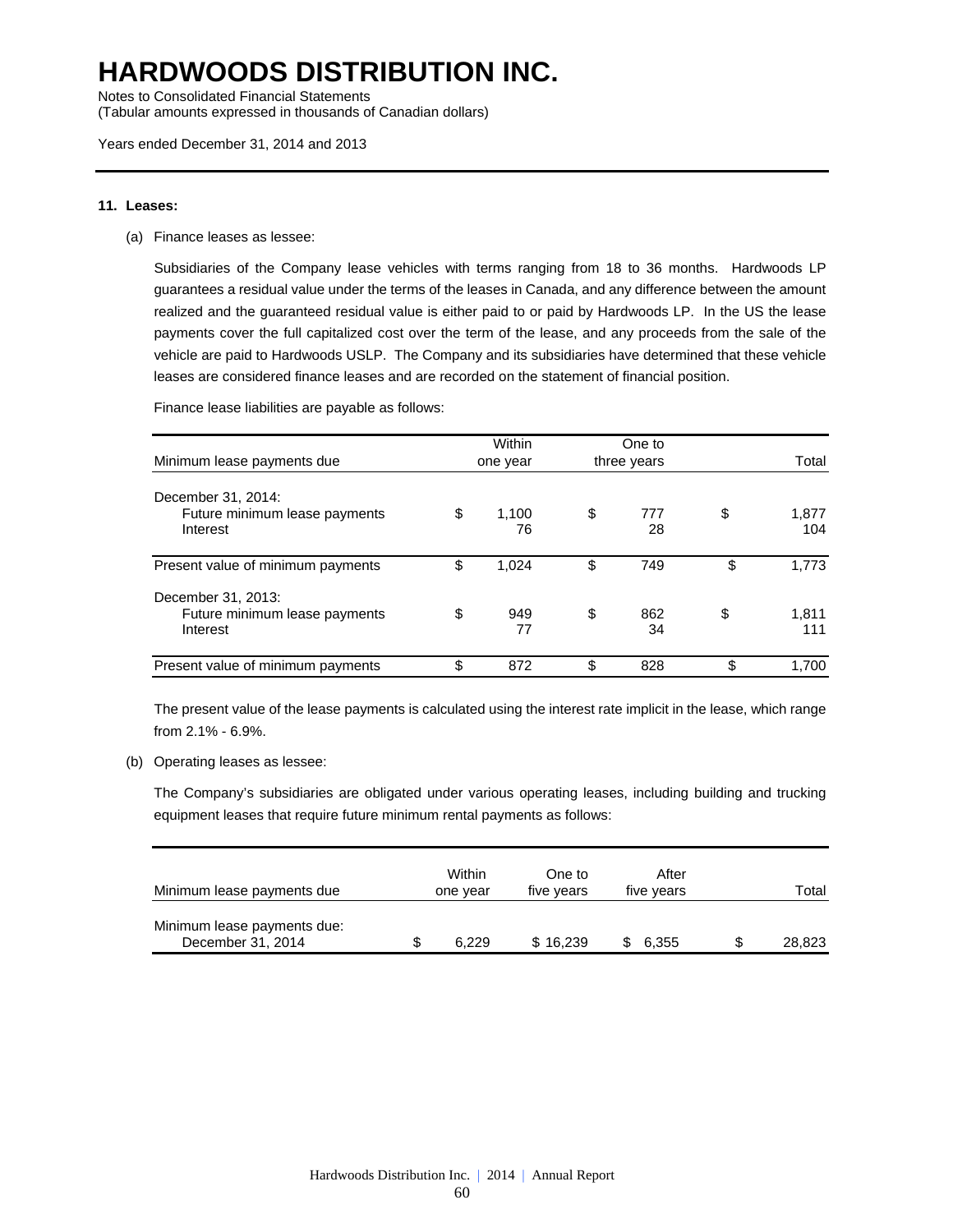Notes to Consolidated Financial Statements (Tabular amounts expressed in thousands of Canadian dollars)

Years ended December 31, 2014 and 2013

#### **11. Leases (continued):**

(b) Operating leases as lessee (continued):

Minimum lease payments recognized as an expense during the year ended December 31, 2014 amount to \$6.5 million (2013 - \$5.8 million).

The Company's warehouse leases are combined leases of the land and building; however both the land and building elements are considered operating leases as the risk and reward of ownership remains with the landlord. The Company's operating lease agreements do not contain any contingent rent clauses. Some operating warehouse lease agreements contain renewal options. Renewal options are reviewed regularly by management. The operating lease agreements do not contain any restrictions regarding distributions, further leasing or additional debt.

#### **12. Share capital:**

#### (a) Share Capital

At December 31, 2014, the authorized share capital of the Company comprised an unlimited number of common shares without par value ("Shares").

A continuity of share capital is as follows:

|                                             | <b>Shares</b> |    | Total  |
|---------------------------------------------|---------------|----|--------|
| Balance at December 31, 2012                | 16,394,490    | S  | 44.762 |
| Issued pursuant to long term incentive plan | 144,888       |    | 536    |
| Balance at December 31, 2013                | 16,539,378    |    | 45,298 |
| Issued pursuant to long term incentive plan | 112,036       |    | 532    |
| Balance at December 31, 2014                | 16,651,414    | £. | 45.830 |

#### (b) Long Term Incentive Plan:

At the Annual General Meeting held on May 20, 2010, the Unitholders approved a long term incentive plan ("LTIP") which authorized the issuance of a maximum of 850,000 Units to qualified trustees, directors, officers, employees and consultants to align the interests of such persons with the interests of Unitholders. Upon conversion to a corporation on July 1, 2011 the LTIP plan was continued with references to Units being replaced by common shares.

At the Annual General Meeting held on May 22, 2013, shareholders approved to increase the number of common shares issuable under the LTIP by 800,000 common shares.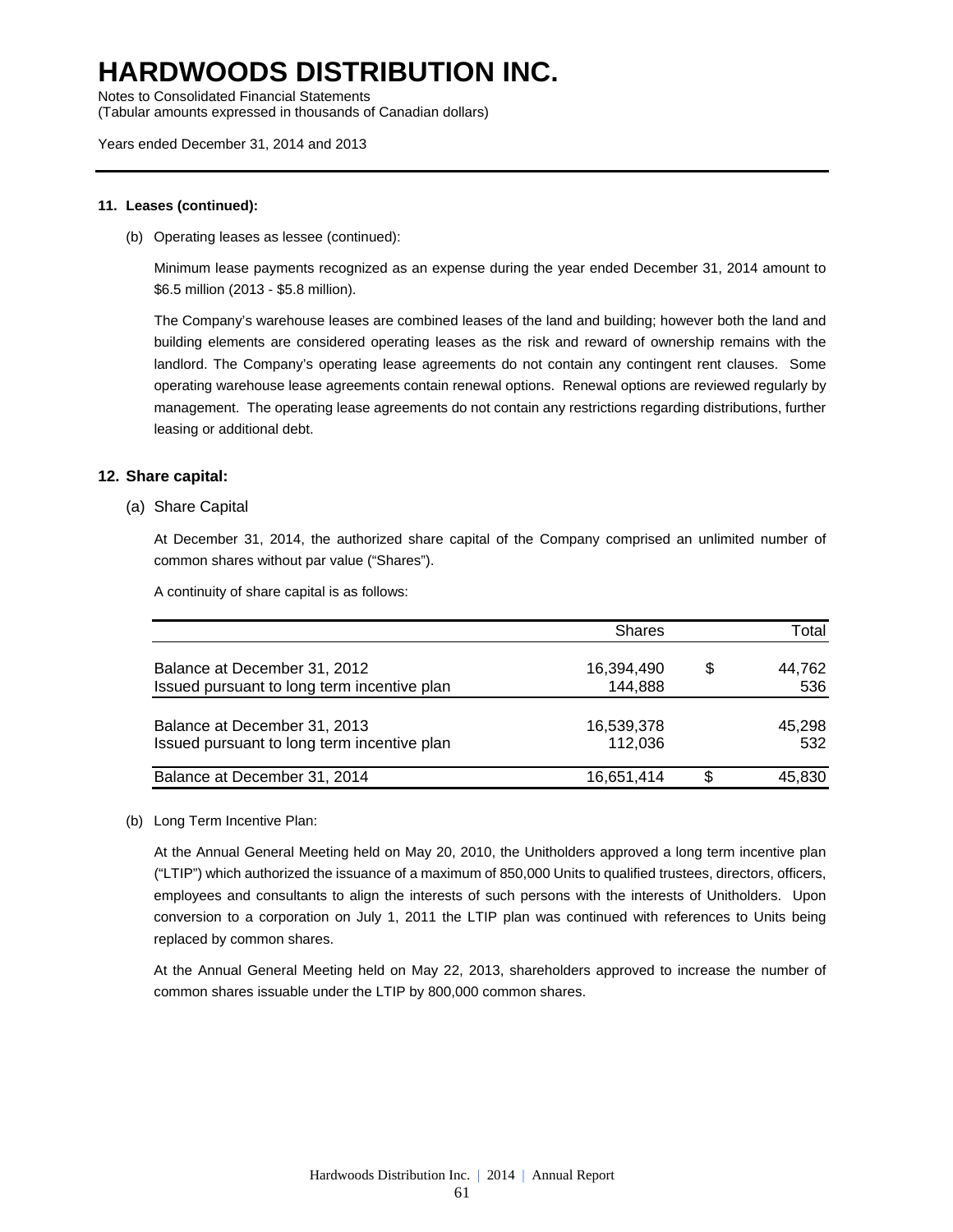Notes to Consolidated Financial Statements (Tabular amounts expressed in thousands of Canadian dollars)

Years ended December 31, 2014 and 2013

#### **12. Share capital (continued):**

(b) Long Term Incentive Plan (continued):

The LTIP is comprised of Restricted Shares and Performance Shares. Each Restricted Share will entitle the holder to be issued the number of Shares of the Company designated in the grant agreement for that Restricted Share. Shares issuable pursuant to Restricted Share grants will vest and be issued on the date or dates determined by the Company's Compensation Committee and set out in the grant agreement, provided such date or dates are not later than December 31<sup>st</sup> following the third anniversary of the date the Restricted Share was granted. Each Performance Share will entitle the holder to be issued the number of Shares designated in the grant agreement for the Performance Share multiplied by a payout multiplier which may range from a minimum of zero to a maximum of two depending on the achievement of the defined performance criteria. Shares issuable pursuant to Performance Shares will be issued on the date set out in the grant agreement if the performance criteria are satisfied, provided such date is not later than December  $31<sup>st</sup>$ following the third anniversary of the date the Performance Share was granted.

The Shares to which a grantee is entitled under a Restricted Share or Performance Share may, at the discretion of the Board of Directors, be settled by the Company in Shares issued from treasury, Shares purchased by the Company in the secondary market, in an amount of cash equal to the fair market value of such Shares, or any combination of the foregoing.

If any Restricted Shares or Performance Shares granted under LTIP expire, terminate or are cancelled for any reason without the Shares issuable under the Restricted Share or Performance Share having been issued in full, those Shares will become available for the purposes of granting further Restricted Shares or Performance Shares under the LTIP. To the extent any Shares issuable pursuant to Restricted Shares or Performance Shares are settled in cash or with Shares purchased in the market, those Shares will become available for the purposes of granting further Restricted Shares or Performance Shares.

The LTIP provides for cumulative adjustments to the number of Shares to be issued pursuant to Restricted Shares or Performance Shares on each date that distributions are paid on the Shares by an amount equal to a fraction having as its numerator the amount of the distribution per Share and having as its denominator the fair market value of the Shares on the trading day immediately preceding the dividend payment date. Fair market value is the weighted average price that the Shares traded on the Toronto Stock Exchange for the five trading days on which the Shares traded immediately preceding that date.

The LTIP provides that the number of Shares issued to insiders pursuant to the plan and other Share compensation arrangements of the Company within a one year period, or at any one time, may not exceed 10% of the issued and outstanding Shares.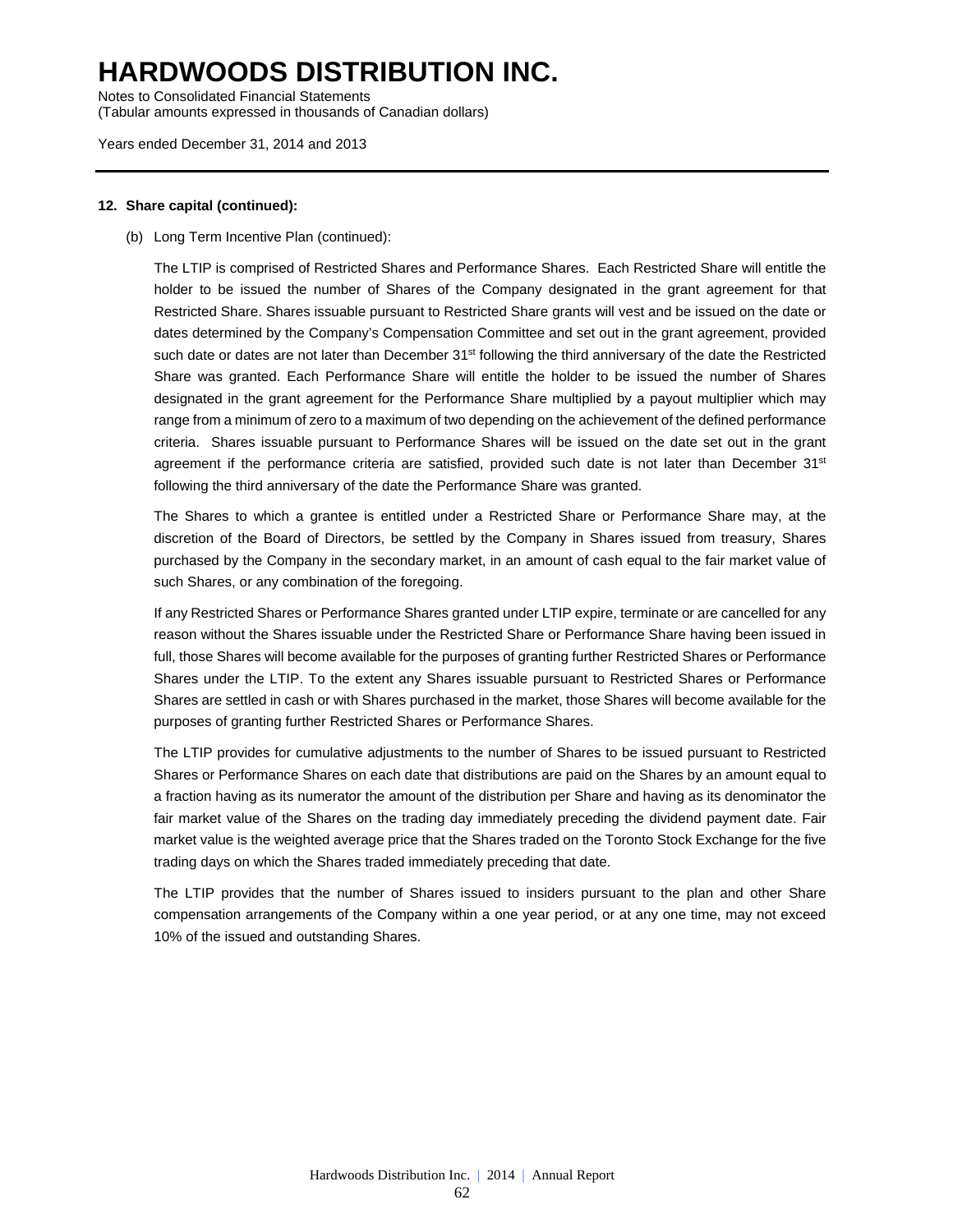Notes to Consolidated Financial Statements

(Tabular amounts expressed in thousands of Canadian dollars)

#### Years ended December 31, 2014 and 2013

#### **12. Share capital (continued):**

(b) Long Term Incentive Plan (continued):

A continuity of the LTIP Shares outstanding is as follows:

|                                                                        | <b>Performance Shares</b> | <b>Restricted Shares</b> |
|------------------------------------------------------------------------|---------------------------|--------------------------|
|                                                                        |                           |                          |
| Balance at December 31, 2012                                           | 41,680                    | 149,145                  |
| LTIP shares issued during the year                                     | 13.569                    | 48,182                   |
| LTIP shares settled by exchange for free-trading Common shares(24,631) |                           | (88, 608)                |
|                                                                        |                           |                          |
| Balance at December 31, 2013                                           | 30,618                    | 108,719                  |
| LTIP shares issued during the year                                     | 7.383                     | 63,356                   |
| LTIP shares settled by exchange for free-trading Common shares(17,049) | (73,162)                  |                          |
|                                                                        |                           |                          |
| Balance at December 31, 2014                                           | 20,952                    | 98,913                   |

On December 31, 2014, 17,049 (2013 - 24,631) Performance Shares and 73,162 (2013 - 88,608) Restricted Shares became fully vested and were settled by the issuance of 112,036 (2013 - 144,888) Shares with a value of \$0.5 million (2013 - \$0.4 million).

Non-cash LTIP compensation expense amount of \$693,627 was recorded for the year ended December 31, 2014 (2013 - \$435,607). The key estimate in determining the compensation in any period is whether the performance criteria have been met and the amount of the payout multiplier on the Performance Shares. The payout multiplier is reviewed and approved by the Company's compensation committee on an annual basis.

(c) Weighted average shares:

The calculation of basic and fully diluted profit per share is based on the profit for the year of \$14.1 million (2013 - \$13.1 million). The weighted average number of common shares outstanding in each of the reporting years was as follows:

|                                                                                       | 2014       | 2013       |
|---------------------------------------------------------------------------------------|------------|------------|
| Issued ordinary shares/units at January 1<br>Effect of shares issued during the year: | 16,539,378 | 16,394,490 |
| Pursuant to long-term incentive plan                                                  | 307        | 397        |
| Weighted average common shares (basic)<br>Effect of dilutive securities:              | 16,539,685 | 16,394,887 |
| Long term incentive plan                                                              | 85,182     | 232,411    |
| Weighted average common shares (diluted)                                              | 16,624,867 | 16,627,298 |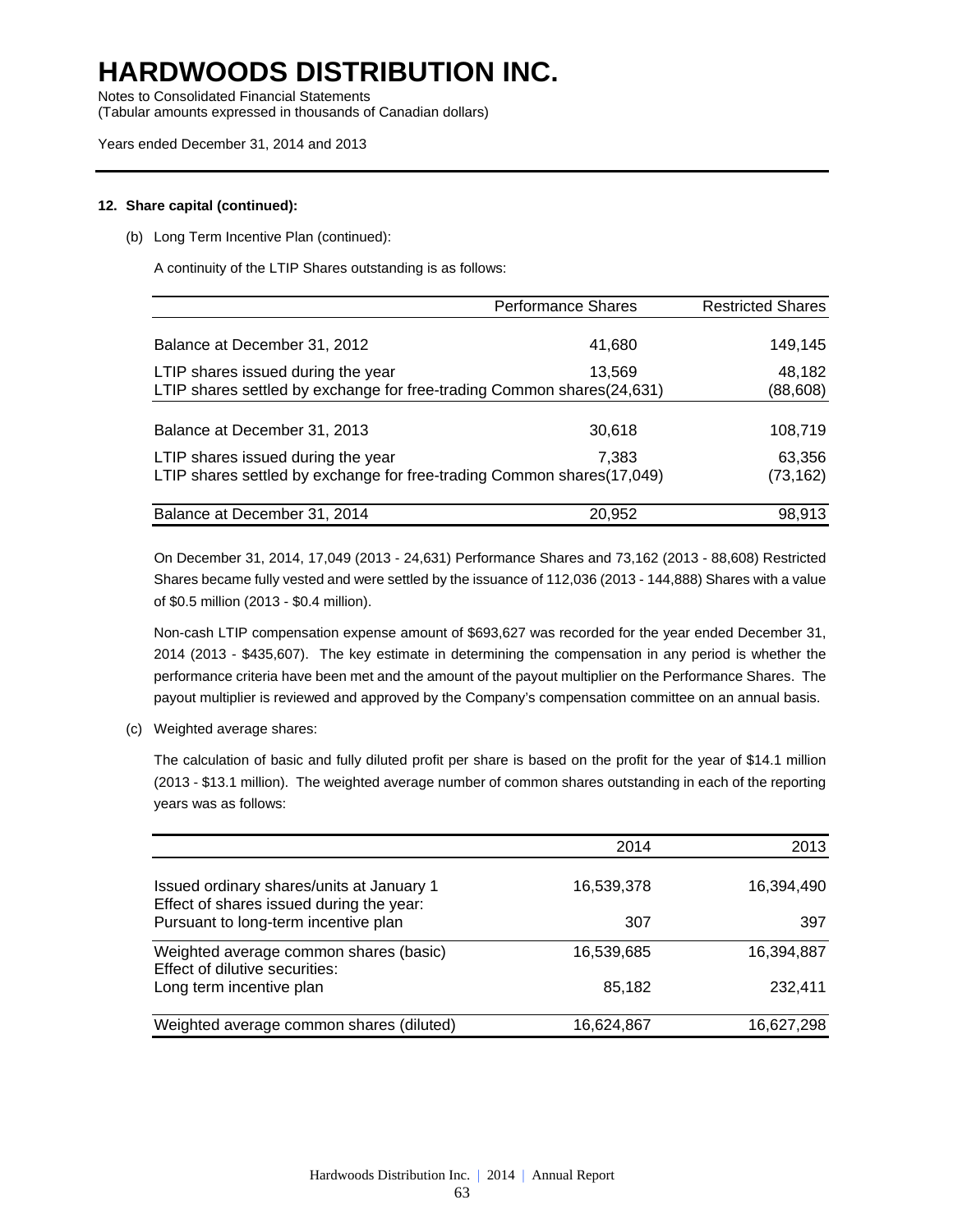Notes to Consolidated Financial Statements

(Tabular amounts expressed in thousands of Canadian dollars)

Years ended December 31, 2014 and 2013

#### **13. Income taxes:**

|                                             | 2014                |    | 2013               |
|---------------------------------------------|---------------------|----|--------------------|
| Current tax expense<br>Deferred tax expense | (7, 188)<br>(1,756) | \$ | (5,002)<br>(1,679) |
|                                             | (8,944)             | S  | (6,681)            |

Under current income tax regulations, subsidiaries of the Company are subject to income taxes in Canada and the United States. The applicable statutory rate in Canada for the year ending December 31, 2014 is 26.0% (2013 - 26.0%) and in the United States is 39.4% (2013 - 39.4%). The majority of the Company's tax expense is generated from its US subsidiaries, and as such the Company reconciles its consolidated income tax expense to the statutory rate applicable in the United States.

Income tax expense differs from that calculated by applying U.S. federal and state income tax rates to earnings before income taxes for the following reasons:

|                                                                                                                                                       | 2014                                    | 2013                                   |
|-------------------------------------------------------------------------------------------------------------------------------------------------------|-----------------------------------------|----------------------------------------|
| Profit before income tax                                                                                                                              | \$<br>22,959                            | \$<br>19,748                           |
| Statutory rate                                                                                                                                        | 39.4%                                   | 39.4%                                  |
| Computed tax expense at statutory rate<br>Effect of lower tax rates in Canada and other rate changes<br>Non-deductible expenses<br>State tax<br>Other | (9,046)<br>278<br>(200)<br>(227)<br>251 | (7, 781)<br>731<br>(190)<br>(8)<br>567 |
| Income tax expense                                                                                                                                    | \$<br>(8,944)                           | \$<br>(6,681)                          |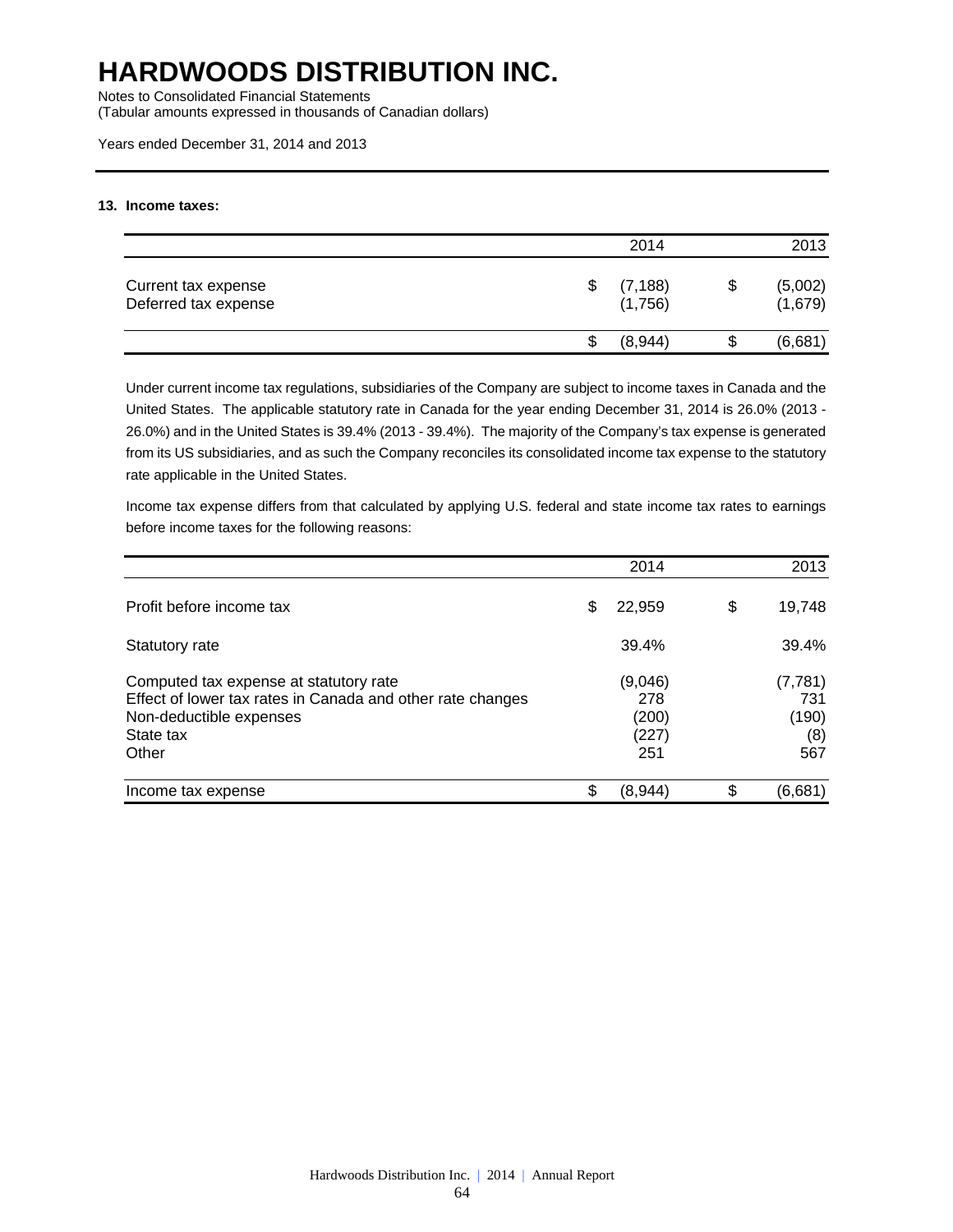Notes to Consolidated Financial Statements

(Tabular amounts expressed in thousands of Canadian dollars)

#### Years ended December 31, 2014 and 2013

#### **13. Income taxes (continued):**

The tax effect of temporary differences that give rise to significant portions of the deferred income tax assets and liabilities is as follows:

|                                                        | December 31, | December 31, |
|--------------------------------------------------------|--------------|--------------|
|                                                        | 2014         | 2013         |
| Deferred tax assets:                                   |              |              |
| Accounts receivable                                    | \$<br>1,349  | \$<br>1,145  |
| Accounts payable and provisions                        | 534          | 263          |
| Inventory                                              | 1,230        | 866          |
| Finance lease obligations                              | 624          | 579          |
| Goodwill                                               | 8,427        | 9,350        |
| Tax loss carry forwards and future interest deductions | 2,109        | 2,649        |
| Other                                                  | 51           | 107          |
|                                                        | 14,324       | 14,959       |
| Deferred tax liabilities:                              |              |              |
| Prepaid expenses                                       | (195)        | (169)        |
| Property, plant and equipment                          | (1,846)      | (1, 342)     |
| Employee housing loans                                 | (6)          | (5)          |
|                                                        | (2,047)      | (1,516)      |
| Deferred tax asset                                     | \$<br>12,277 | \$<br>13,443 |

Deferred tax assets and liabilities are measured at the substantively enacted rates expected to apply at the time such temporary differences are forecast to reverse.

At December 31, 2014, the Company and its subsidiaries have operating loss carry forwards for income tax purposes of approximately \$7.8 million in Canada that may be utilized to offset future taxable income (December 31, 2013 - \$9.9 million). These losses, if not utilized, expire between 2015 and 2031. The Company's US subsidiaries have no operating loss carry forwards.

At December 31, 2014, the Company and its Canadian subsidiaries have capital losses of approximately \$24.1 million (2013 - \$24.1 million), and suspended capital losses of approximately \$44.7 million (2013 - \$44.7 million) available to offset future Canadian taxable capital gains. These capital losses arose as a result of internal restructuring and inter-entity transactions during the year ended December 31, 2009. The deferred income tax asset of \$8.9 million (2013 - \$8.9 million) associated with these capital losses has not been recorded because it is not probable that future taxable capital gains will be generated to utilize the benefit.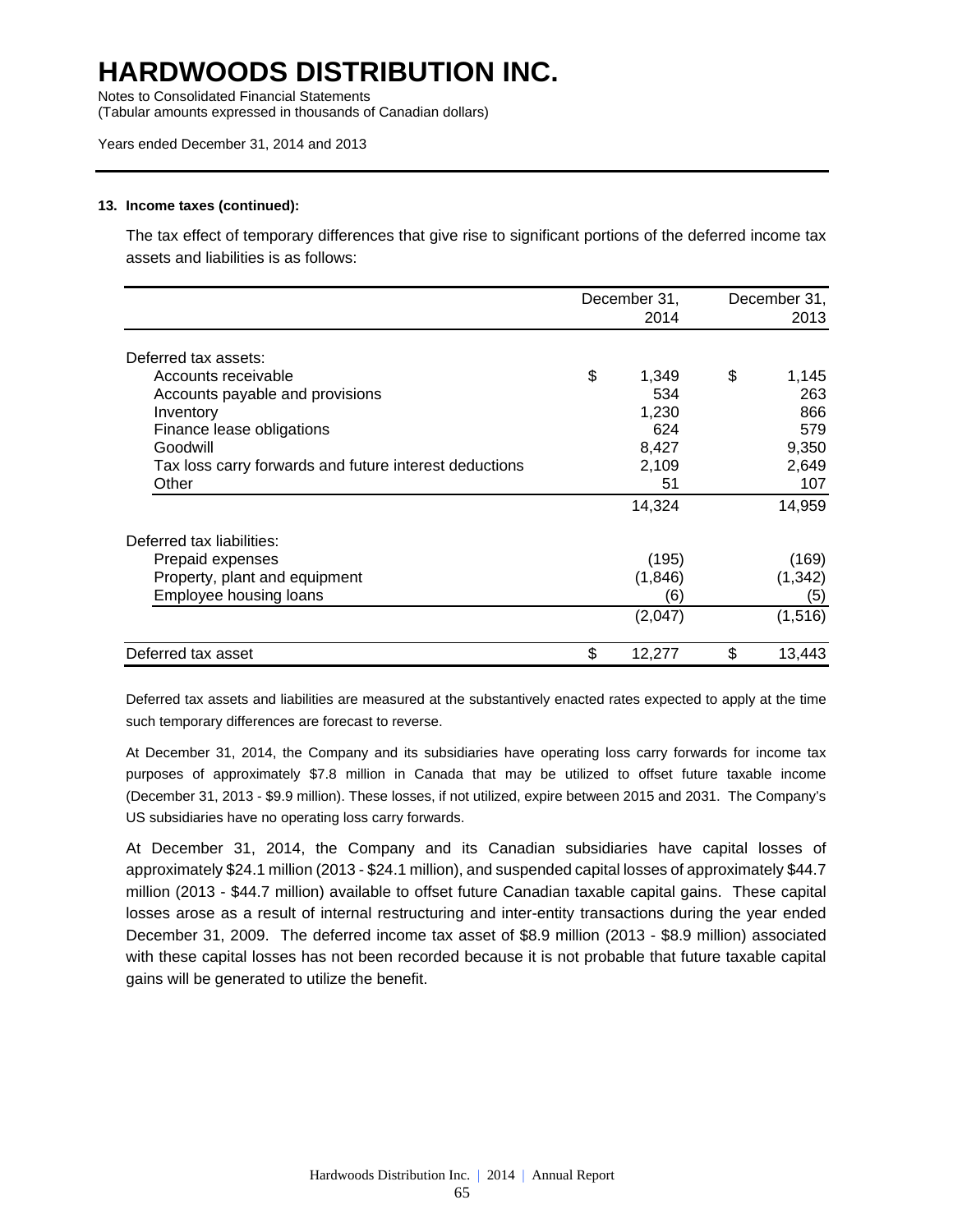Notes to Consolidated Financial Statements

(Tabular amounts expressed in thousands of Canadian dollars)

#### Years ended December 31, 2014 and 2013

#### **14. Finance income and expense:**

|                                                |       | Year ended        | Year ended        |
|------------------------------------------------|-------|-------------------|-------------------|
|                                                | Note  | December 31, 2014 | December 31, 2013 |
| Finance expense:                               |       |                   |                   |
| Interest on bank indebtedness                  | 10    | \$<br>1.189       | \$<br>1,016       |
| Accretion of finance lease obligation          | 11(a) | 110               | 96                |
| Total finance expense                          |       | 1,299             | 1,112             |
| Finance income:                                |       |                   |                   |
| Interest on trade receivables, customer notes, |       |                   |                   |
| and employee loans receivable                  | 7     | 389               | 375               |
| Foreign exchange gains                         |       | 529               | 559               |
| Total finance income                           |       | 918               | 934               |
| Net finance costs                              |       | \$<br>381         | \$<br>178         |

#### **15. Segment reporting:**

Information about geographic areas is as follows:

|                                                                    | Year ended<br>December 31,<br>2014 |                    | Year ended<br>December 31,<br>2013 |
|--------------------------------------------------------------------|------------------------------------|--------------------|------------------------------------|
| Revenue from external customers:<br>Canada<br><b>United States</b> | \$                                 | 104,334<br>351,360 | \$<br>94,911<br>276,304            |
|                                                                    | \$                                 | 455,694            | \$<br>371,215                      |
|                                                                    |                                    |                    |                                    |

|                         | December 31, |    | December 31, |
|-------------------------|--------------|----|--------------|
|                         | 2014         |    | 2013         |
| Non-current assets (1): |              |    |              |
| Canada                  | 991<br>\$    | \$ | 1,118        |
| <b>United States</b>    | 12,800       |    | 6,387        |
|                         | 13.791<br>S  | ง  | 7,505        |

(1) Excludes financial instruments and deferred income taxes.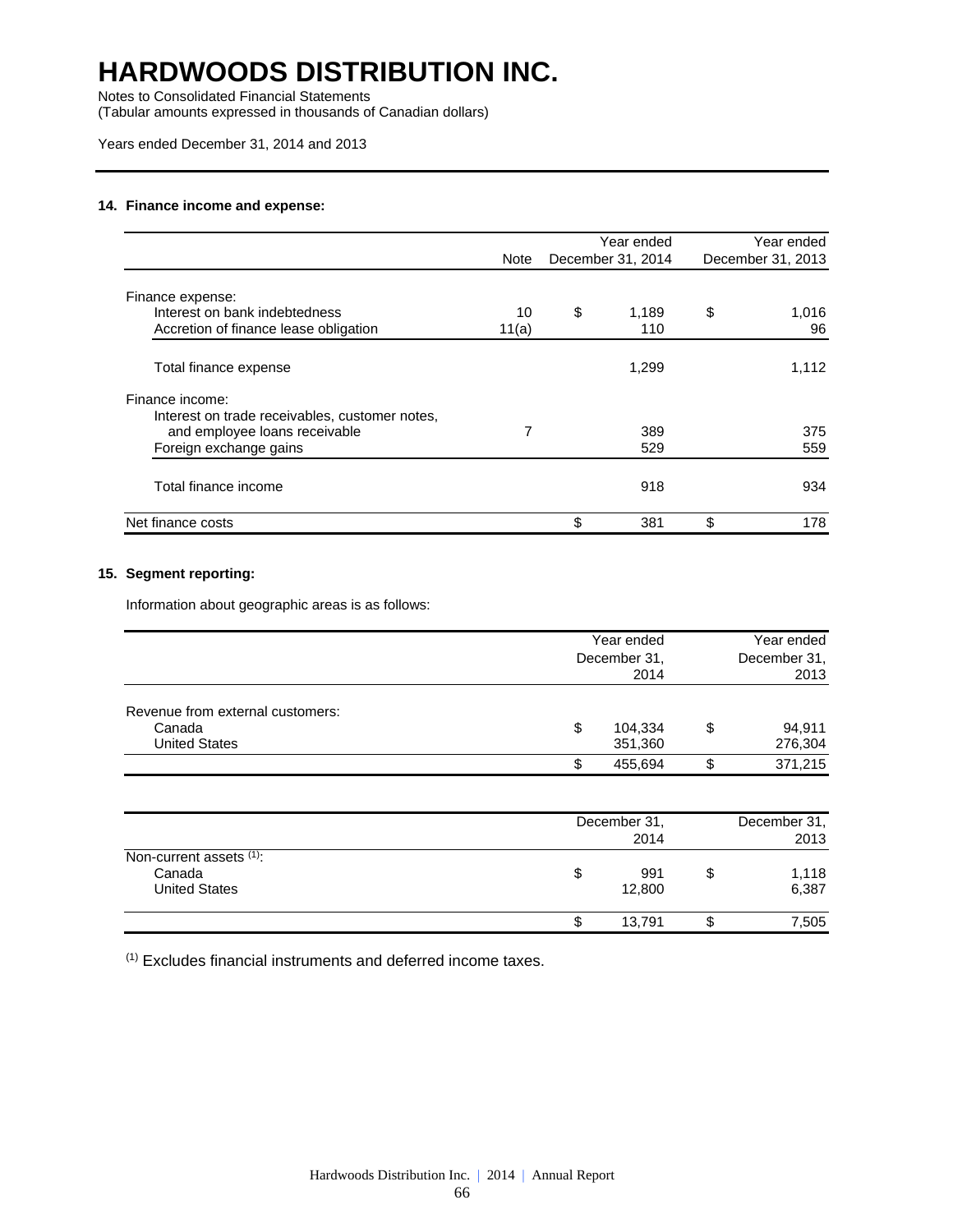Notes to Consolidated Financial Statements

(Tabular amounts expressed in thousands of Canadian dollars)

#### **16. Employee remuneration:**

#### (a) Employee benefits expense:

Expenses recognized for employee benefits are summarized below.

| Wages, salaries, and benefits<br>Pensions - defined contribution plans<br>LTIP Share based compensation | Year ended<br>December 31,<br>2014 |                      |   | Year ended<br>December 31.<br>2013 |  |
|---------------------------------------------------------------------------------------------------------|------------------------------------|----------------------|---|------------------------------------|--|
|                                                                                                         | S                                  | 36,832<br>703<br>694 | S | 28,954<br>620<br>436               |  |
|                                                                                                         |                                    | 38.229               |   | 30,010                             |  |

Employee benefit expenses are included in the consolidated statement of comprehensive income as follows:

| Cost of sales<br>Selling and distribution<br>Administration | Year ended<br>December 31,<br>2014 | Year ended<br>December 31.<br>2013 |  |
|-------------------------------------------------------------|------------------------------------|------------------------------------|--|
|                                                             | \$<br>4.908<br>26,576<br>6,745     | \$<br>1.964<br>22,957<br>5,089     |  |
|                                                             | 38.229<br>\$                       | 30,010                             |  |

#### (b) Pensions:

Hardwoods USLP, Paxton Hardwoods LLC and HMI Hardwoods LLC maintain defined contribution 401(k) retirement savings plans (the "USLP Plan", the "Paxton Plan" and the "HMI Hardwoods Plan"). The assets of the USLP Plan are held and related investment transactions are executed by the Plan's Trustee, ING National Trust, and, accordingly, are not reflected in these consolidated financial statements. During the year ended December 31, 2014, Hardwoods USLP contributed and expensed \$329,766 (US\$298,538) (year ended December 31, 2013 - \$274,879 (US\$267,036)) in relation to the USLP Plan. The assets of the Paxton Plan are held and related investment transactions are executed by the Plan's Trustee, PNC Bank, and, accordingly, are not reflected in these consolidated financial statements. During the year ended December 31, 2014, Hardwoods USLP contributed and expensed \$97,716 (US\$88,462) (year ended December 31, 2013 \$90,655 (US\$88,047)) in relation to the Paxton Plan. The assets of the HMI Hardwoods Plan are held and related investment transactions are executed by the Plan's Trustee, Voya Financial (Voya Institutional Trust Company) and, accordingly, are not reflected in these consolidated financial statements. There is no requirement for an employer contribution to this plan and accordingly HMI Hardwoods LLC did not make any contributions to this plan.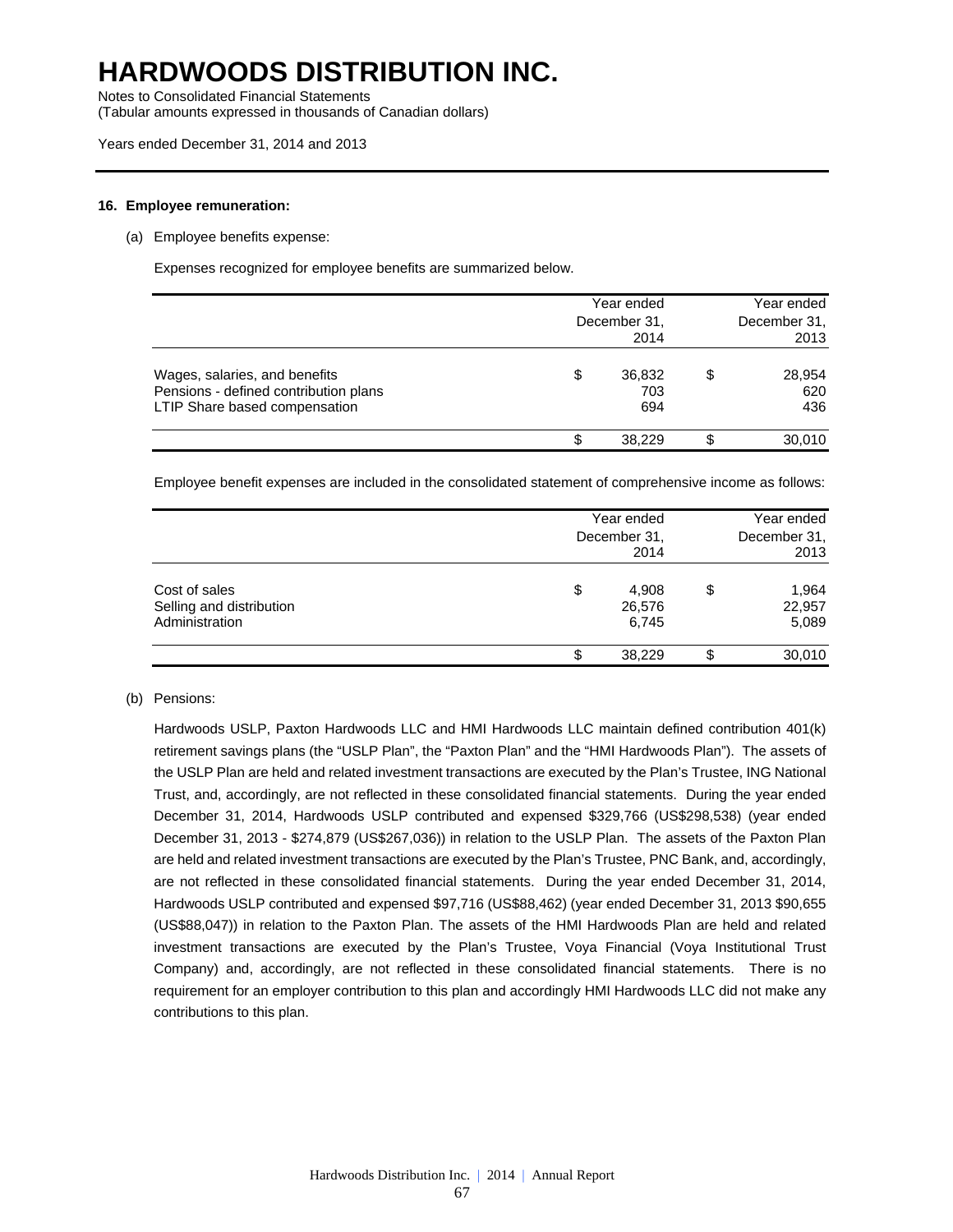Notes to Consolidated Financial Statements (Tabular amounts expressed in thousands of Canadian dollars)

Years ended December 31, 2014 and 2013

#### **16. Employee remuneration (continued):**

(b) Pensions (continued):

Hardwoods LP does not maintain a pension plan. Hardwoods LP does, however, administer a group registered retirement savings plan ("LP Plan") that has a matching component whereby Hardwoods LP makes contributions to the LP Plan which match contributions made by employees up to a certain level. The assets of the LP Plan are held and related investment transactions are executed by LP Plan's Trustee, Sun Life Financial Trust Inc., and, accordingly, are not reflected in these consolidated financial statements. During the year ended December 31, 2014, Hardwoods LP contributed and expensed \$275,135 (2013 - \$254,286) in relation to the LP Plan.

#### **17. Related party transactions:**

The Company's related parties include key management personnel and post-employment benefit plans for the employees of the Company's subsidiaries.

(a) Transactions with key management personnel:

Key management of the Company includes members of the Board of Directors, the Executive Officers, and regional Vice Presidents. Key management personnel remuneration includes the following expenses:

|                                                                                                                    | Year ended<br>December 31,<br>2014 | Year ended<br>December 31.<br>2013 |
|--------------------------------------------------------------------------------------------------------------------|------------------------------------|------------------------------------|
| Short-term employee benefits:<br>Salaries and benefits including bonuses<br>Company car<br>LTIP Share compensation | \$<br>2,255<br>38<br>244           | \$<br>2,126<br>37<br>240           |
| Total remuneration                                                                                                 | 2.537                              | 2,403                              |

The Company offers housing loans to employees required to relocate. Key management had no loans outstanding at either December 31, 2014 or December 31, 2013.

(b) Transactions with post-employment benefit plans:

The defined contribution plans referred to in note 16(b) are related parties of the Company. The Company's transactions with the pension plans include contributions paid to the plans, which are disclosed in note 16(b). The Company has not entered into other transactions with the pension plans, nor has it any outstanding balances at December 31, 2014 or 2013.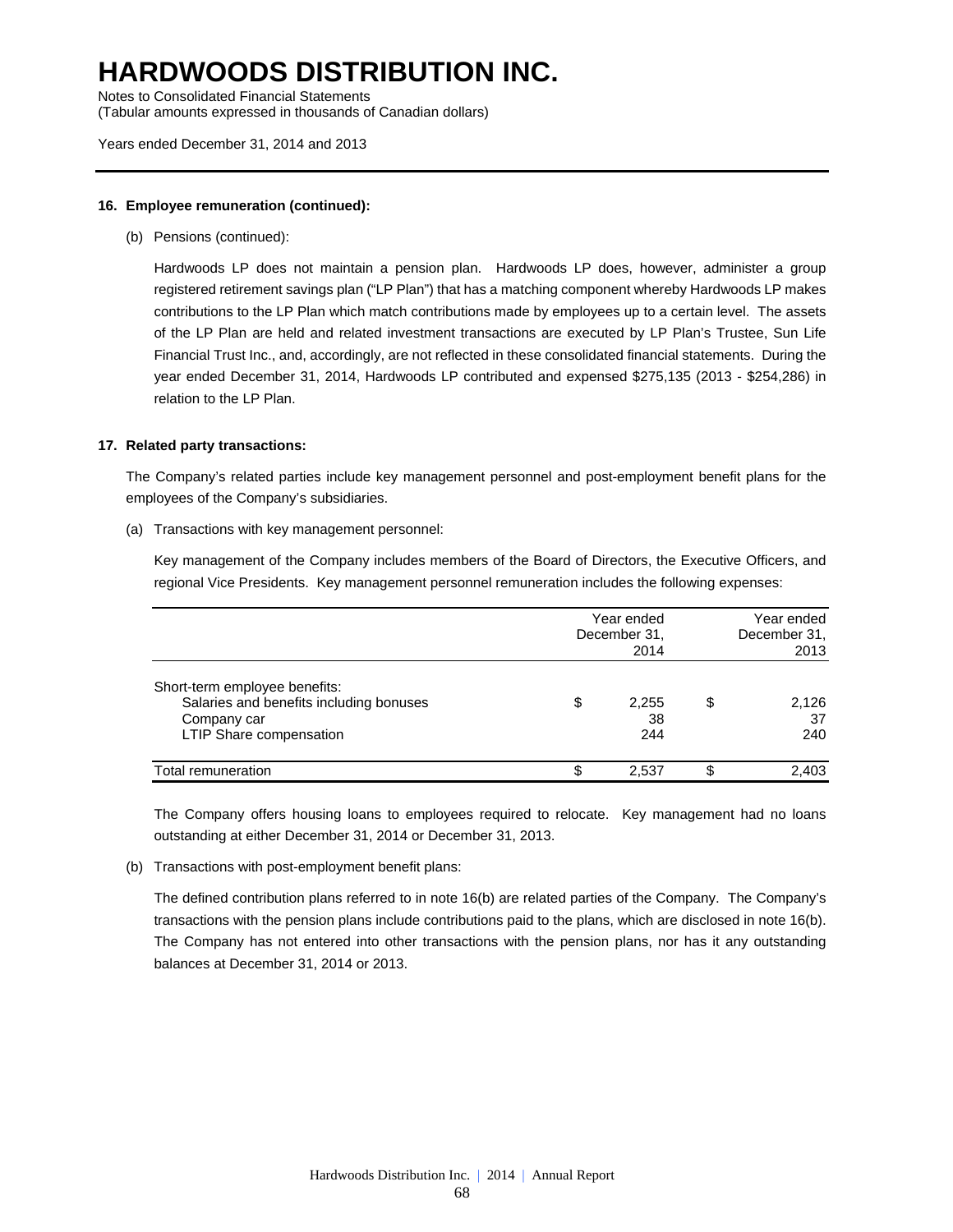Notes to Consolidated Financial Statements (Tabular amounts expressed in thousands of Canadian dollars)

Years ended December 31, 2014 and 2013

#### **18. Contingencies:**

#### *Legal*

The Company and its subsidiaries are subject to legal proceedings that arise in the ordinary course of its business. Management is of the opinion, based upon information presently available, that it is unlikely that any liability, to the extent not provided for or insured, would be material in relation to the Company's consolidated financial statements. The Company has no material legal contingency provisions at either December 31, 2014 or 2013.

#### *Trade Investigation*

On September 27, 2012, an unfair trade petition was filed in the United States seeking the imposition of countervailing duties ("CVD") and antidumping duties ("AD") against Chinese hardwood plywood. The trade petition was brought by a coalition of United States plywood manufacturers (the "Petitioners"), alleging that Chinese imports were sold in the United States at prices below cost and were subsidized by the Government of China. During 2013, the US Department of Commerce ("Commerce") completed preliminary stage investigations and assessed a preliminary CVD duty of 22.63% and a preliminary AD duty of 22.14%. On September 18, 2013, Commerce announced its decision with respect to final CVD/AD rates, determining a combined CVD/AD rate of 73.04%, which was scheduled to go into effect in November 2013. However, on November 5, 2013, the United States International Trade Commission ("ITC") made a unanimous negative injury determination in the final phase of the investigation, and the trade case was immediately dismissed.

On January 17, 2014, the Petitioners filed an appeal against the ITC determination that had dismissed the trade case and on January 14, 2015, the Petitioners filed with the Court of International Trade (the "Court") their latest brief in the trade case against Chinese hardwood plywood. The Court will decide the next step, which could include upholding the ITC's previous decision or remanding the case to the ITC for further proceedings. There is no mandatory time frame for the Court to issue its opinion.

#### *Decommissioning*

The Company and its subsidiaries are not obligated in any material way for decommissioning or site restoration.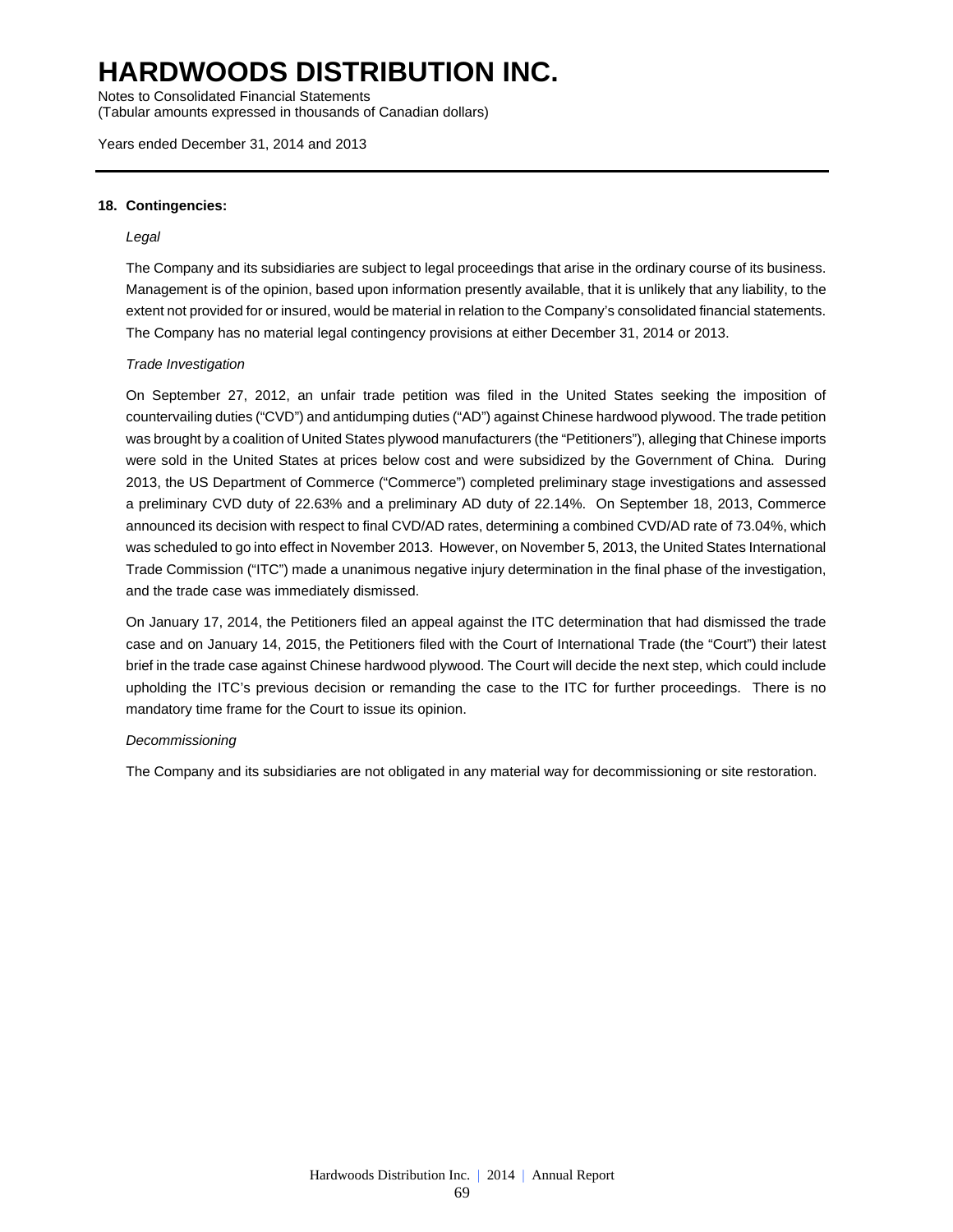

### **Corporate Information**

#### **Directors Officers**

Lance R. Blanco Lance R. Blanco

Terry M. Holland Robert J. Brown<br>President, Krystal Financial Corp. Chief Operating Officer President, Krystal Financial Corp.

Graham M. Wilson Faiz Karmally<br>President, Grawil Consultants Inc. Chief Financial Officer President, Grawil Consultants Inc.

E. Lawrence Sauder Garry W. Warner Chair & CEO, Sauder Industries Vice President, Canada

William Sauder

President, Cantu Bathrooms and Hardware

Peter M. Bull President, Blenheim Realty Ltd.

### **Head Office Auditors Investor Relations**

#306 – 9440 202nd Street KPMG LLP Faiz Karmally Langley, BC Canada V1M 4A6 Vancouver, British Columbia Chief Financial Officer

Telephone: 604-881-1988 Telephone: 604-881-1982 Facsimile: 604-881-1995 Email: fkarmally@hardwoods-inc.com

The Toronto Stock Exchange Computershare Trust Trading under **HWD** Company of Canada

**Listings Transfer Agent** 

Director President & Chief Executive Officer